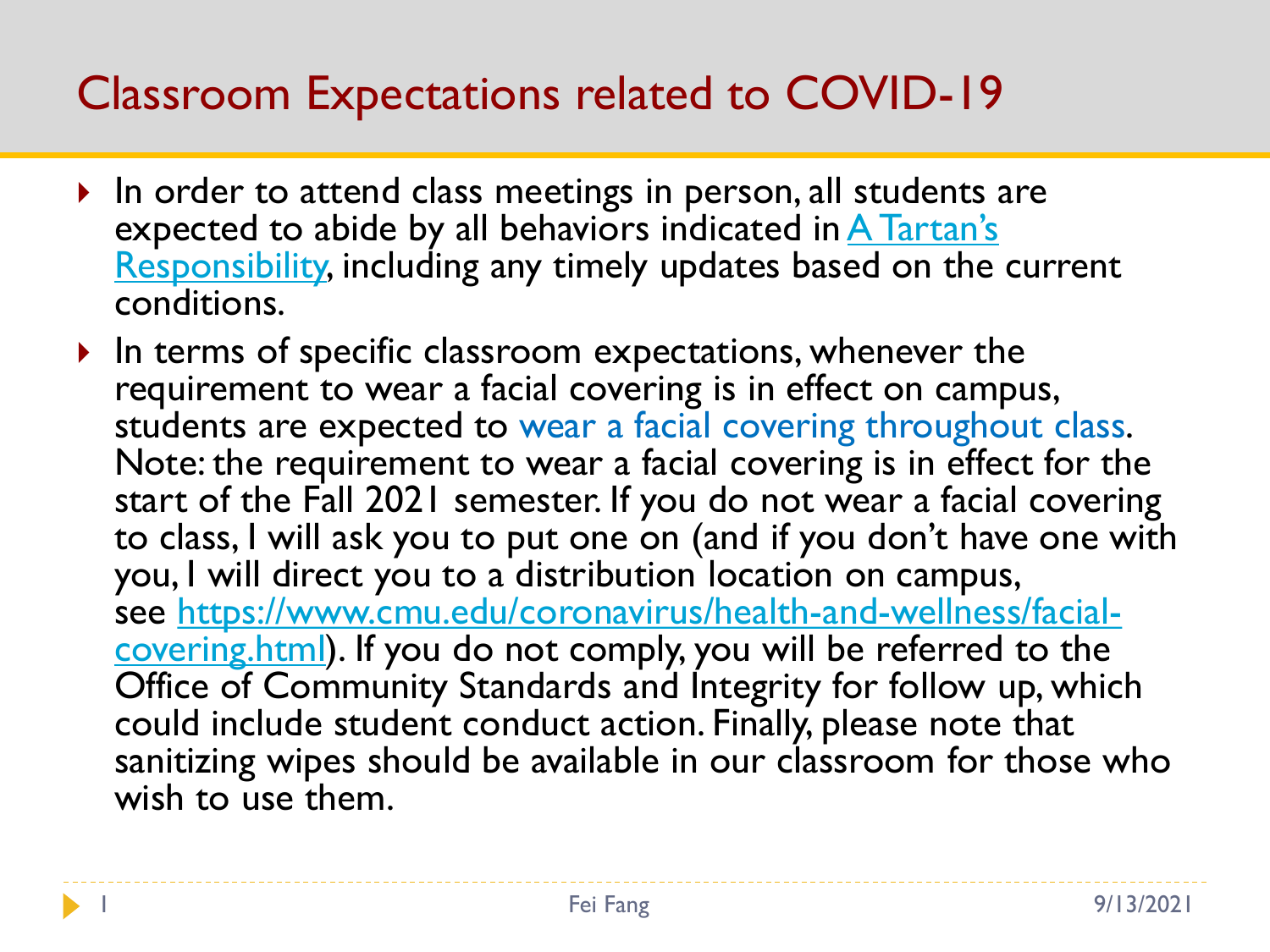# Advanced Topics in Machine Learning and Game Theory Lecture 1: Introduction

17599/17759 Fei Fang [feifang@cmu.edu](mailto:feifang@cmu.edu)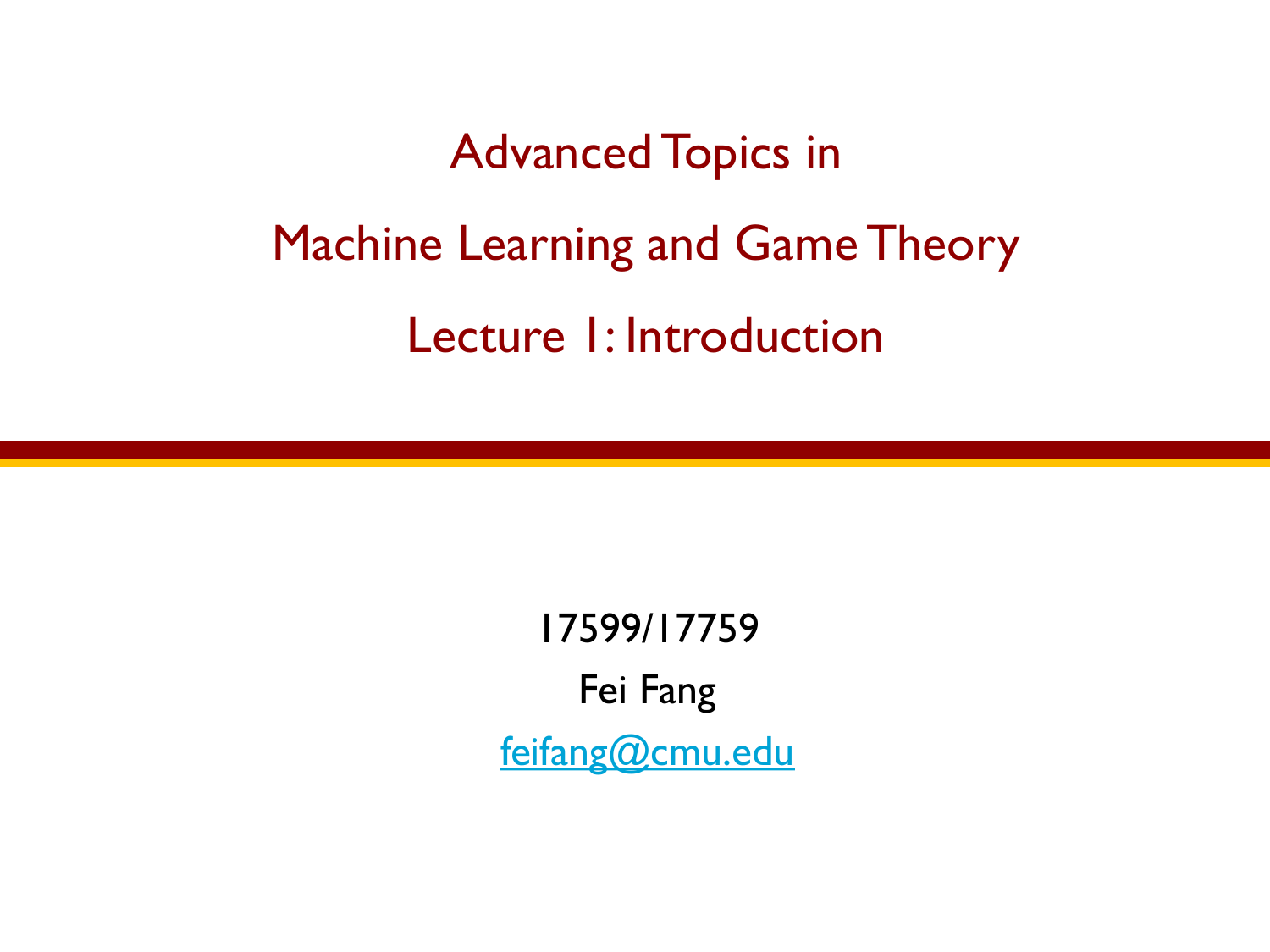

#### Instructor



**Name** Dr. Fei Fang

**Contact Info** Email: feifang@cmu.edu

No Teaching Assistant



b.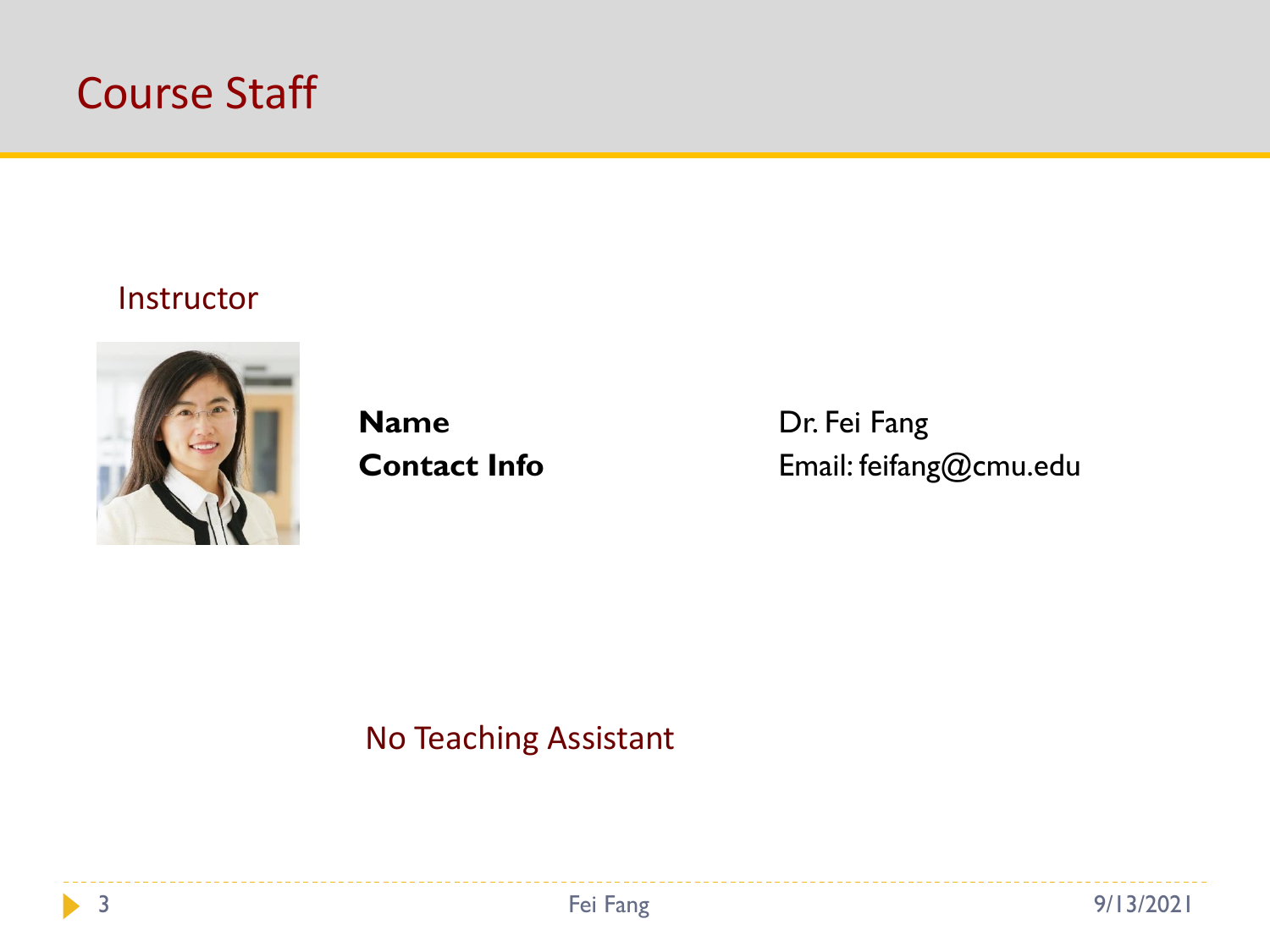# Course Information

- **Lecture modality: In person expected**
- ▶ Office Hour: W 1-2pm, TCS 321 or Zoom (link on Canvas)
- Canvas: [canvas.cmu.edu](http://canvas.cmu.edu/)
	- ▶ Syllabus, Quizzes, Assignments, Lecture slides



- ▶ [Website](https://feifang.info/advanced-topics-in-machine-learning-and-game-theory-fall-2021/): A copy of the syllabus page on Canvas
- $\triangleright$  Prerequisites: linear algebra, probability, algorithms, and at least one course in artificial intelligence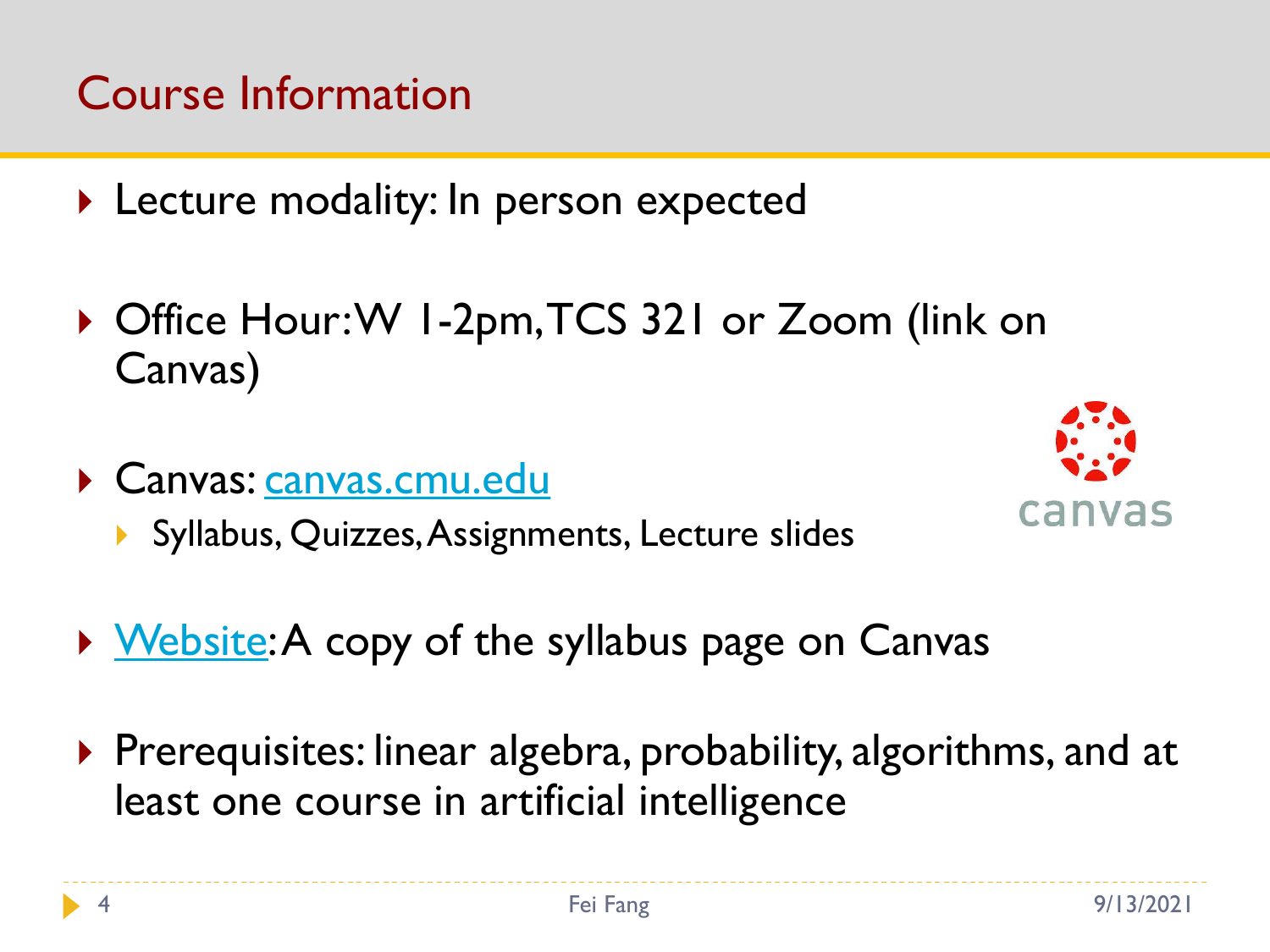**Today** 

- ▶ Course Logistics
- **Introduction to Convex Optimization**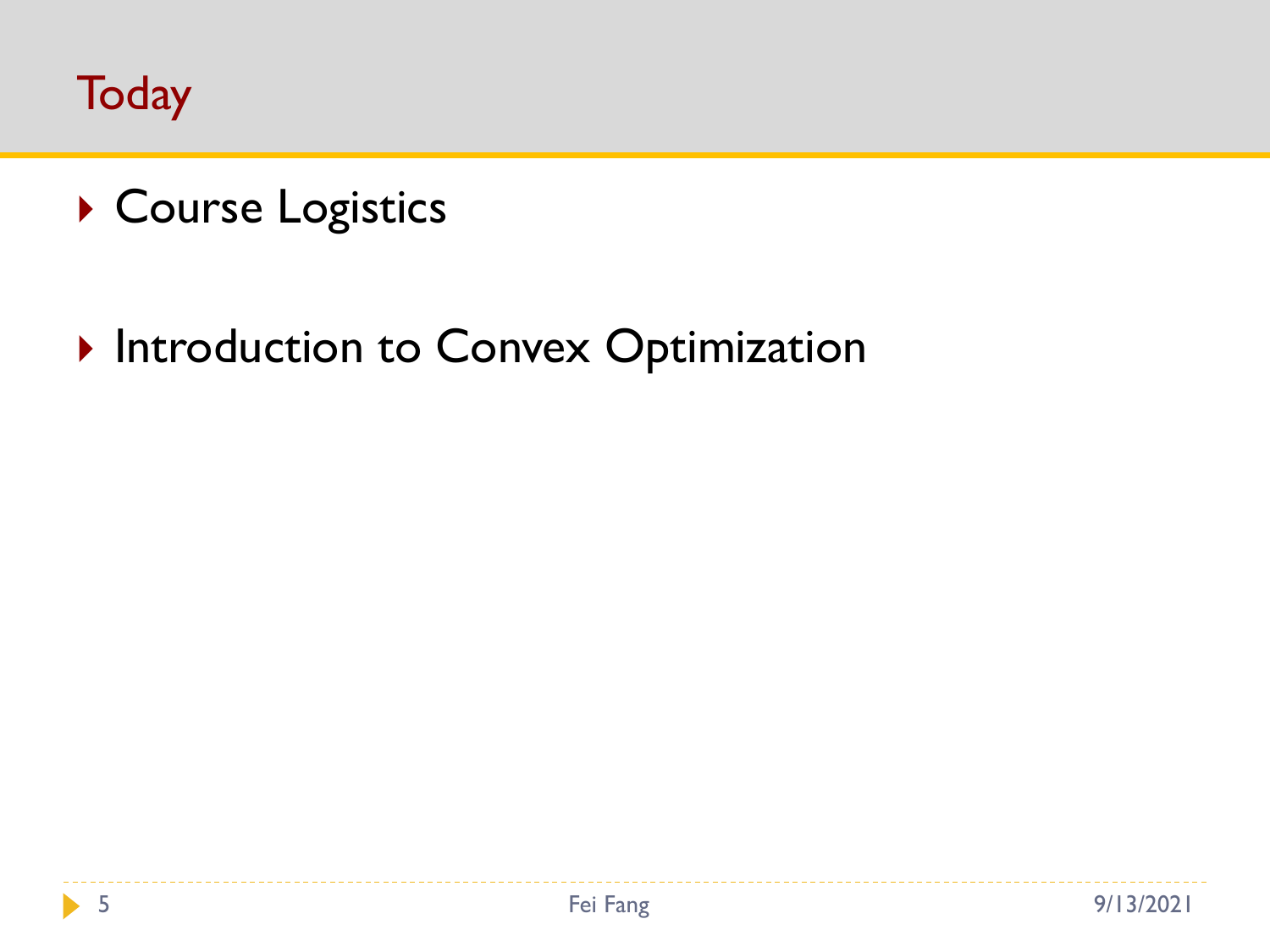# Course Logistics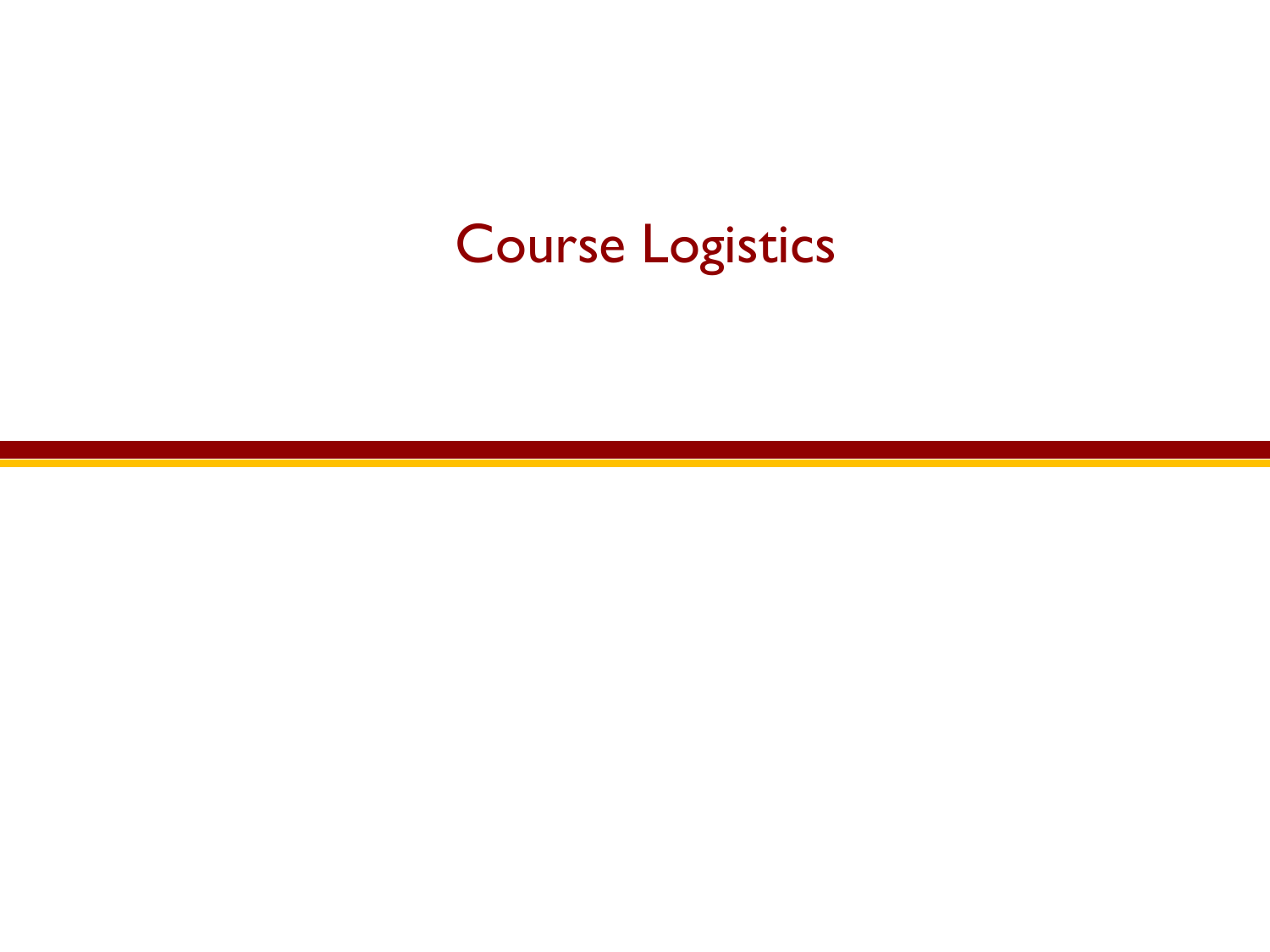# Course Scope

- ▶ Basics of Machine Learning and Game Theory
	- Introduction to convex optimization, game theory, online learning, reinforcement learning
- ▶ Learning in Games
	- **Learning rules**
	- $\blacktriangleright$  Learning game parameters
- ▶ Multiagent Reinforcement Learning (MARL)
	- **Classical algorithms/Recent advances in MARL**
- ▶ Strategic Behavior in Learning
	- **Adversarial Machine Learning (AML)**
	- **Learning from strategic data sources**
- ▶ Applications of Machine Learning and Game Theory
	- Security and sustainability,Transportation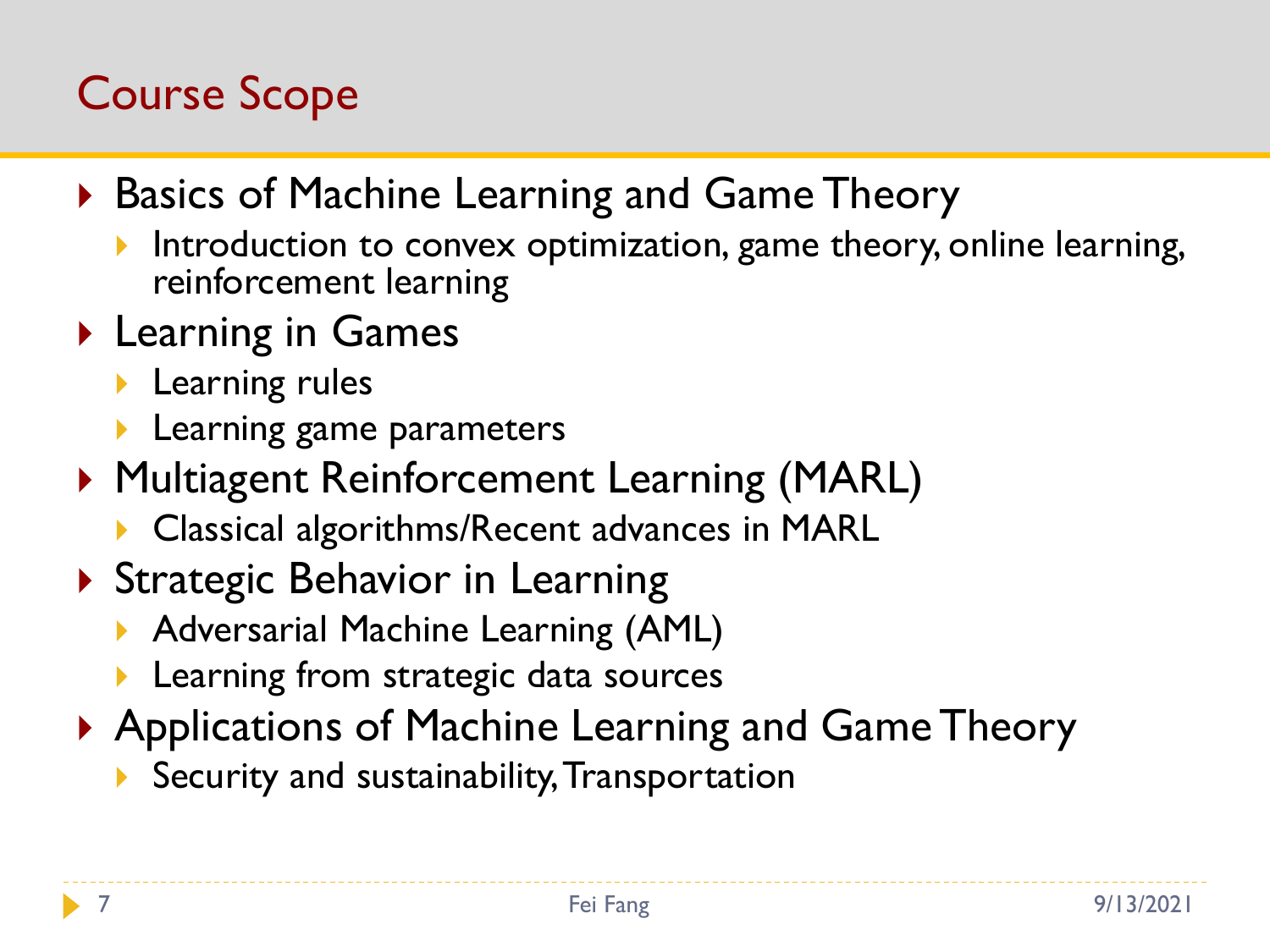# Connection to Other AI Courses

- ▶ The "Basics of Machine Learning and Game Theory" part has some overlaps with other AI courses
	- 15-281: AI; 15-780: Graduate AI
	- ▶ 10-701/15-781: Machine Learning; 10-715 Advanced Introduction to Machine Learning
	- ▶ 10-725/36-725: Convex Optimization; 10-703 Deep Reinforcement Learning or 10-707 Topics in Deep Learning
- $\triangleright$  This course focuses on recent advances at the intersection of ML and game theory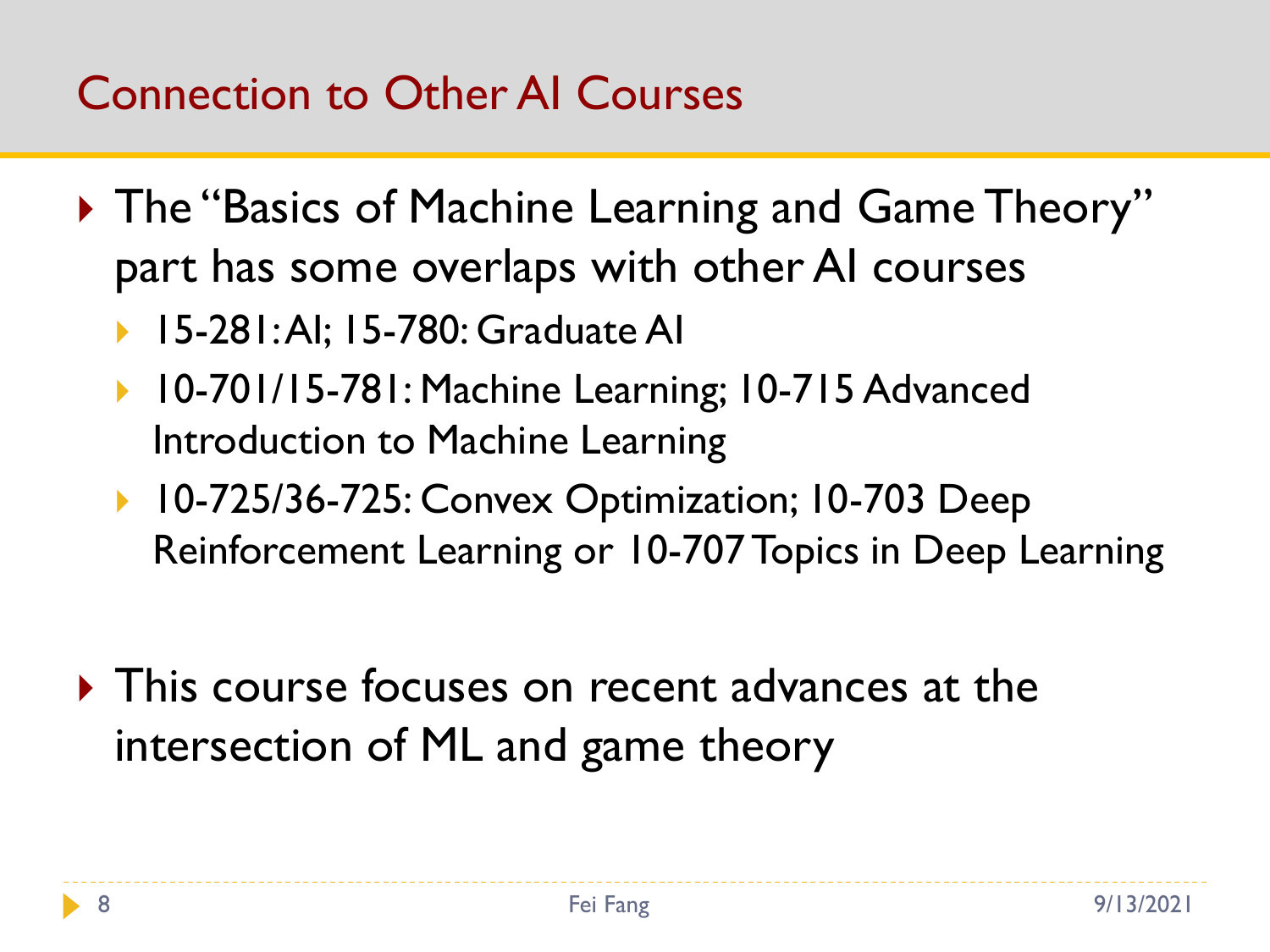#### Class Format

#### **Lectures**

- ▶ Paper presentations and paper discussions led by students
- ▶ Quizzes (In-class + after-class)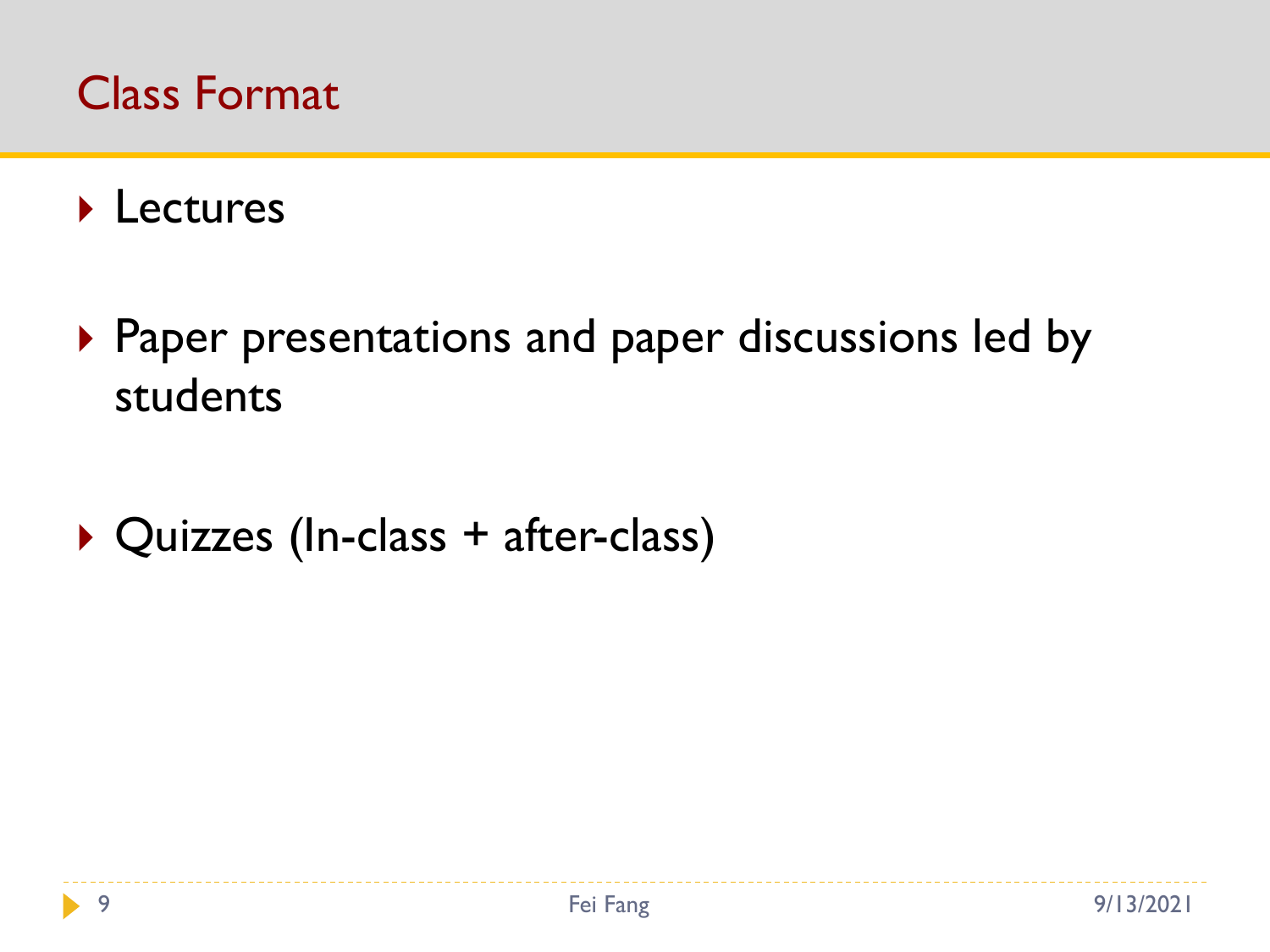# Learning Objective

- ▶ Describe fundamental theoretical result in learning in games, strategic classification, and multi-agent reinforcement learning
- ▶ Describe and implement classical and recent algorithms at the intersection of machine learning and game theory
- Describe the applications of techniques integrating machine learning and game theory
- Deliver a report of course project and present the work through oral presentation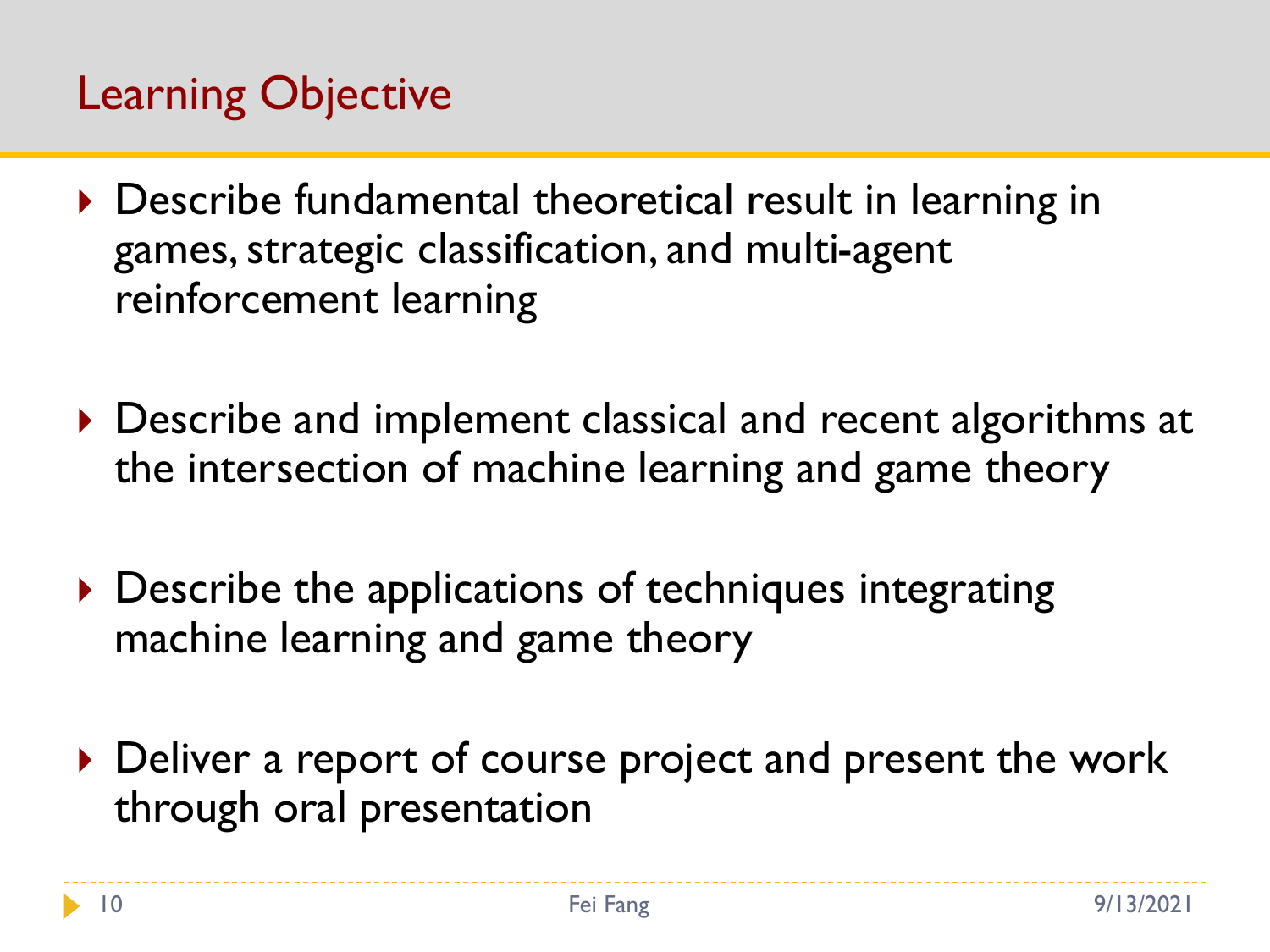# Assignments and Grading

| <b>Course Component</b>            | #                       | Points    | <b>Expected Workload</b>     |
|------------------------------------|-------------------------|-----------|------------------------------|
| <b>Class Participation</b>         | 14 weeks<br>26 lectures | 10 points | 3h/week                      |
| <b>Paper Reading</b><br>Assignment | 5                       | 15 points | Ih/week $(\approx 3h/paper)$ |
| <b>Paper Presentation</b>          | $\overline{2}$          | 15 points | Ih/week (7h/paper)           |
| Programming<br>Assignment          | $\mathcal{P}$           | 20 points | 1.5h/week (10.5h/assignment) |
| <b>Course Project</b>              |                         | 40 points | 5 hours/week                 |

### Final Grade: Letter graded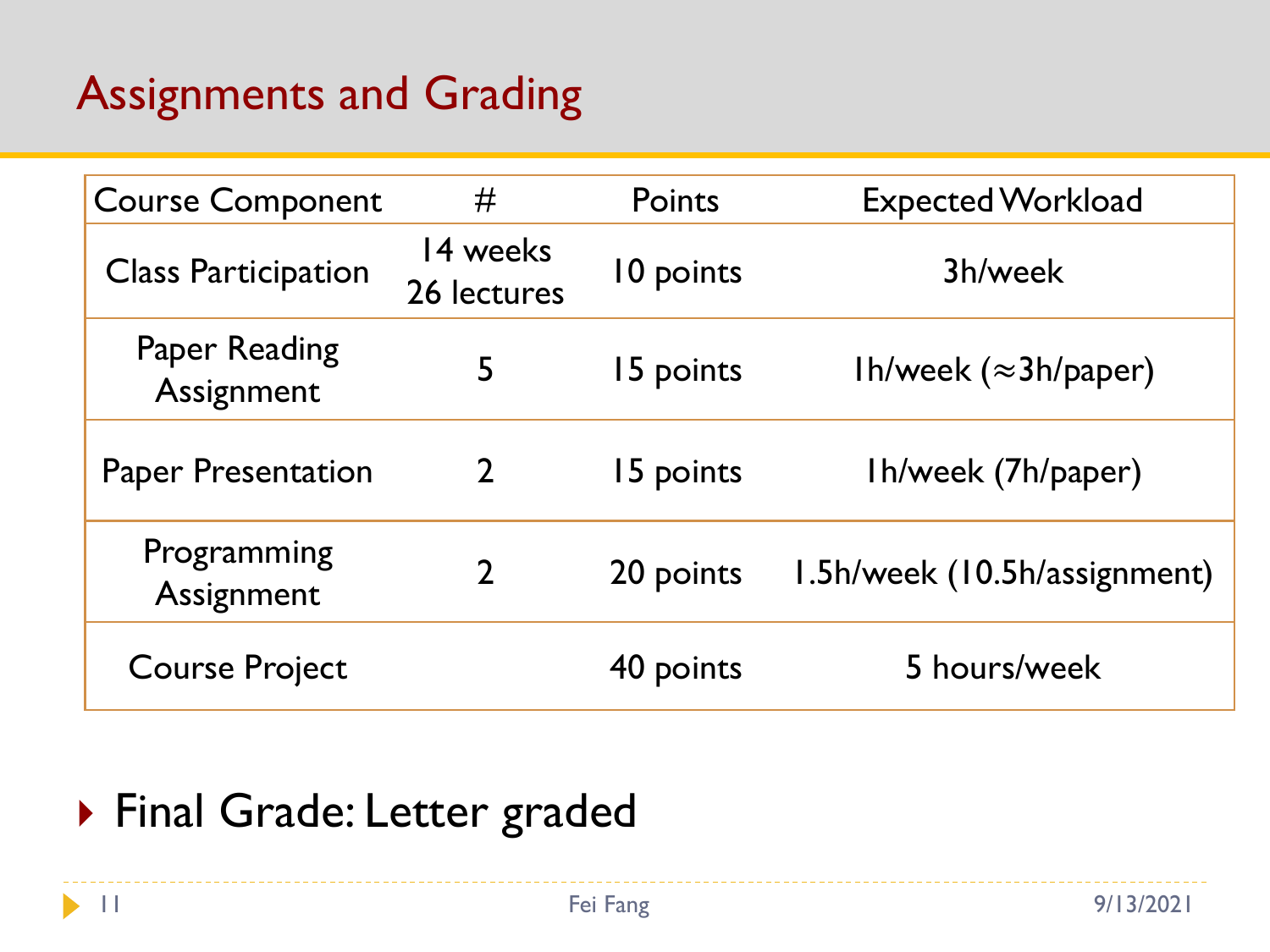#### Remarks about Paper Presentation

- ▶ 25-30 min/paper (confirm with instructor)
- ▶ 0~3 paper presentations per lecture (start from Lec 5)
- $\triangleright$  Presenters for the same lecture should coordinate
	- E.g., choose the order of presentation and avoid repeated content
- ▶ Contact instructor I week before presentation for additional information (e.g., length of presentation)
- ▶ Submit slides 48h before lecture for feedback (on Canvas)
	- ▶ Combine/concatenate the slides from multiple presenters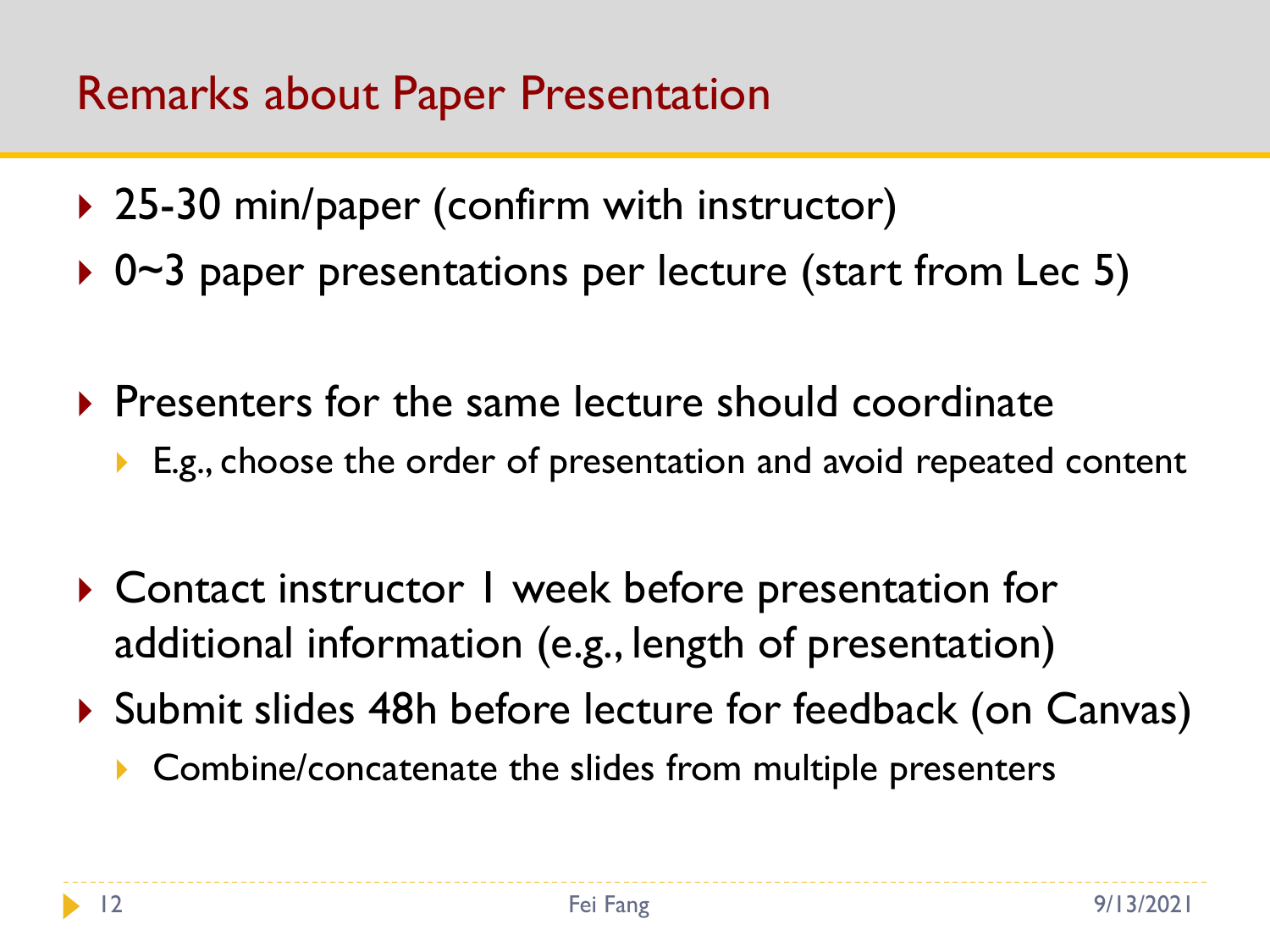### Late Submission Policy

- ▶ Late submission will be discounted by 0.7
- ▶ Late submissions will not be peer reviewed and cannot earn the peer review points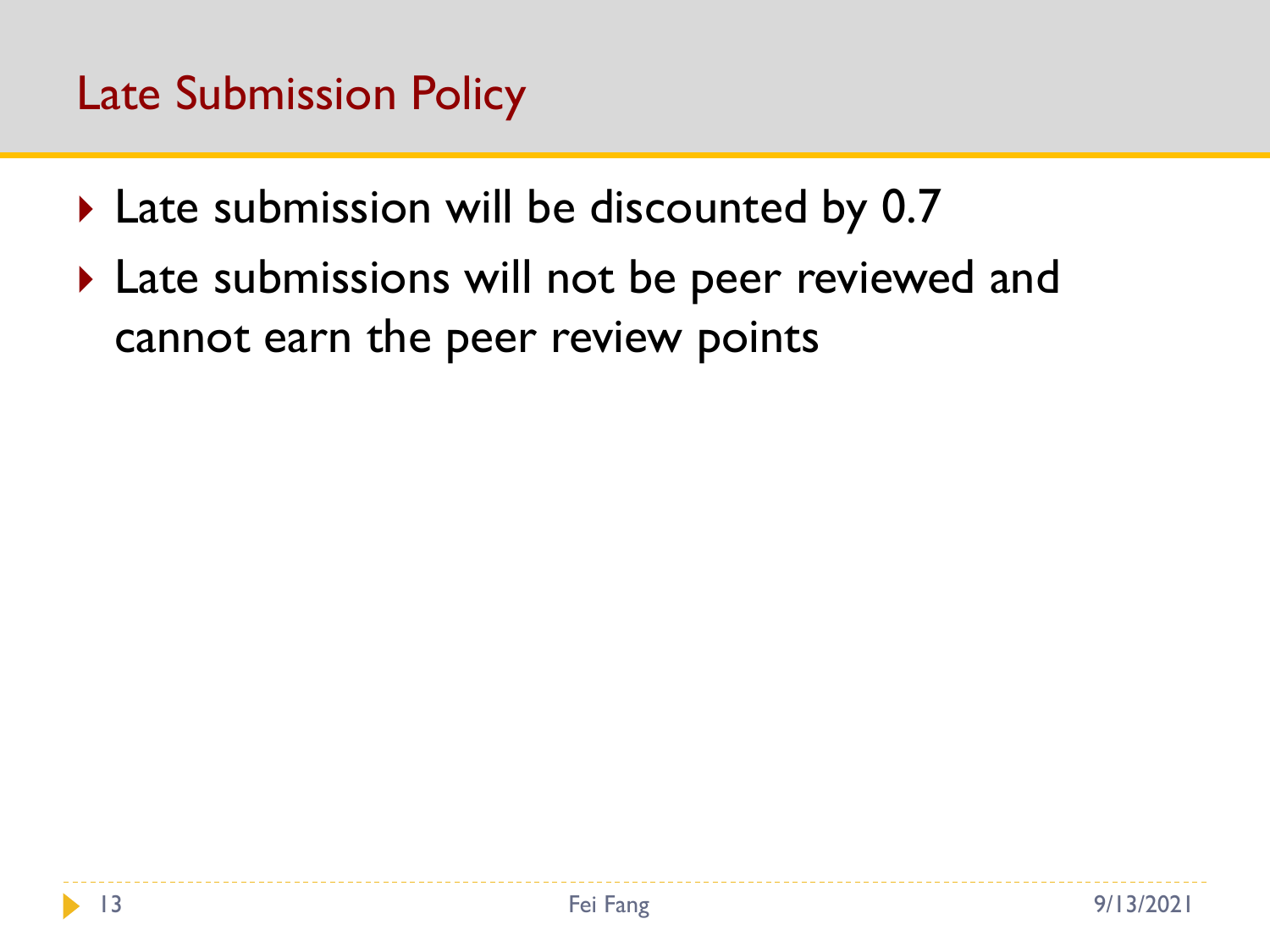#### Use of Peer Review

▶ For all peer-reviewed assignments, the instructor will provide the final evaluation taking into account the reviews by the peers.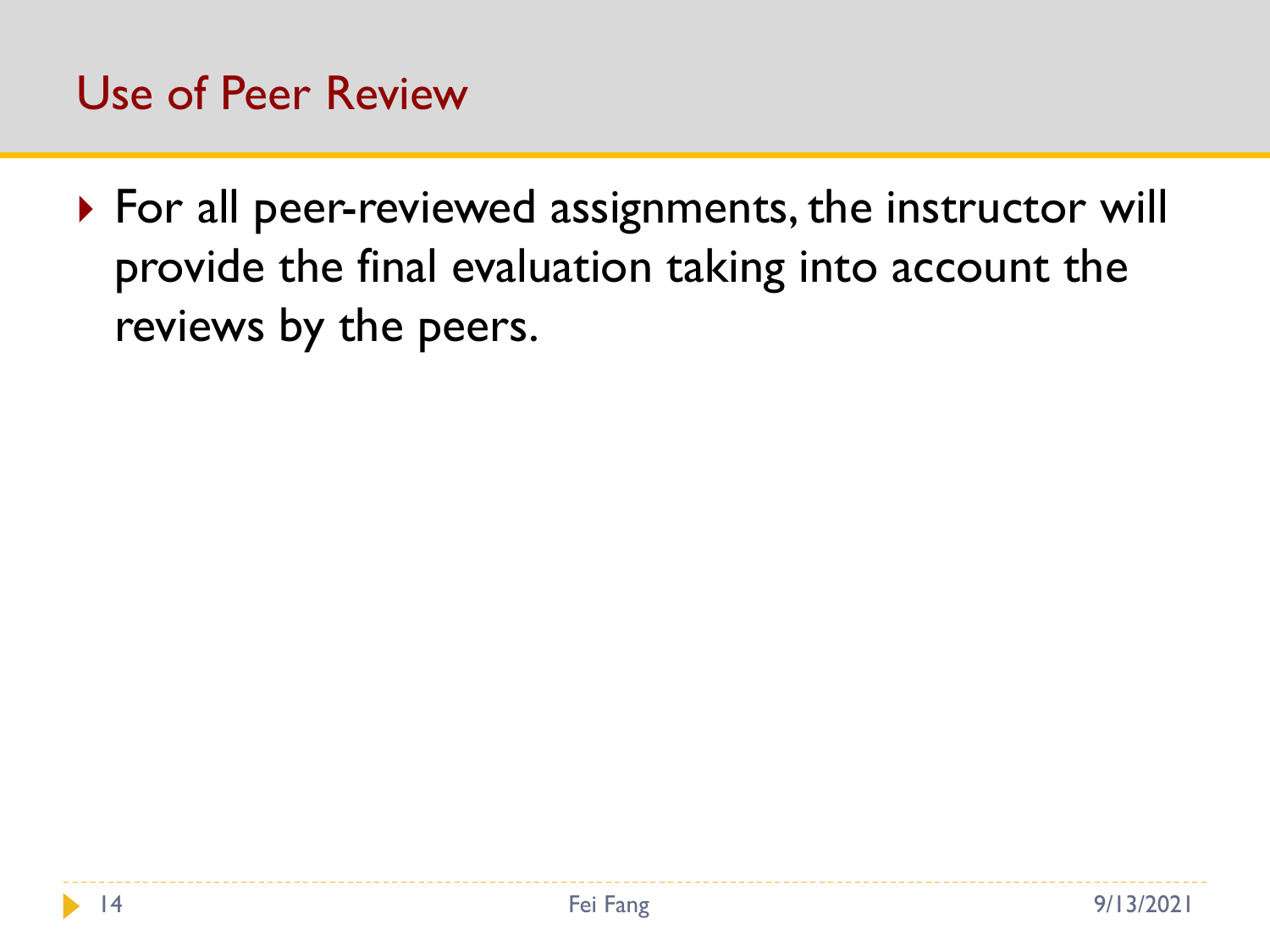Textbook and Additional Reference

- ▶ No formal textbook
- ▶ List of additional resources will be provided (check Canvas and slides)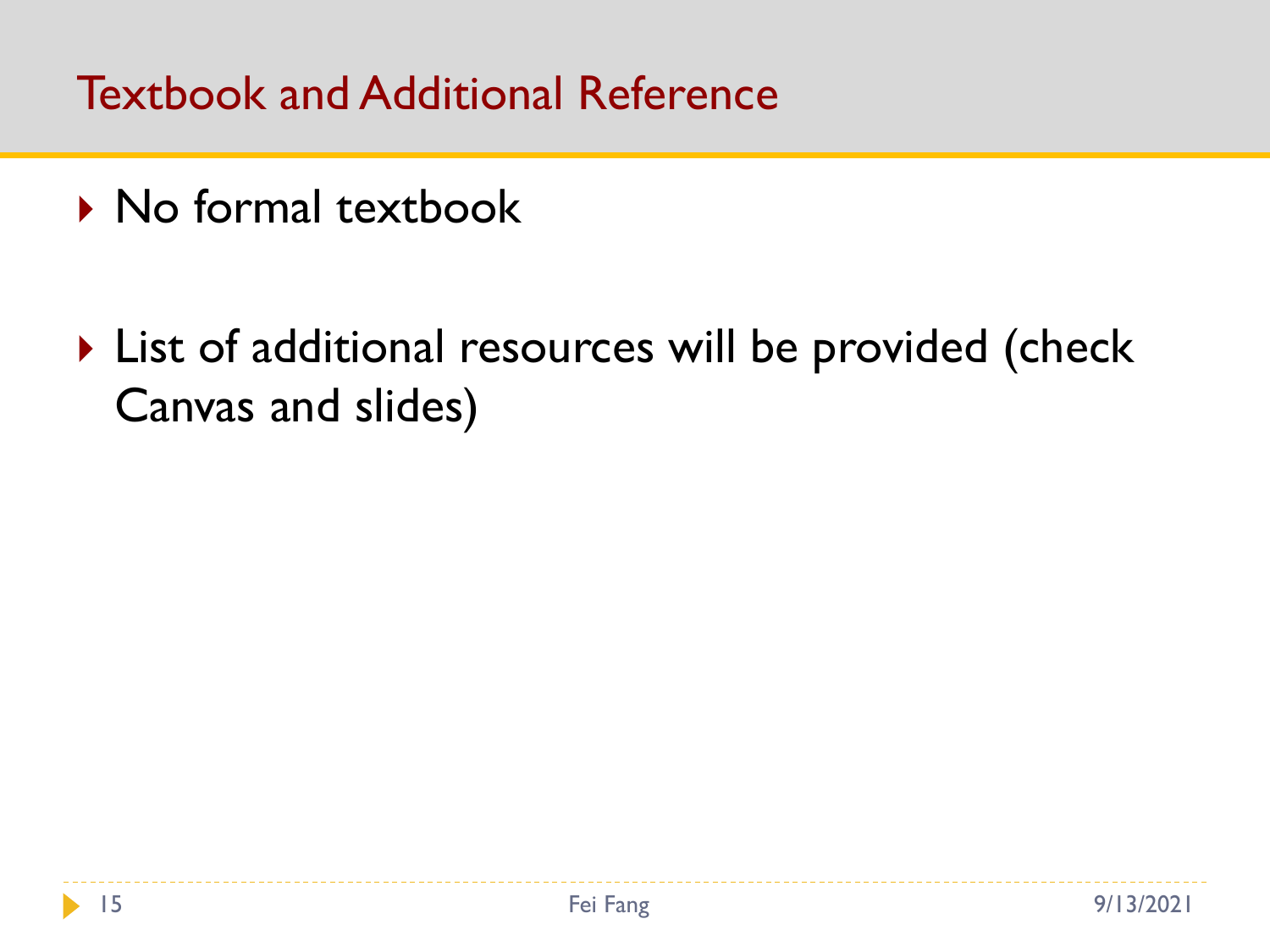# Academic Integrity

- $\triangleright$  Be collaborative, give credits
	- If discuss with others, specify names and complete on your own
- **Leverage resources** 
	- If use publicly available code packages, specify source
- If your complete submissions are the same, you will get zero score and the case will be reported
- ▶ Course project report should follow standard academic integrity policy. Plagiarism is not allowed.
- ▶ See CMU policy on academic integrity for general information
	- [https://www.cmu.edu/student-affairs/ocsi/academic](https://www.cmu.edu/student-affairs/ocsi/academic-integrity/index.html)integrity/index.html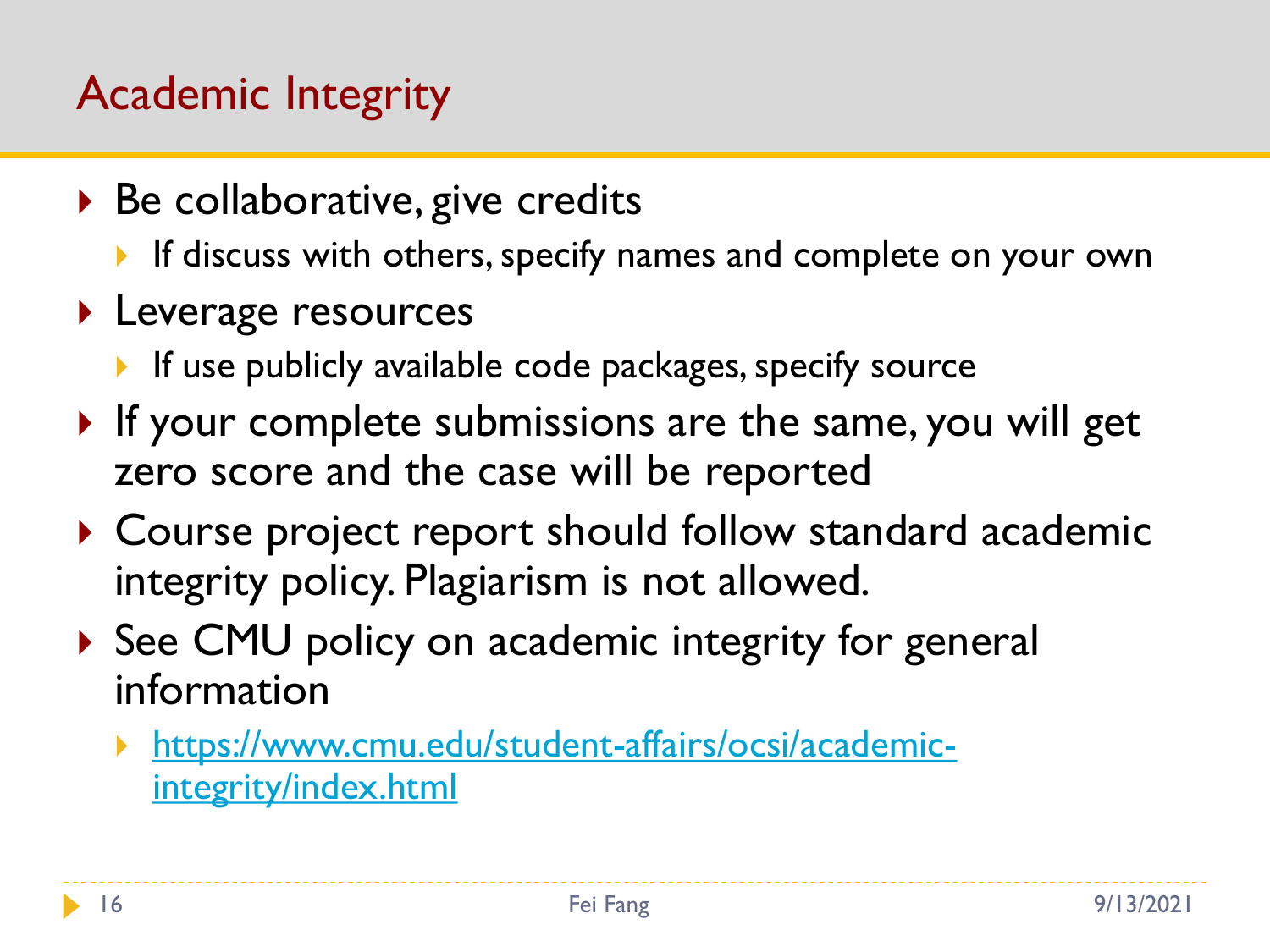# Special Needs

- If you have a disability and require accommodations, please contact Catherine Getchell, Director of Disability Resources, 412-268-6121, [getchell@cmu.edu](mailto:getchell@cmu.edu)
- If you have an accommodations letter from the Disability Resources office, discuss with me as early as possibly
- ▶ Students who may require some short-term academic accommodations related to COVID-19 should contact Disability Resources at access@andrew.cmu.edu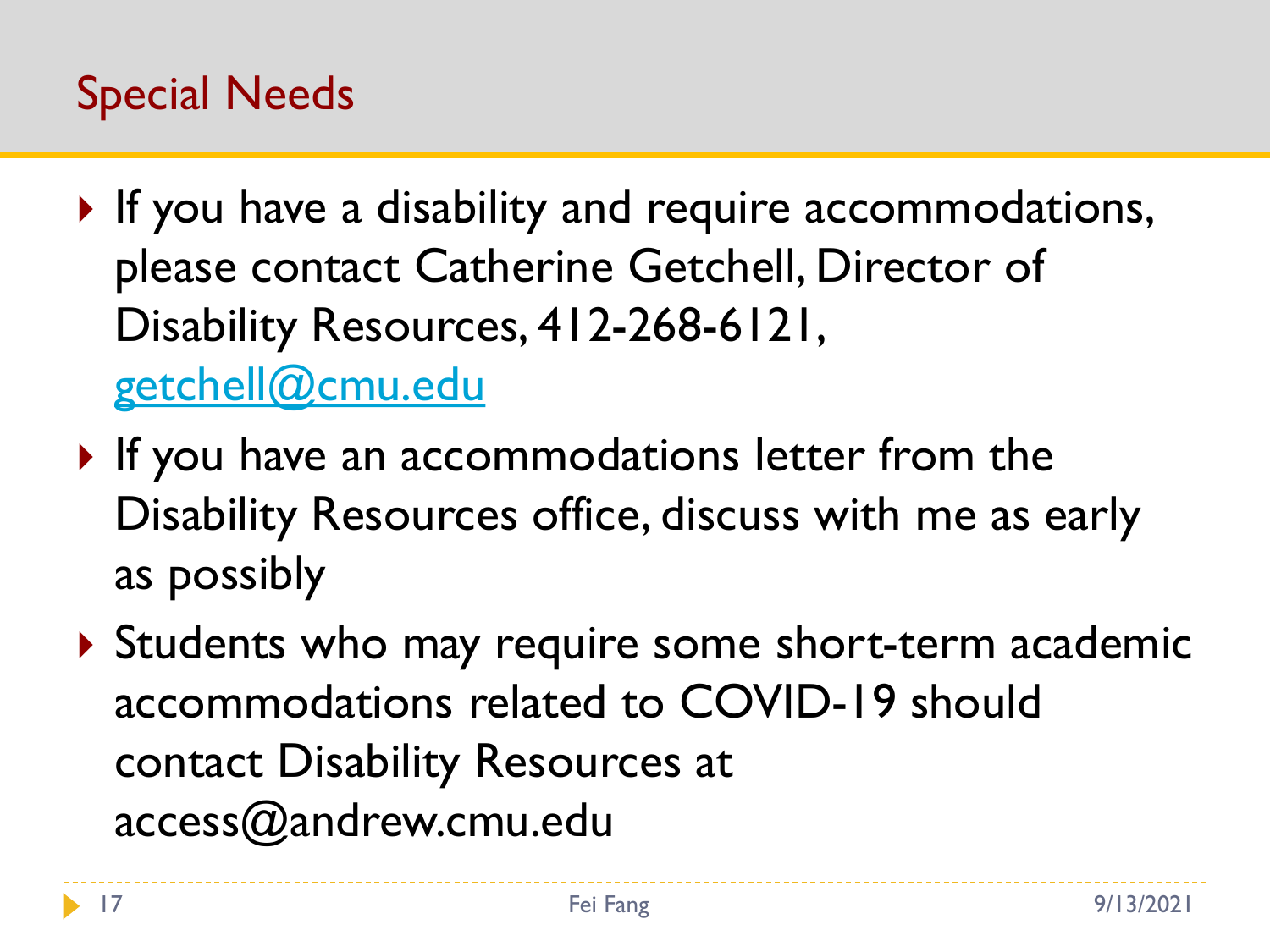- ▶ Start early! Avoid last-minute panic.
- ▶ CMU services are available, and treatment does work
- <http://www.cmu.edu/counseling/>
- ◆ 412-268-2922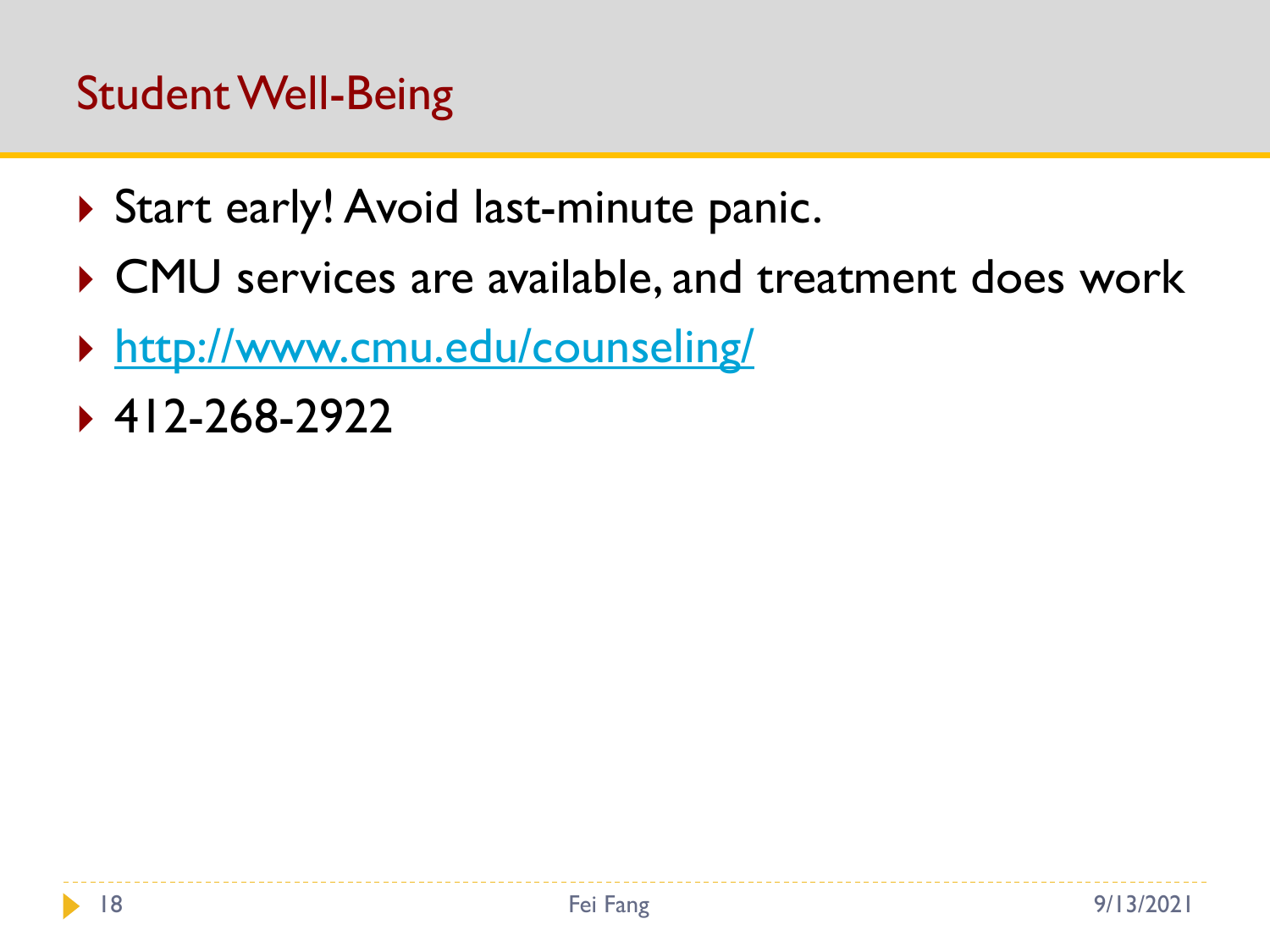# Details about Assignments and Grading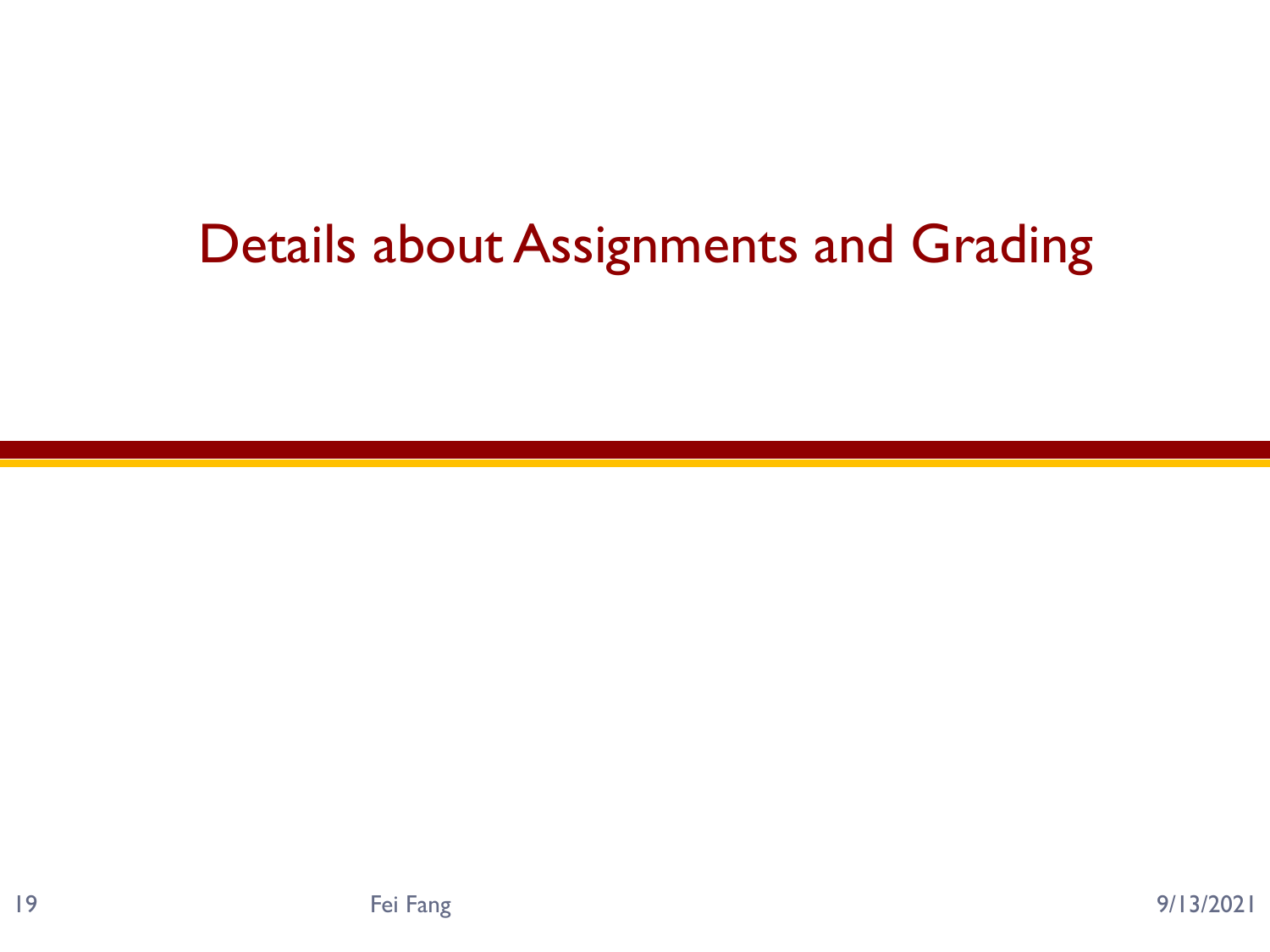#### Class Participation

- ▶ Quizzes
- Asking and answering questions in class/on Canvas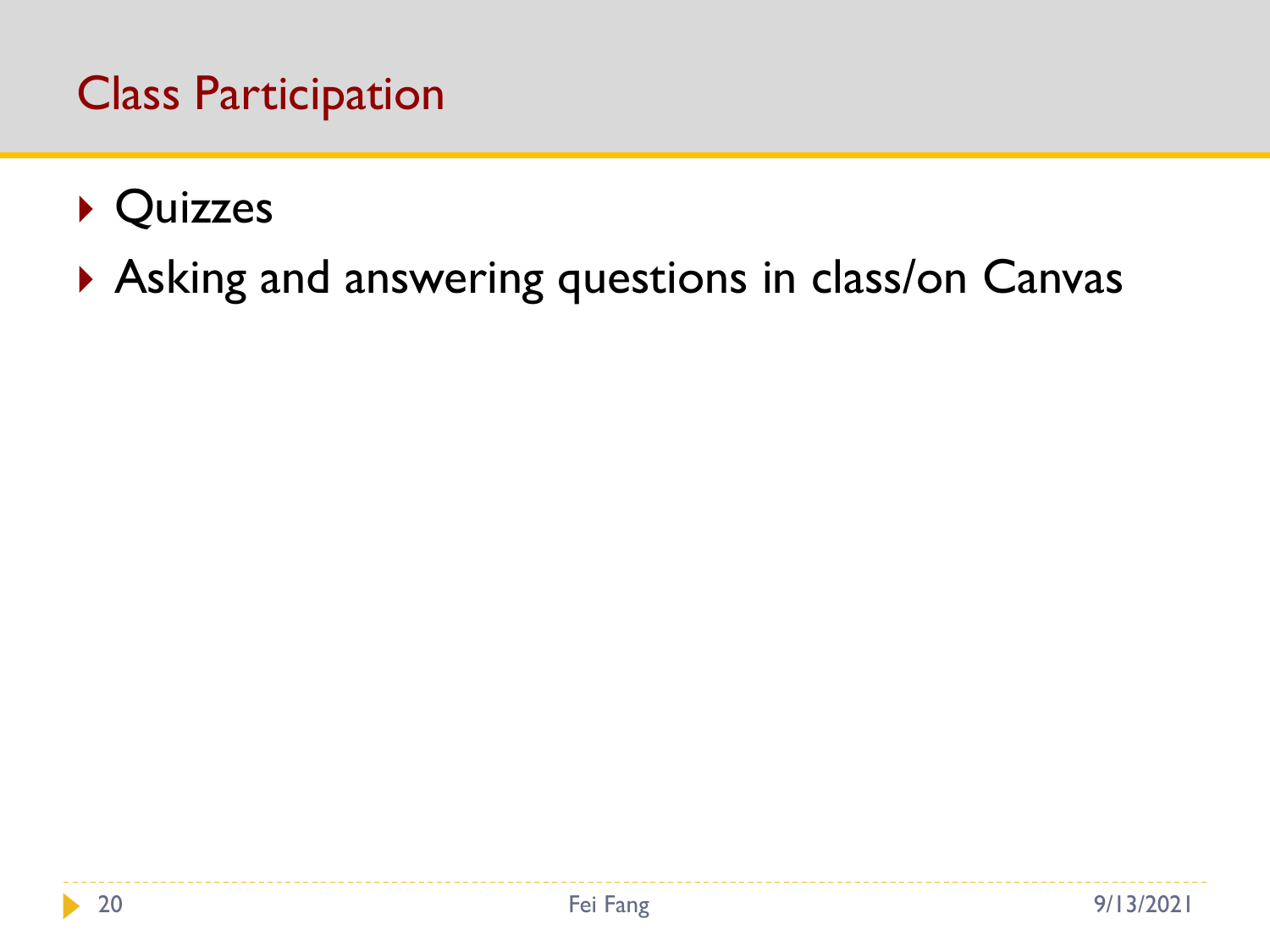# Paper Reading Assignment

- ▶ Summary (2.5 points)
	- ▶ Overview of paper content (0.5 points)
	- Detailed comments (I point)
		- ▶ Cover Strengths (0.5 points) and Weaknesses (0.5 points)
	- **Questions or Discussion (0.5 points)**
- $\triangleright$  Peer review (0.5 points)
	- Provide an evaluation of each other's summary
	- Discuss the strengths and weaknesses of the paper, and/or questions each other have
- **Possibly useful references:** 
	- [Guidelines for critiquing a research study](http://geekyartistlibrarian.pbworks.com/f/Quals+Sp+10+Critiqueguidlines_DC(2).pdf)
	- **[Sample paper review for an academic conference](http://www.sis.pitt.edu/jjoshi/IS2935/Sample_review.pdf)**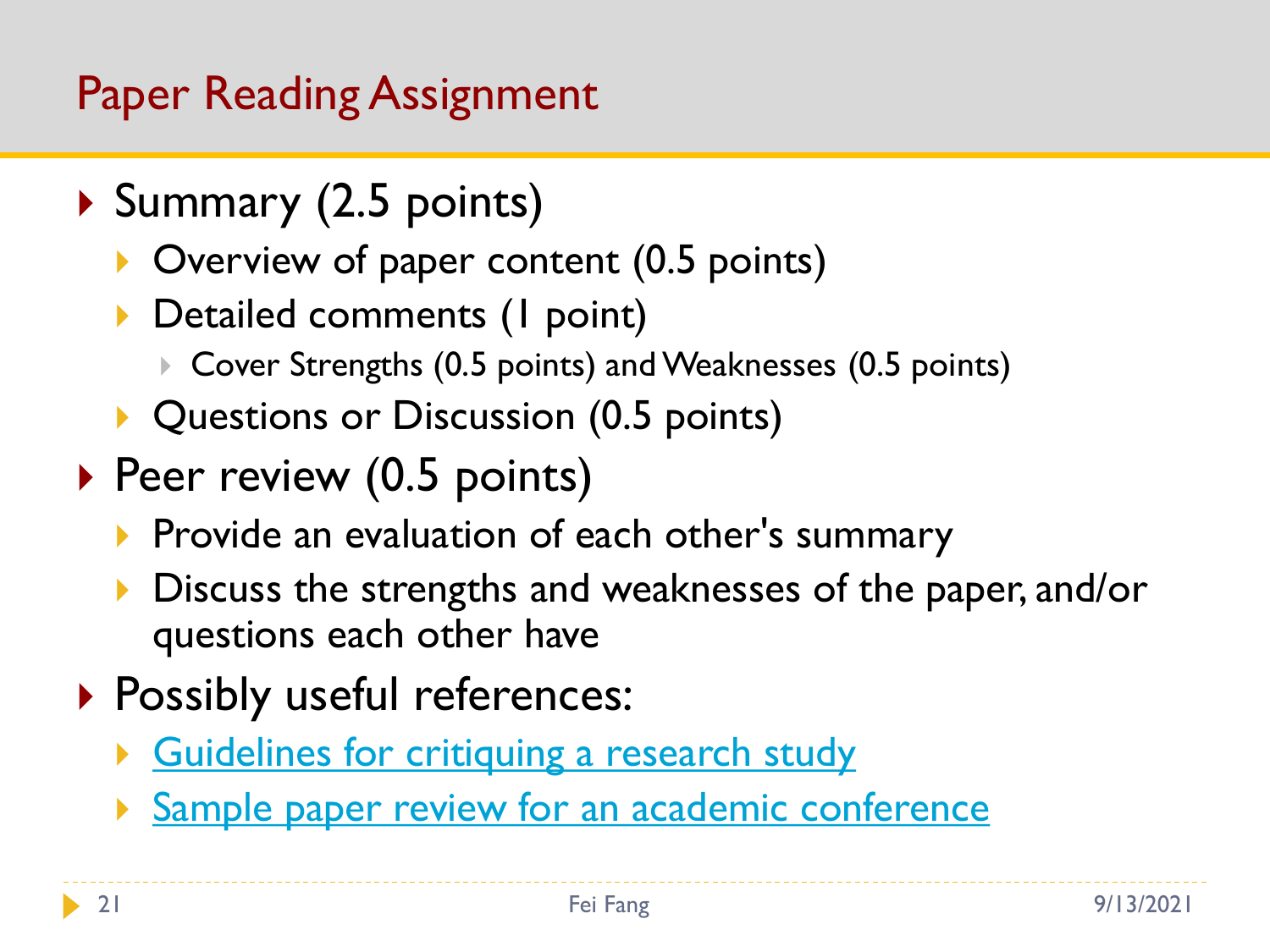- ▶ Each student present 2 papers during the semester
- ▶ Each presentation should be 25-30 minutes
- $\triangleright$  In addition to the list of paper we provide, you can propose other papers relevant to the topic
- ▶ The instructor will assign the papers by taking into account a number of factors, including the students' preference, the quality of the paper, the relevance, etc.
- ▶ Bid in the google spreadsheet (link on Canvas) by 9/6
- Assignment results will be announced on 9/8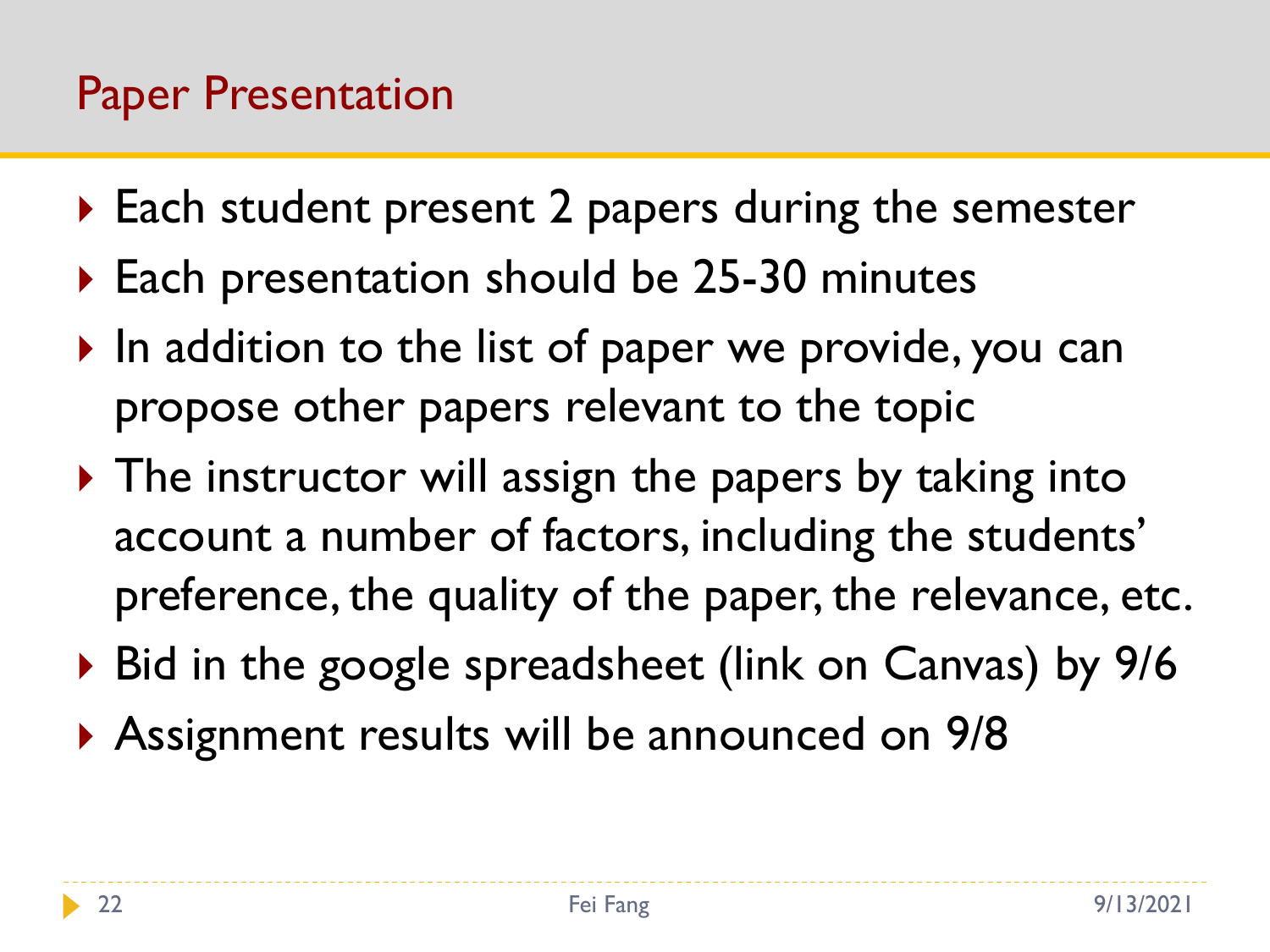#### Paper Presentation

- ▶ Peer reviewed
- Evaluation criteria: how much one has learned from the presentation
- ▶ Try engage the audience!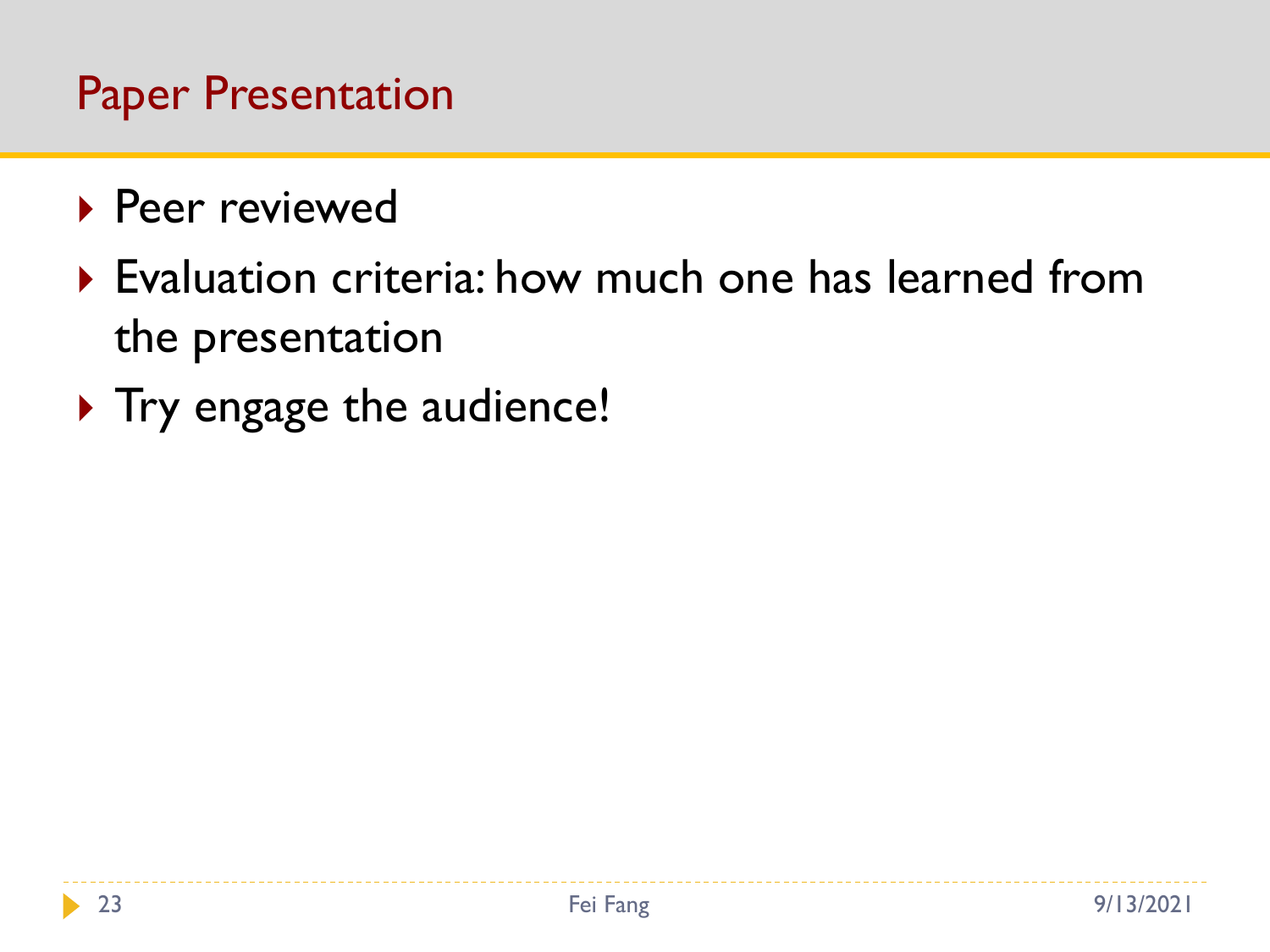# Programming Assignment

- ▶ Two programming assignments
	- [Designing an agent to play in a](https://github.com/openai/multiagent-particle-envs) multi-agent particle **environment**
	- **Defending and attacking [an image classifier](https://adversarial-ml-tutorial.org/introduction/)**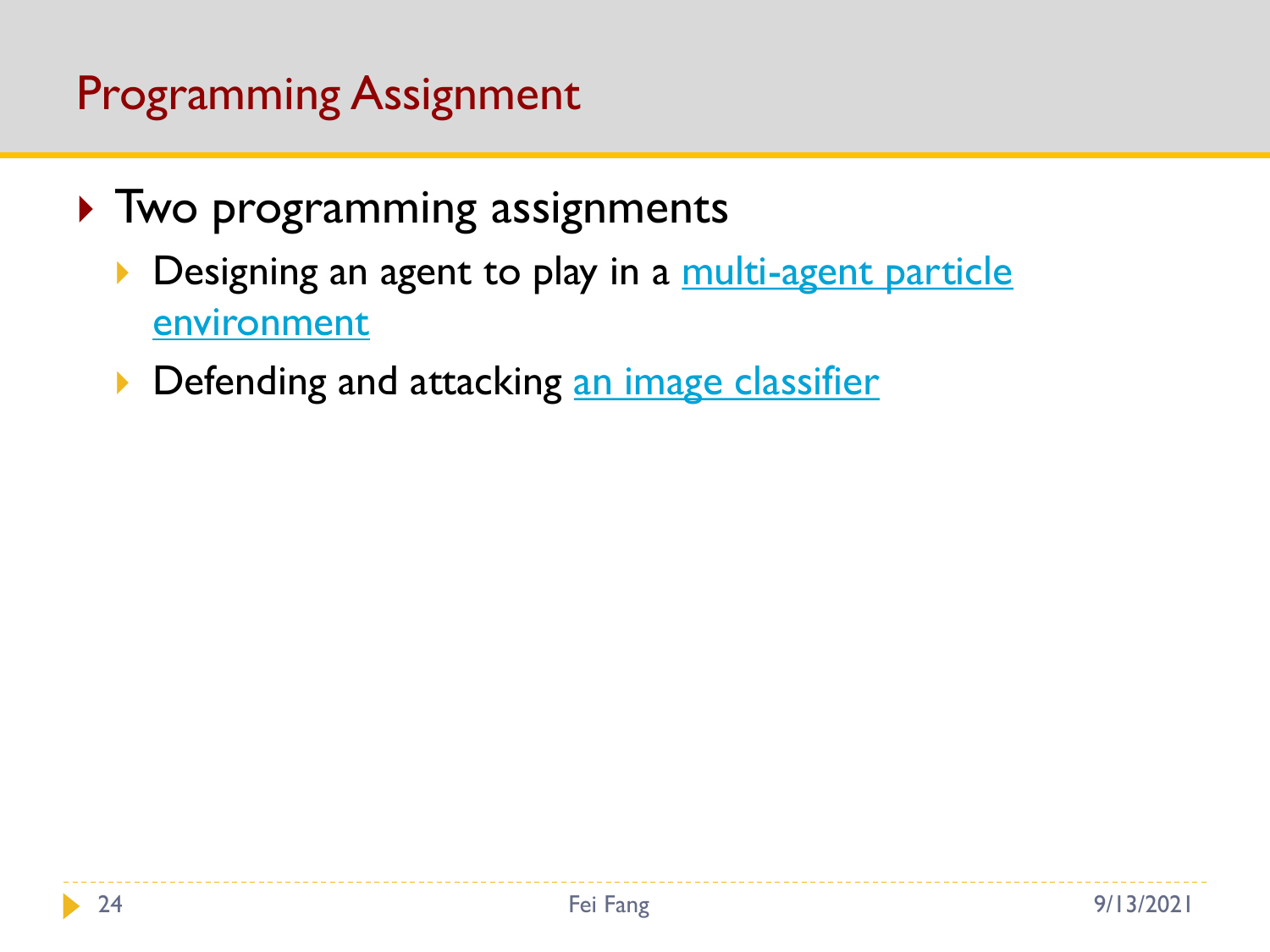# Course Project

- ▶ Work in small groups (1-3 students in each group) on a project relevant to topics covered in this course
- ▶ Progress will be checked through Project Proposal, Project Progress Report, Project Presentation, and Final Project Report
- The proposal and progress report will be peerreviewed
- ▶ Final report gets full score if at the same level as accepted papers at major AI conferences such as AAAI, IJCAI, NeurIPS, ICML, ICLR etc
- Submissions should follow [AAAI format](https://www.aaai.org/Publications/Templates/AuthorKit21.zip)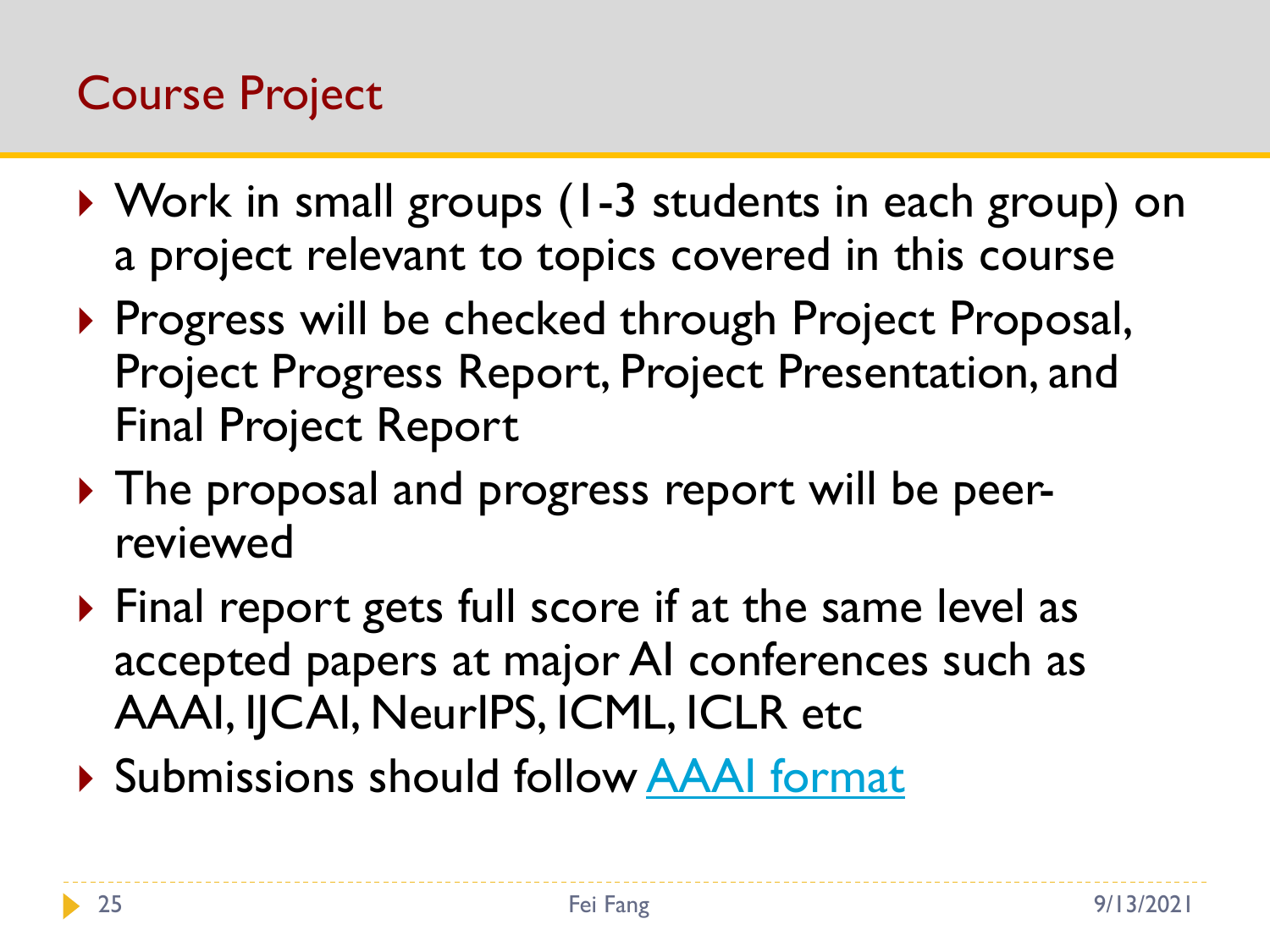# Course Project

- ▶ Advisor is not required and will not be assigned
- Students are encouraged to reach out to faculty members/senior students/domain experts for advice
- ▶ I can provide feedback and advice during OHs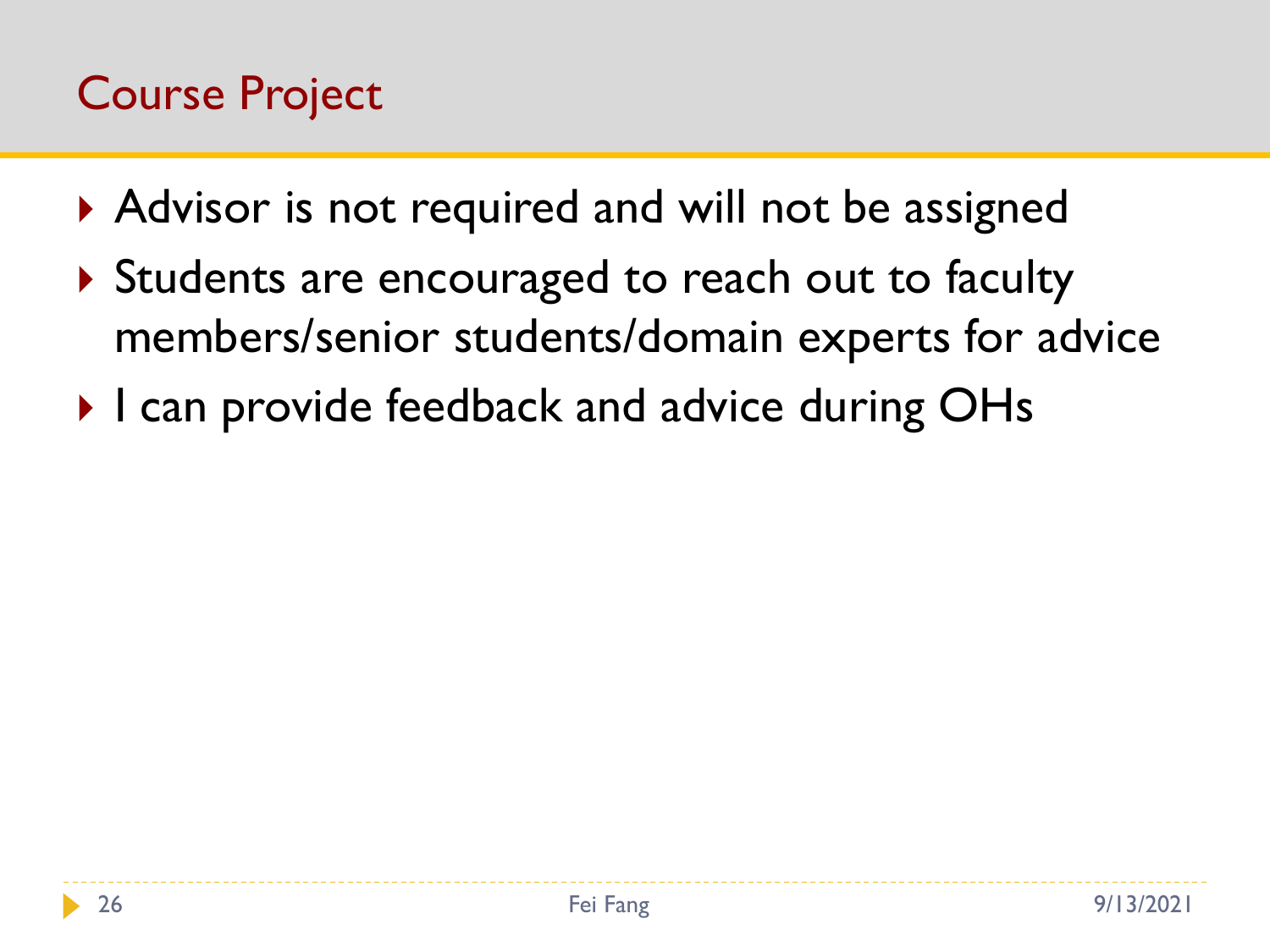# Checkpoints and Grading Criteria

- ▶ Confirm group members
	- ▶ No points; Due 9/13 (Mon)
- ▶ Project Proposal
	- ▶ 5 points; Due 9/20 (Mon); Peer-reviewed
- ▶ Project Progress Report
	- ▶ 5 points; Due 10/25 (Mon); Peer-reviewed
- ▶ Project Presentation
	- ▶ 10 points; Presentation date 11/29 & 12/1
- ▶ Full Project Report
	- ▶ 20 points; Due 12/10 (Fri)
- ▶ Each group submit one PDF file in each stage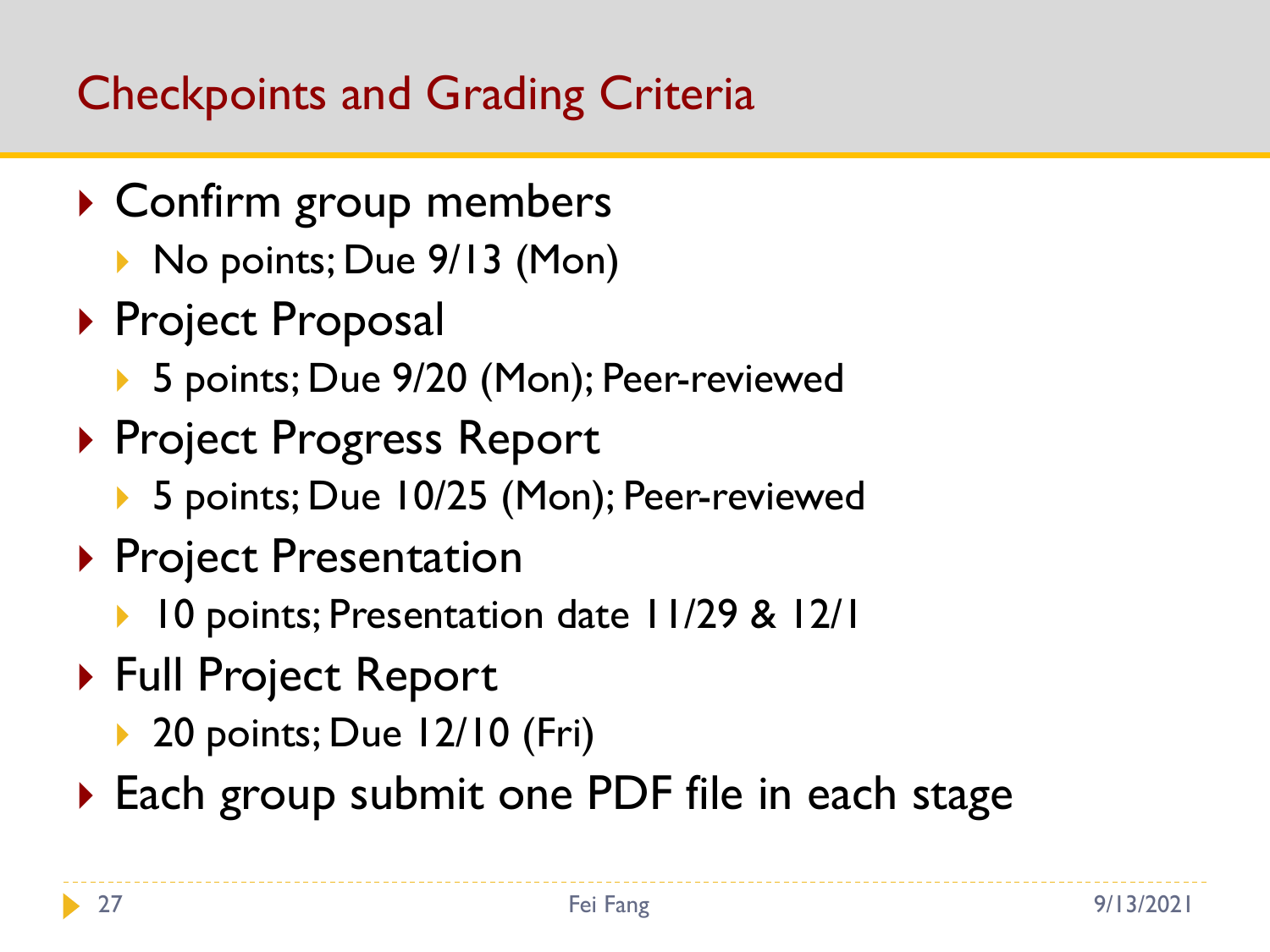# Project Proposal (5 points)

- ≥300 words
- $\triangleright$  Pin down the problem (1 point)
- ▶ Briefly discuss related work (1 point)
- ▶ Describe 2~3 envisioned milestones of the proposed project, i.e., the important checkpoints that demonstrate the progress of the project (1 point)
- $\triangleright$  Describe the tentative plan of action, including the steps and the expected time needed for each step (1 point)
- ▶ Describe the tentative plan of distributing workload among team members (0.5 point)
- $\triangleright$  Provide comments and constructive feedback to the proposals assigned in peer-review (0.5 point)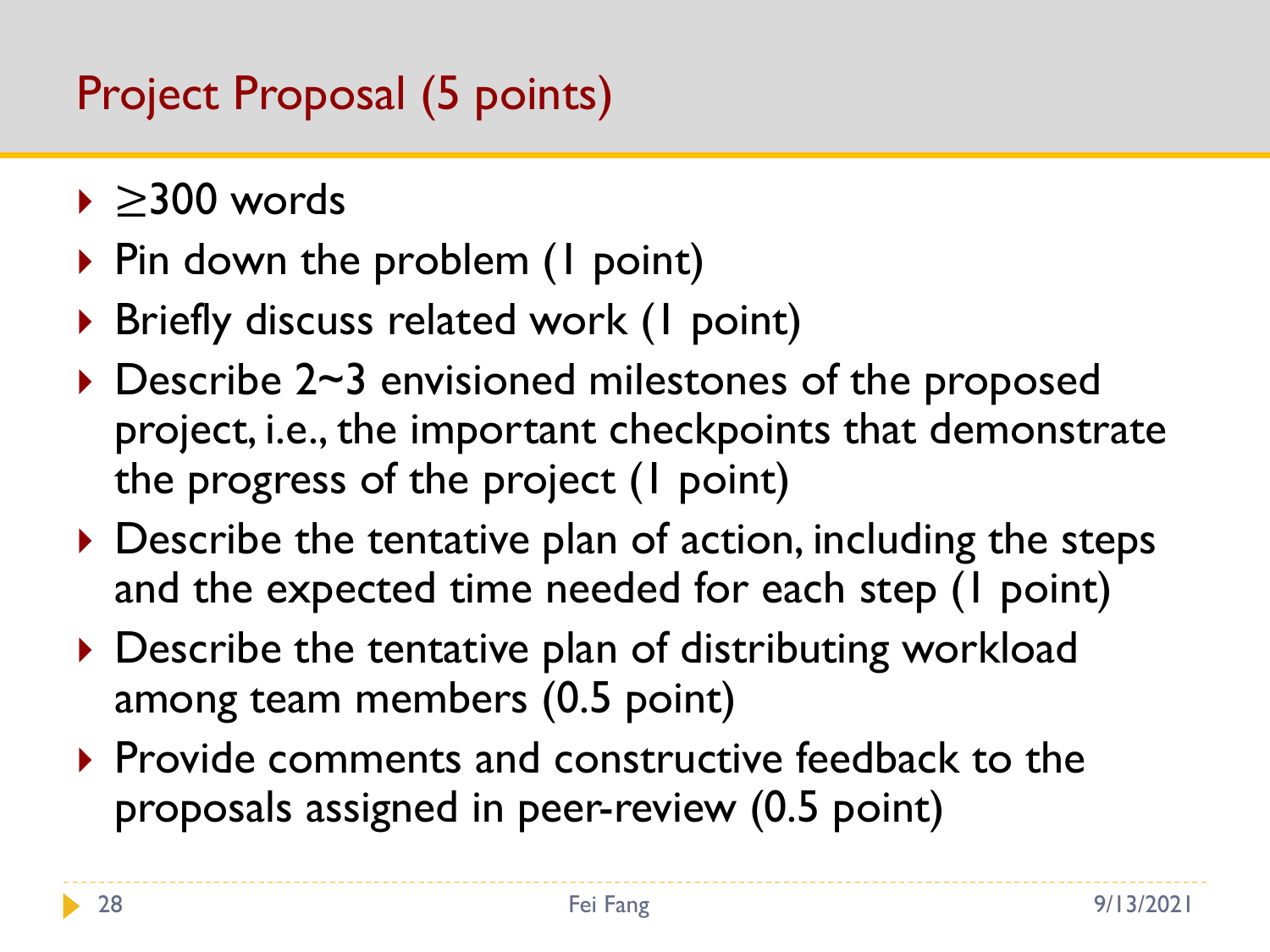# Project Progress Report (5 points)

- ≥1 page double column (excluding references)
- ▶ Describe the problem (1 point)
- Describe the progress has been made towards the milestones (2 points)
- $\triangleright$  Provide an outline of the final report (0.5 point)
- ▶ Provide a tentative plan of next steps and distribution of workload (0.5 point)
- Provide comments and constructive feedback to the proposals assigned in peer-review (1 point)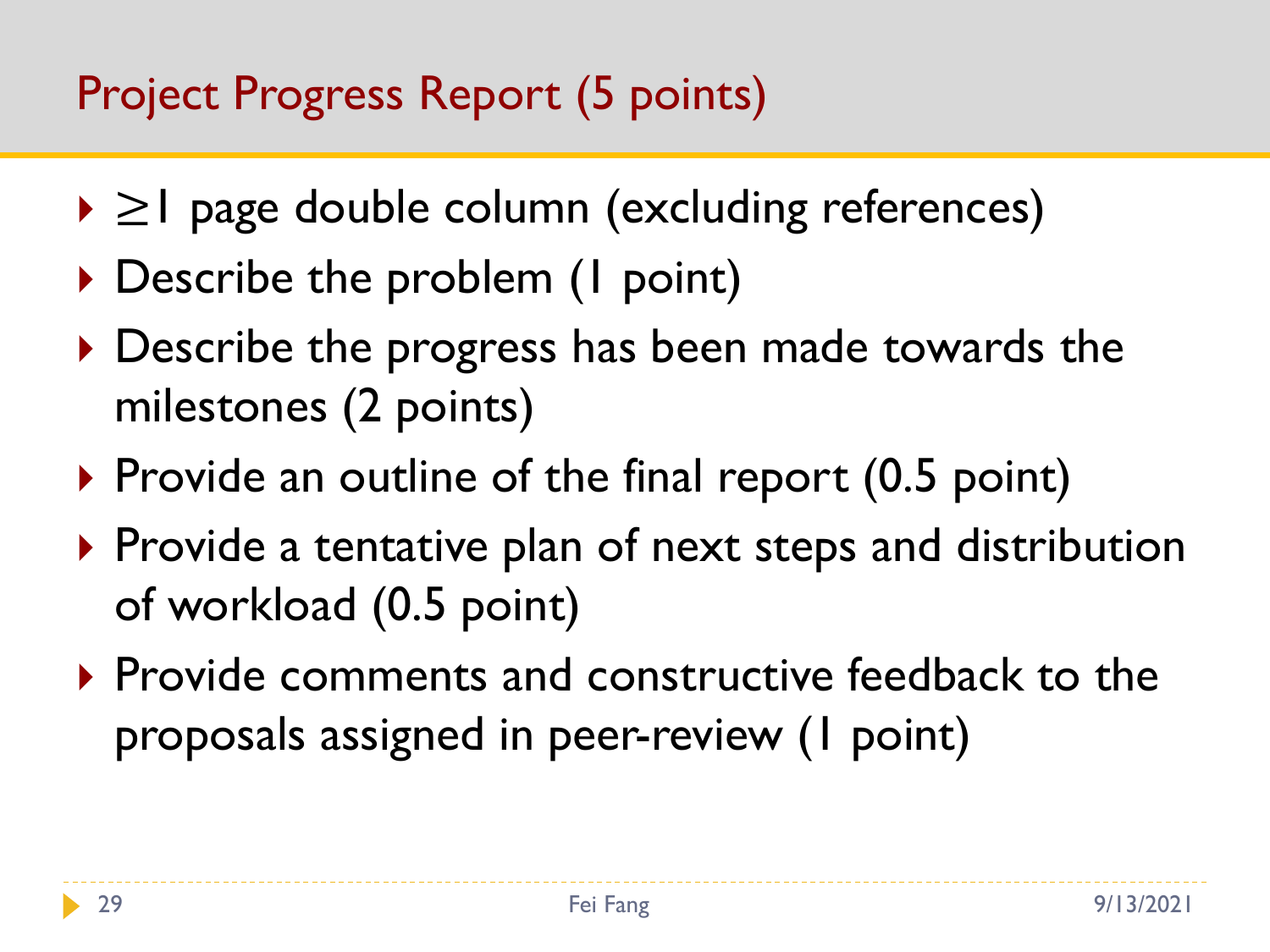# Project Presentation (10 points)

- ▶ The presenter should be able to convey the following aspects clearly
	- **Motivation (I point)**
	- **Problem Description (I point)**
	- ▶ Related work / Background (1 point)
	- ▶ Contribution (3 point)
	- **Evaluation/Results (2 points)**
	- ▶ Future Work (1 point)
	- ▶ Q&A (I points)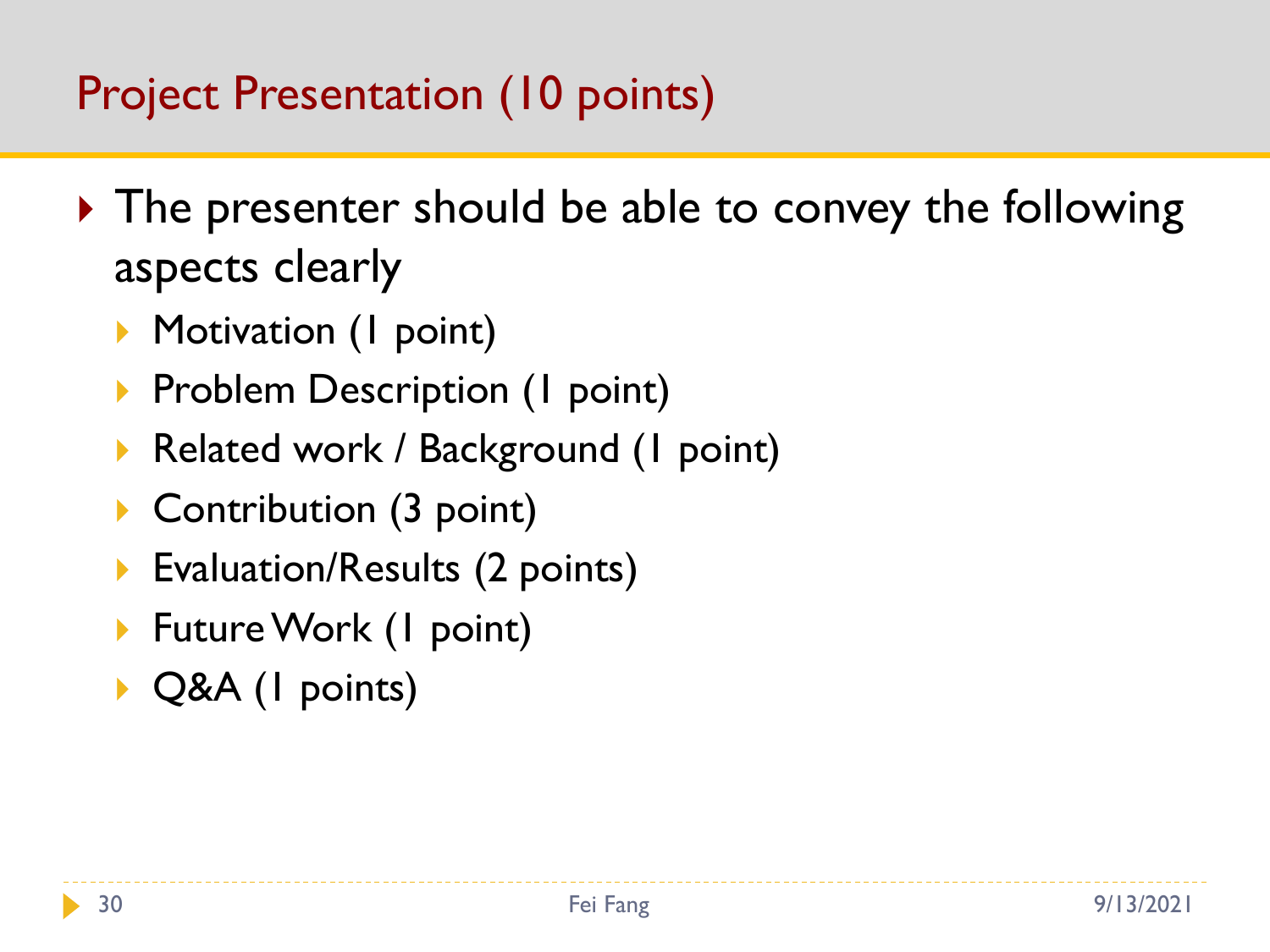# Full Project Report (20 points)

- ≥6 page in AAAI format (excluding references)
- ▶ Submission will be evaluated as a conference paper submission
	- Relevance to ML and Game Theory
	- $\triangleright$  Novelty and significance
	- Engagement with literature
	- ▶ Soundness of work
	- ▶ Quality of evaluation
	- ▶ Quality of presentation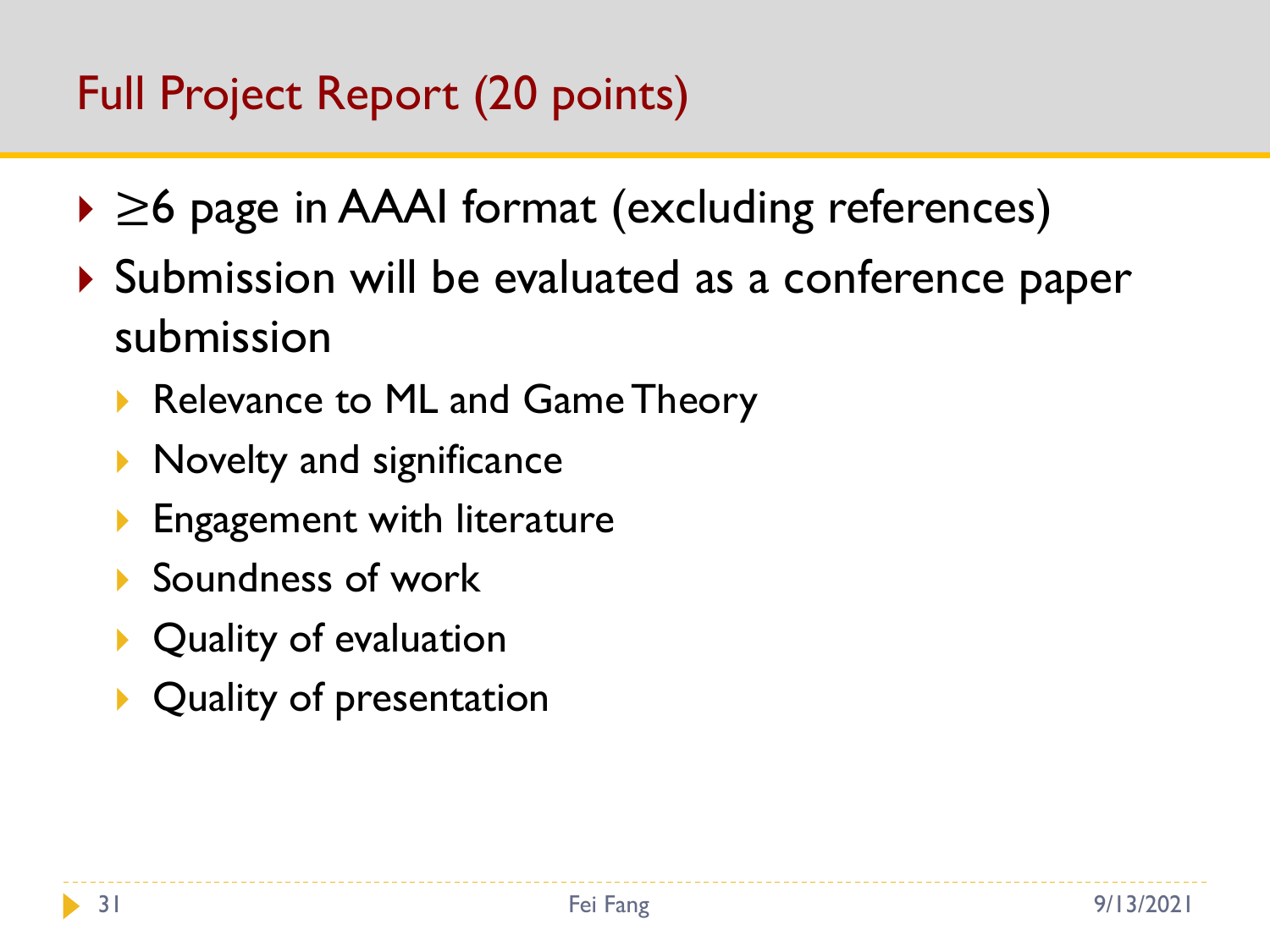# Introduction to Convex Optimization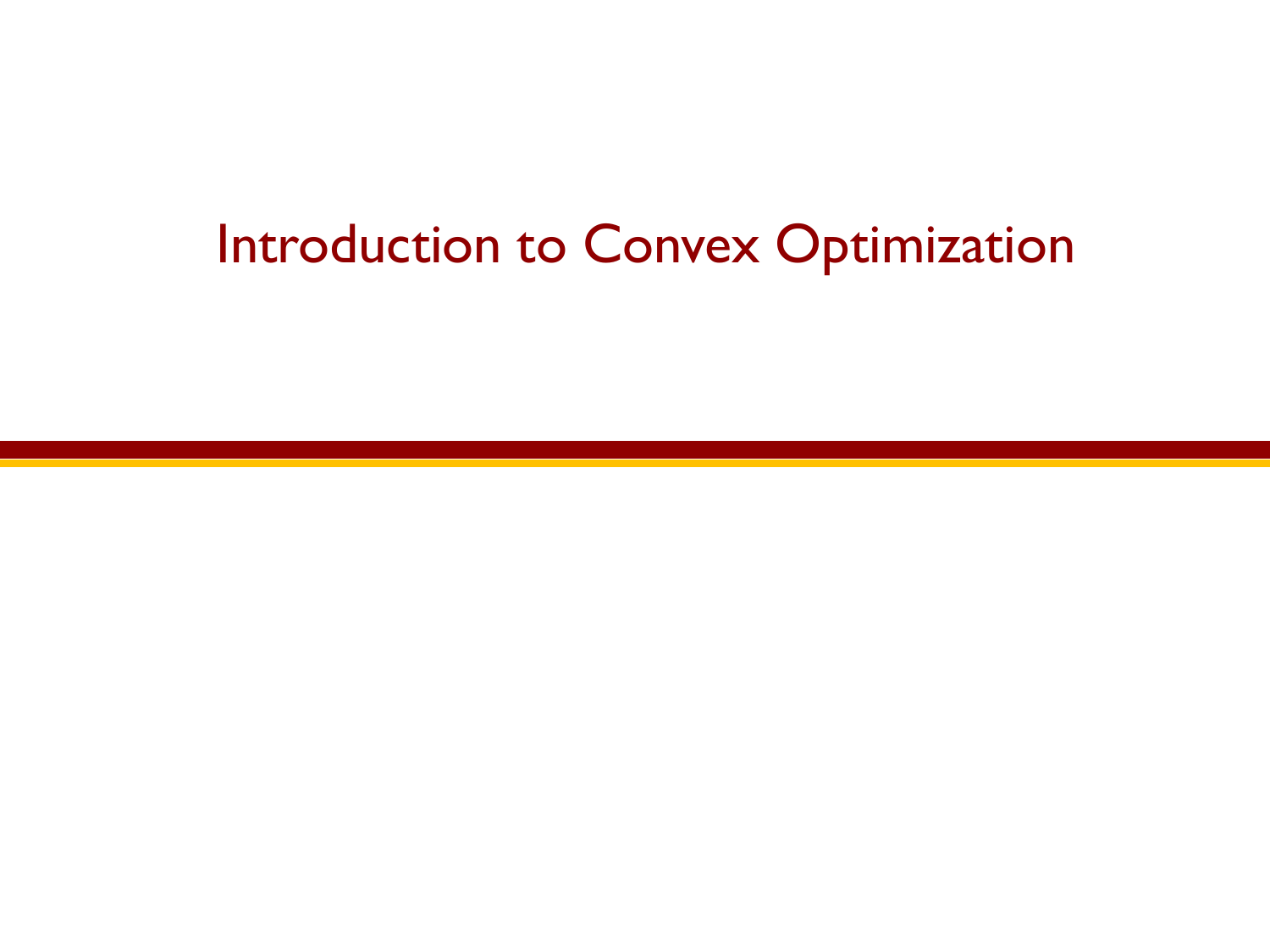#### **Outline**

- ▶ Convex Optimization
- Gradient Descent and Projected Gradient Descent
- ▶ Linear Programming (LP)
- ▶ Dual Problem and KKT Conditions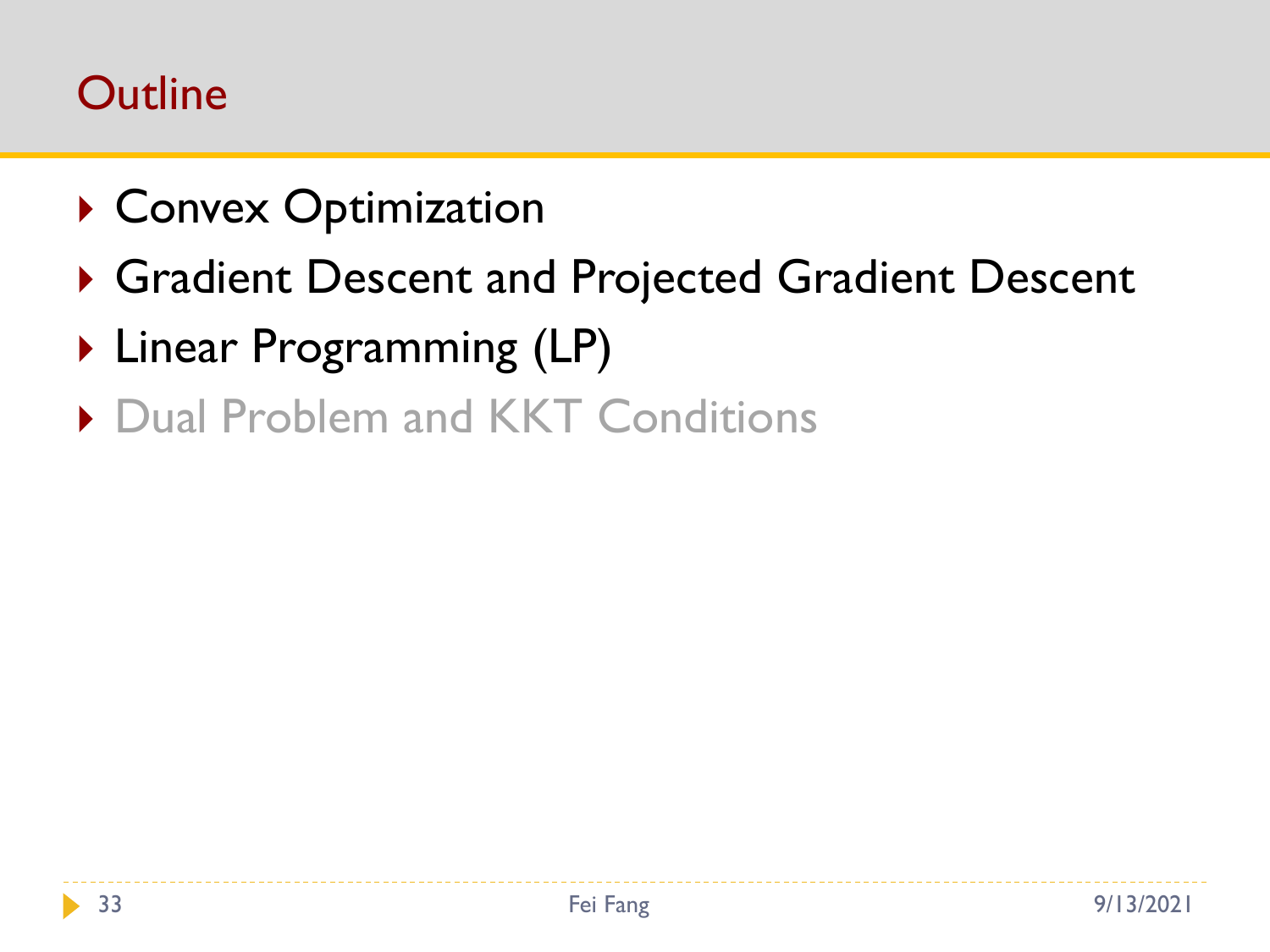# Optimization Problem: Definition

▶ Optimization Problem: Determine value of optimization variable within feasible region/set to optimize optimization objective

> min  $\mathcal{X}$  $f(x)$ s.t.  $x \in \mathcal{F}$

- Optimization variable  $x \in \mathbb{R}^n$
- Feasible region/set  $\mathcal{F} \subset \mathbb{R}^n$
- Optimization objective  $f: \mathcal{F} \to \mathbb{R}$
- ▶ Optimal solution:  $x^* = \argmin f(x)$  $x \in \mathcal{F}$

▶ Optimal objective value  $f^* = \min_{n \in \mathbb{Z}} f_n$  $x \in \mathcal{F}$  $f(x) = f(x^*)$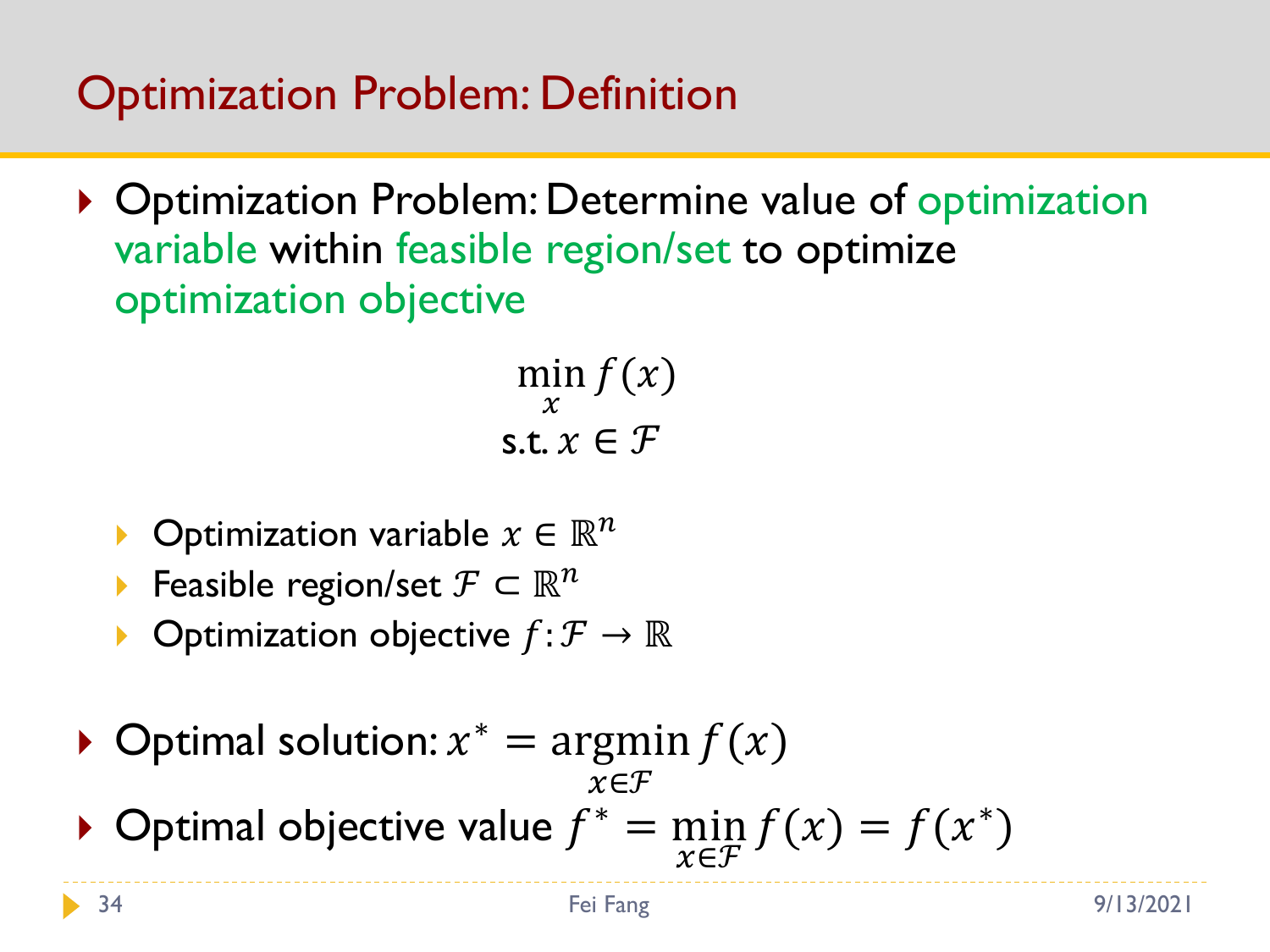# Optimization Problem: How to Solve

- ▶ No general way to solve min  $\mathcal{X}$  $f(x)$ s.t.  $x \in \mathcal{F}$
- ▶ Special classes
	- **Convex optimization problem:** f and F are convex
	- **Linear Program (LP):** f is linear,  $F$  is a polytope
	- ▶ Integer Linear Program (ILP): LP + variables are integer
	- **Mixed Integer Linear Program (MILP)**
	- **Many other classes**
- ▶ Existing solvers and code packages ▶ Cplex, Gurobi, GLPK, Cvxopt...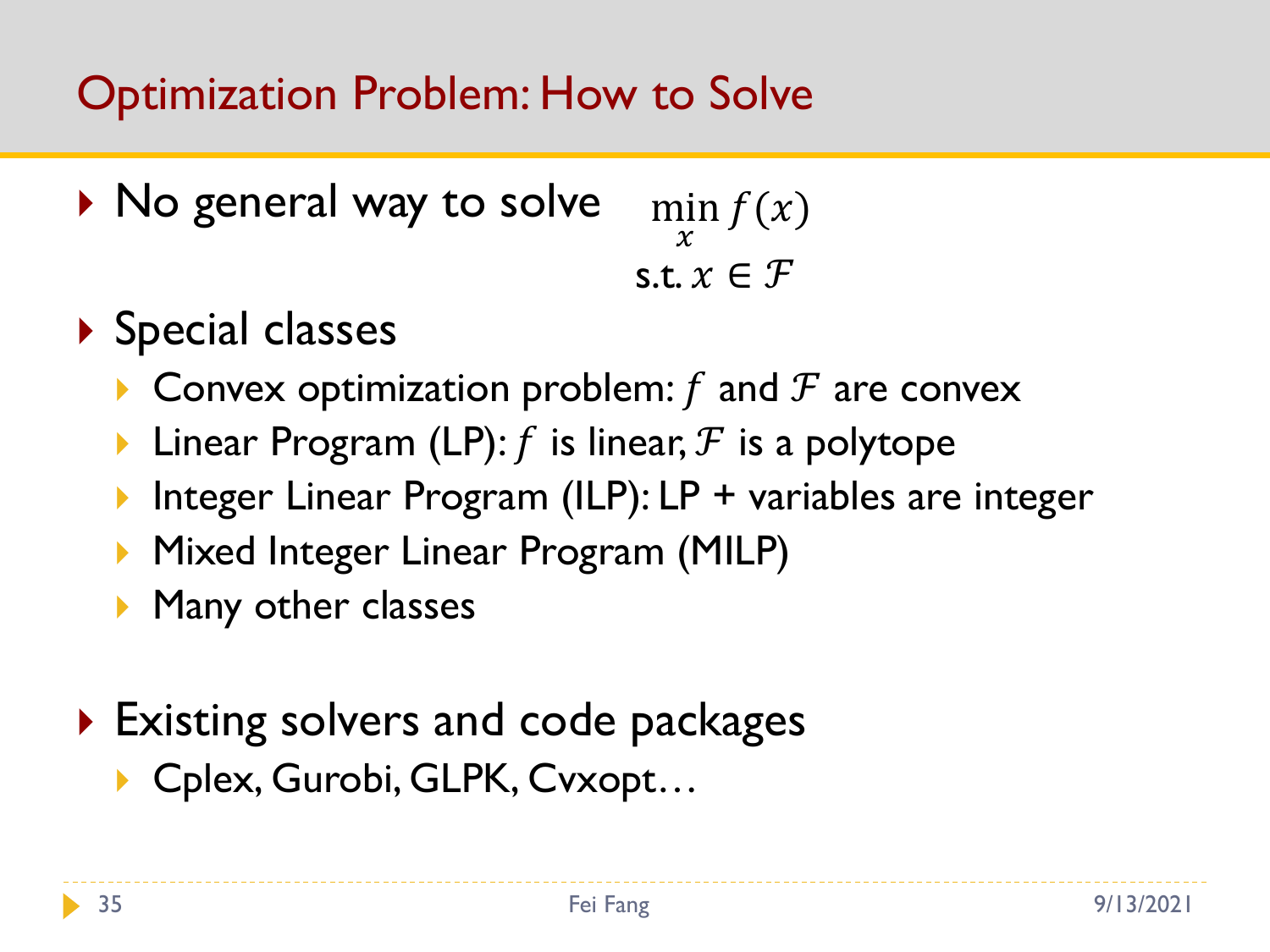# Convex Optimization

▶ Convex Optimization Problem:

min  $\mathcal{X}$  $f(x)$ s.t.  $x \in \mathcal{F}$ 

- $\blacktriangleright$  f is a convex function
- $\triangleright$  *F* is a convex set

36 Fei Fang 9/13/2021 Convex Set Nonconvex Set Convex Function Nonconvex Function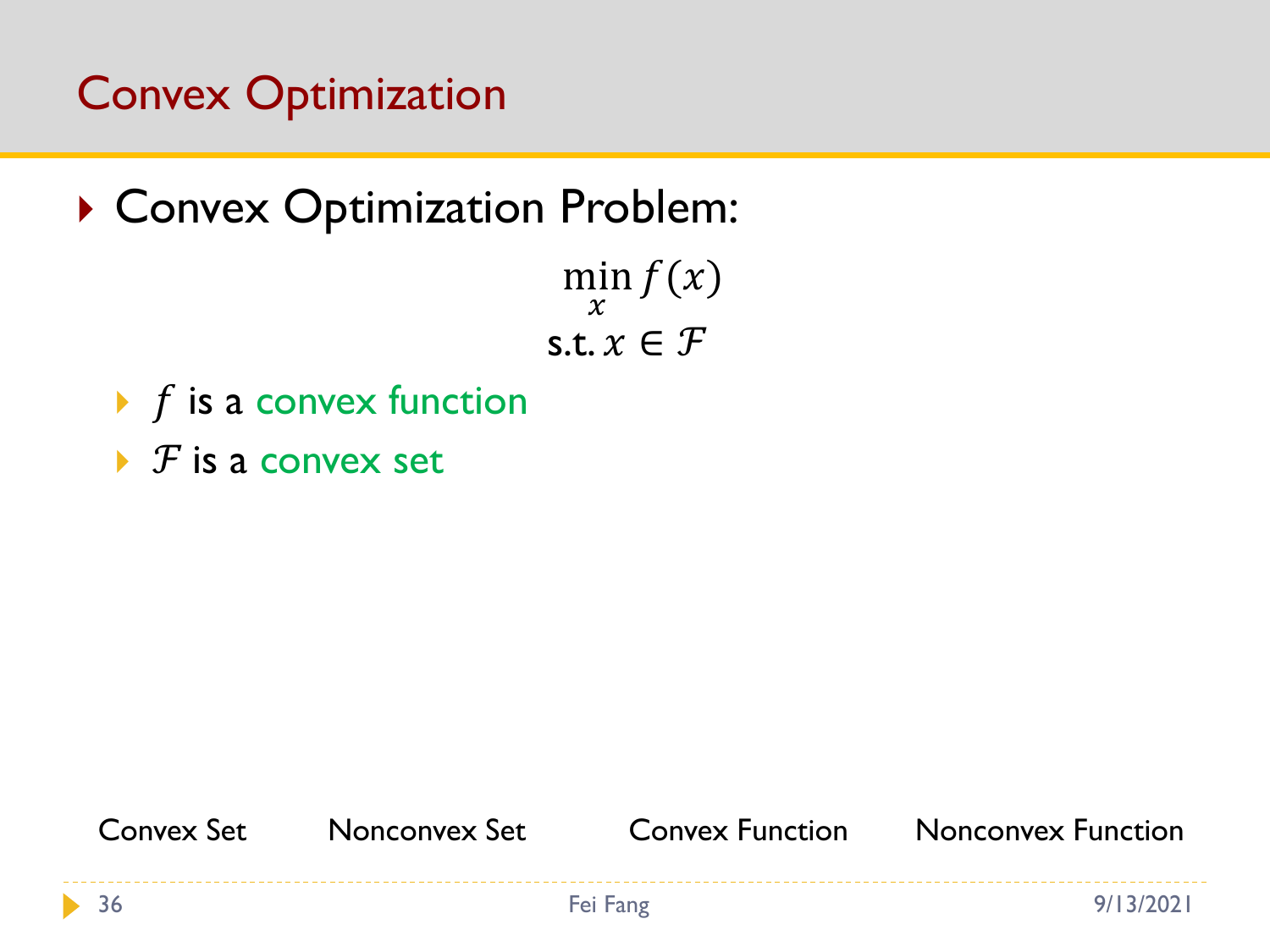# Convex Set and Convex Function

A set 
$$
\mathcal{F}
$$
 is convex if  $\forall x, y \in \mathcal{F}, \forall \theta \in [0,1]$   

$$
z = \theta x + (1 - \theta)y \in \mathcal{F}
$$

- Any convex combination of two points in the set is also in the set
- A function  $f: \mathcal{F} \to \mathbb{R}$  is convex in a convex set  $\mathcal{F}$  if  $\forall x, y \in \mathcal{F}, \forall \theta \in [0,1],$  $f(\theta x + (1 - \theta)y) \leq \theta f(x) + (1 - \theta)f(y)$ 
	- ▶ Value in the middle point is lower than average value
	- If  $F = \mathbb{R}^n$ , we simply say f is convex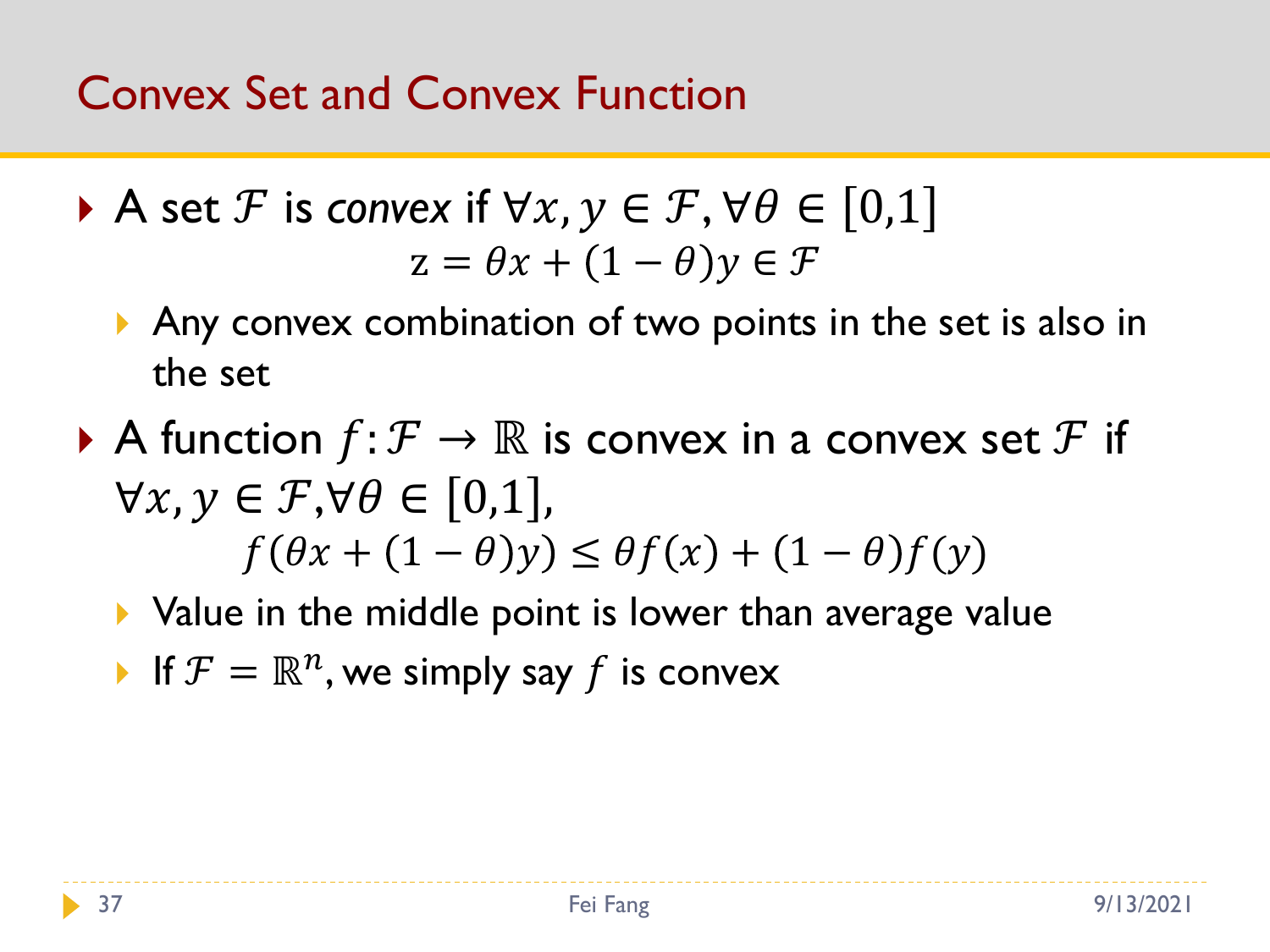# Quiz 1

# The of convex sets is convex

- **1.** Intersection
- ▶ 2. Union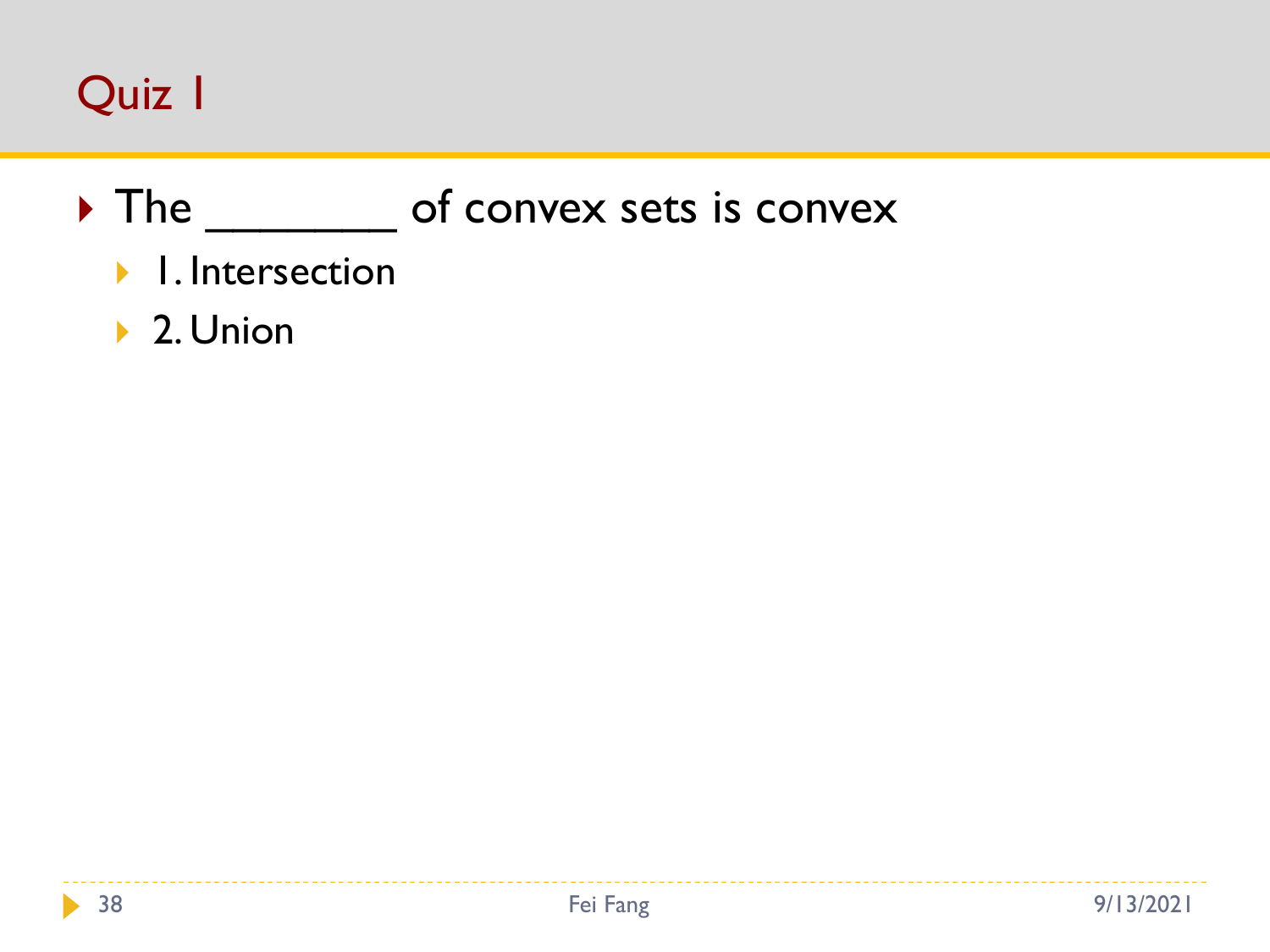# Convex Function

- How to determine if a function is convex?
	- If f is a twice continuously differentiable function of  $n$ variables, f is convex on  $\mathcal F$  iff its Hessian matrix of second partial derivatives is positive semidefinite on the interior of  $\mathcal F$

$$
\mathbf{H} = \begin{bmatrix} \frac{\partial^2 f}{\partial x_1^2} & \frac{\partial^2 f}{\partial x_1 \partial x_2} & \cdots & \frac{\partial^2 f}{\partial x_1 \partial x_n} \\ \frac{\partial^2 f}{\partial x_2 \partial x_1} & \frac{\partial^2 f}{\partial x_2^2} & \cdots & \frac{\partial^2 f}{\partial x_2 \partial x_n} \\ \vdots & \vdots & \ddots & \vdots \\ \frac{\partial^2 f}{\partial x_n \partial x_1} & \frac{\partial^2 f}{\partial x_n \partial x_2} & \cdots & \frac{\partial^2 f}{\partial x_n^2} \end{bmatrix}
$$

H is positive semidefinite in S if  $\forall x \in S, \forall z \in$  $\mathbb{R}^n$ ,  $z^T H(x) z \geq 0$ 

 $H$  is positive semidefinite in  $\mathbb{R}^n$  iff all eigenvalues of  $H$  are non-negative Alternatively, prove  $\displaystyle z^TH(x)z=\sum_i\bigl(g_i(x,z)\bigr)^2$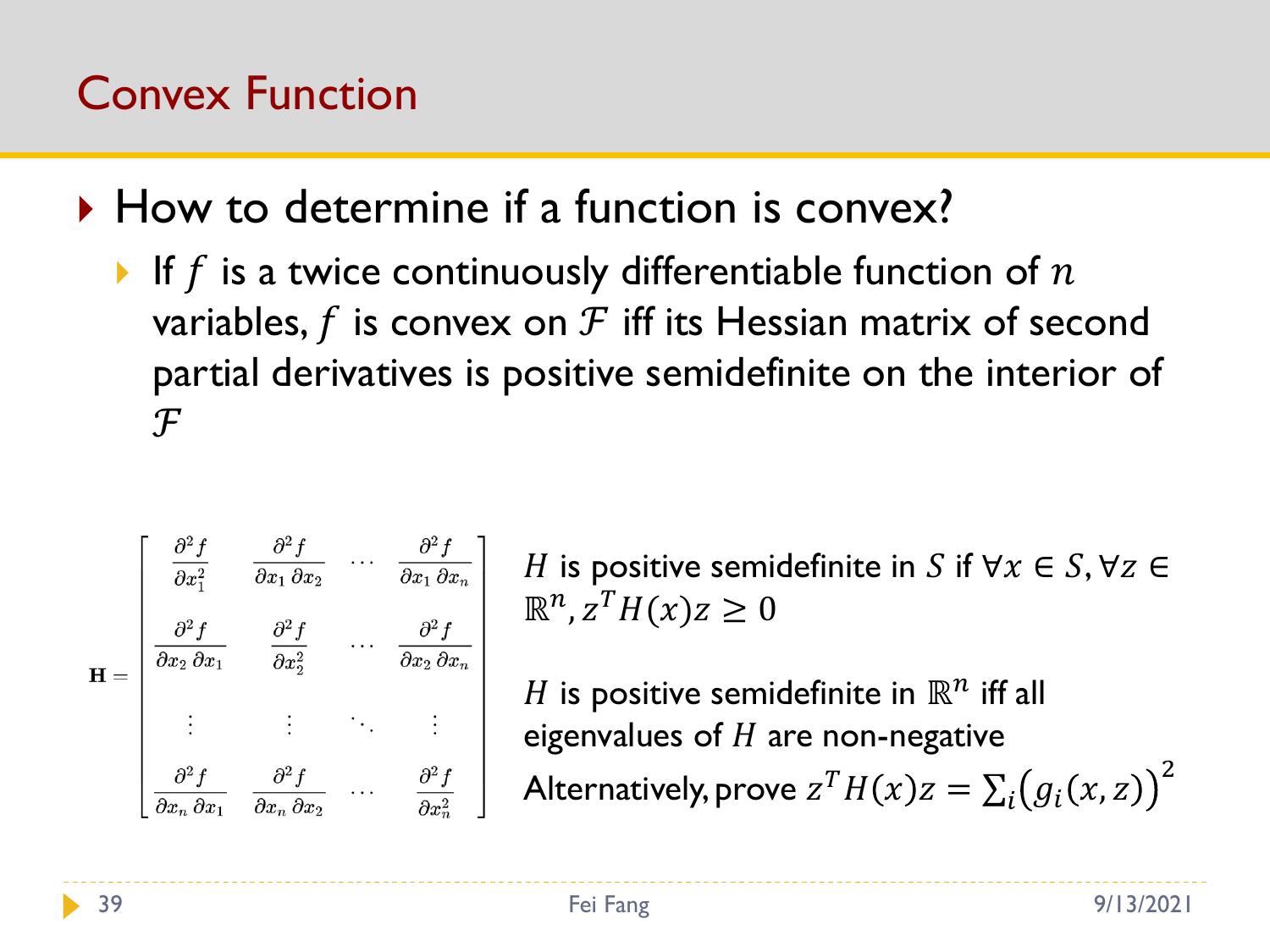# Convex Function

- ▶ Other ways to show convexity:
	- Prove by definition
	- Sum of convex functions is convex
		- If  $f(x) = \sum_i w_i f_i(x)$ ,  $w_i \ge 0$ ,  $f_i(x)$  convex, then  $f(x)$  is convex
	- **Convexity is preserved under a linear transformation** If  $f(x) = g(Ax + b)$ , g convex, then  $f(x)$  is convex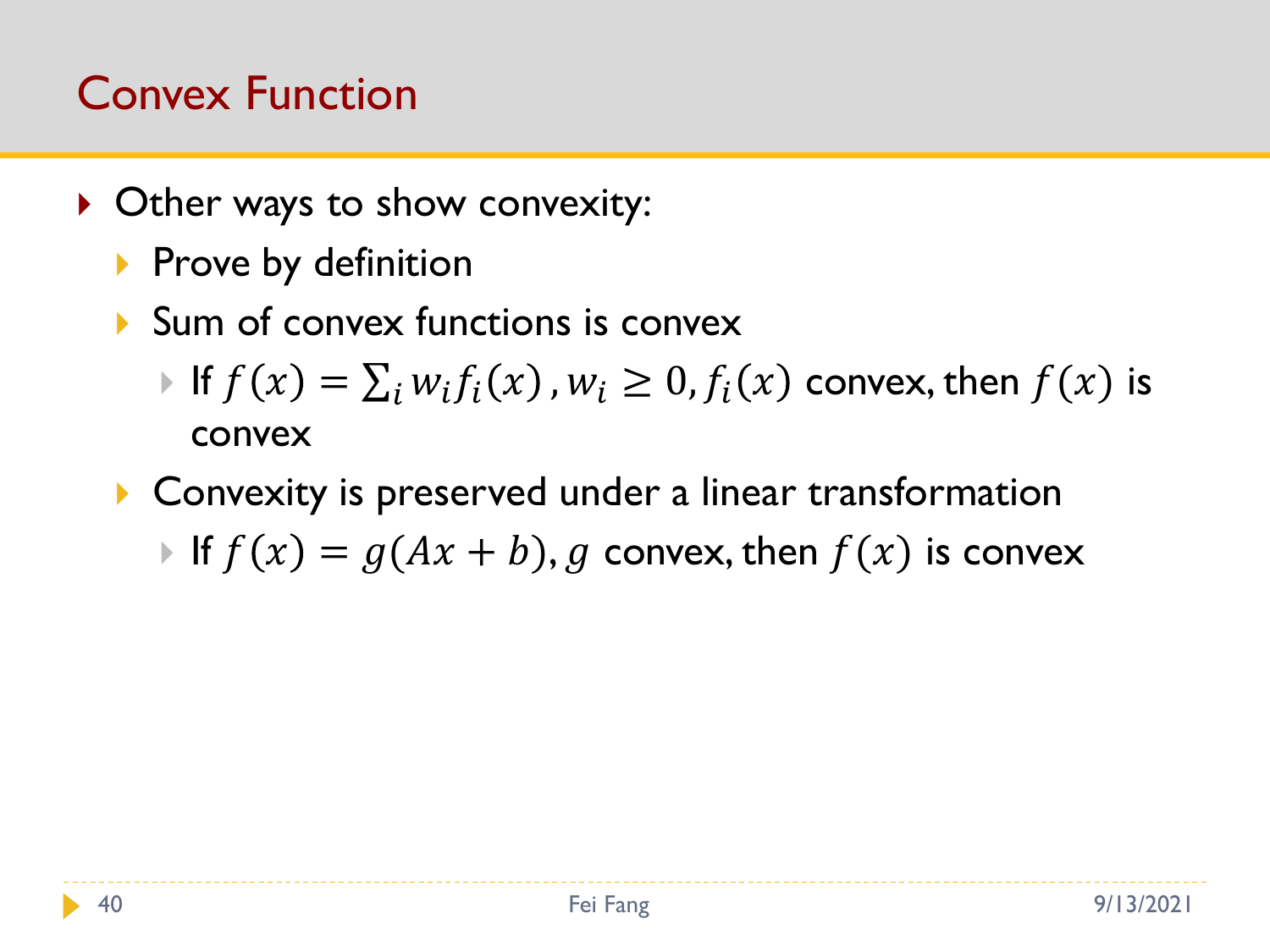# Concave Function

- A function f is concave if  $-f$  is convex
	- Let F be a convex set. A function  $f: \mathcal{F} \to \mathbb{R}$  is *concave* in F if  $\forall x, y \in \mathcal{F}, \forall \theta \in [0,1],$  $f(\theta x + (1 - \theta)y) \geq \theta f(x) + (1 - \theta)f(y)$

Q: If f is a concave function and  $\mathcal F$  is a convex set, can the following problem converted to a convex optimization problem?

$$
\max_{x} f(x)
$$
  
s.t.  $x \in \mathcal{F}$ 

We also view such problem as convex optimization problem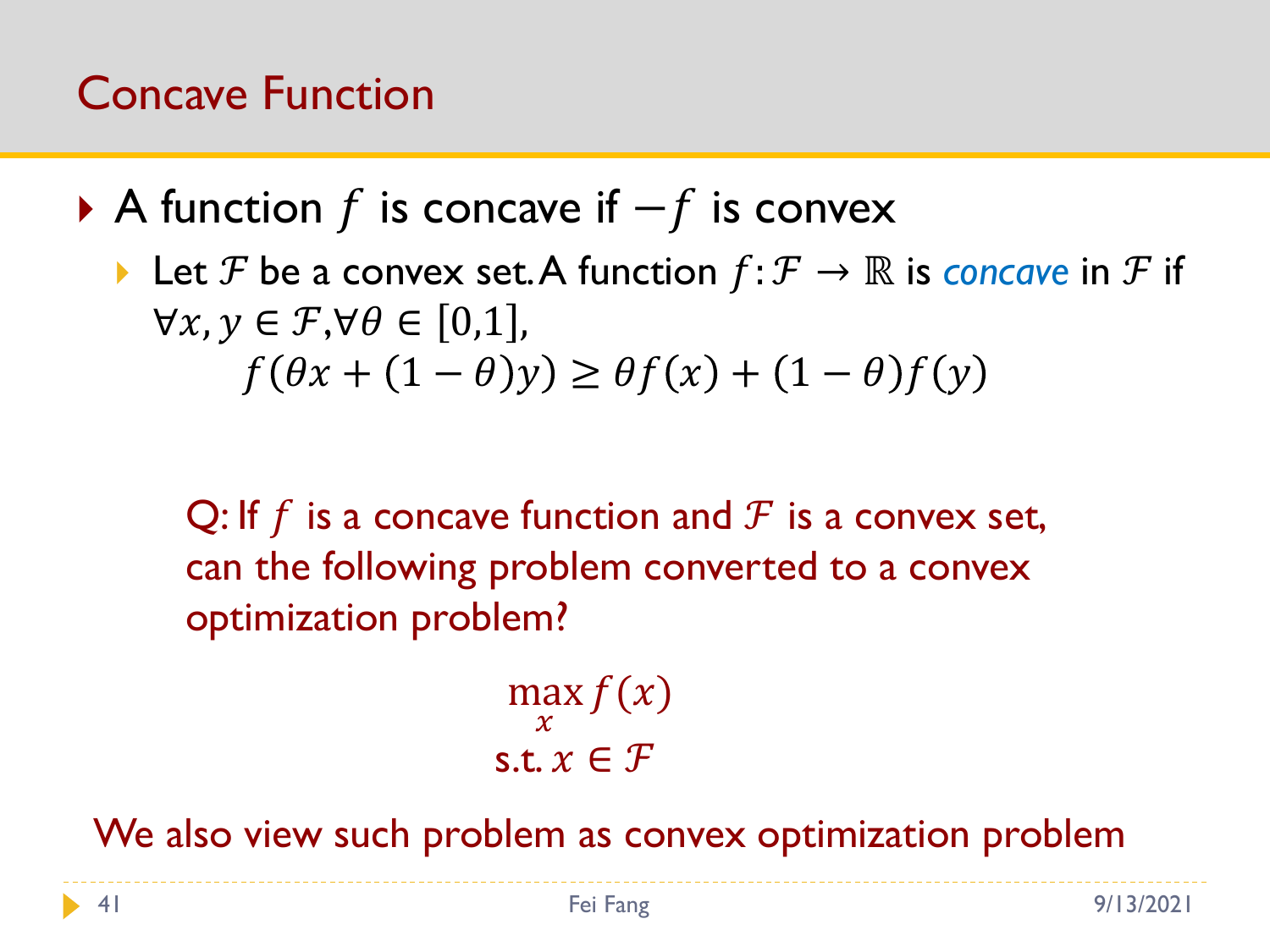

If Is the following optimization problem a convex optimization problem?

$$
\max_{x_1, x_2, \dots, x_n} \sum_i a_i x_i - \sum_i x_i \log x_i
$$
  
s.t.  $\sum_i x_i = 1$   
 $x_i > 0$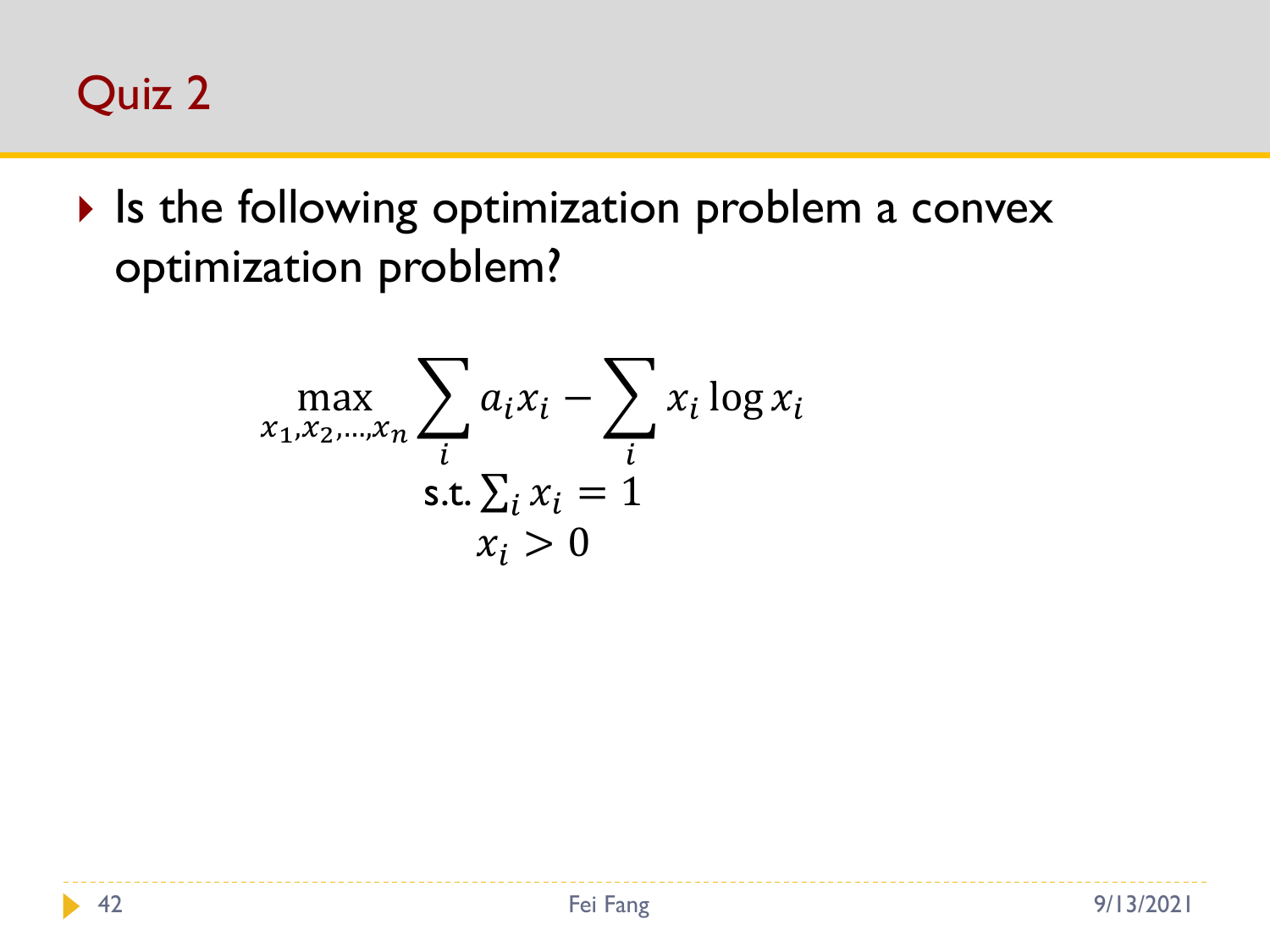# Affine function

- $\triangleright$  An *affine function* is a function of the form  $f(x) =$  $a^T x + b$  where  $a \in \mathbb{R}^n$ ,  $b \in \mathbb{R}$ 
	- If a function  $f$  is both convex and concave in  $\mathbb{R}^n$ , then  $f$  is an affine function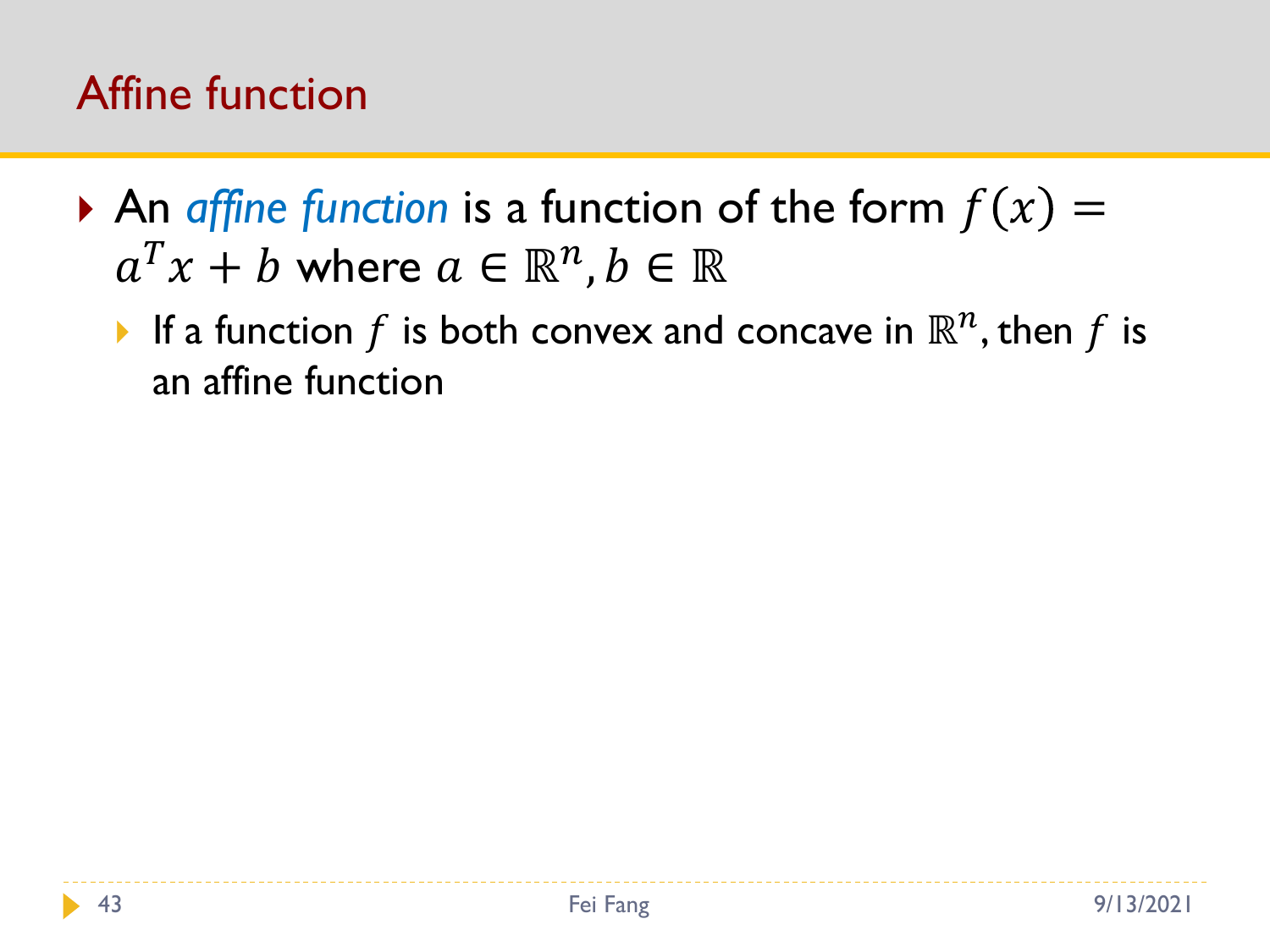# Affine function

 $\blacktriangleright$  If a function  $f$  is both convex and concave in  $\mathbb{R}^n,$  then  $f$ is an affine function

$$
\text{Proof: Let } g(x) = f(x) - f(0).
$$

- $\triangleright$  Clearly  $g(x)$  is convex and concave.
- By definition,  $g(x)$  satisfies (i)  $g(x + y) = g(x) + g(y);$ (ii)  $q(\theta x) = \theta q(x)$ .
- $\blacktriangleright$  Let  $\left\{e_j\right\}_1^n$  $\frac{n}{1}$  be the canonical basis of  $\mathbb{R}^n$ , then  $x = \sum_j x_j e_j$ .
- Therefore  $g(x) = \sum_j x_j g(e_j) = a^T x$  where  $a_j = g(e_j)$ .
- So  $f(x) = g(x) + f(0) = a^T x + b$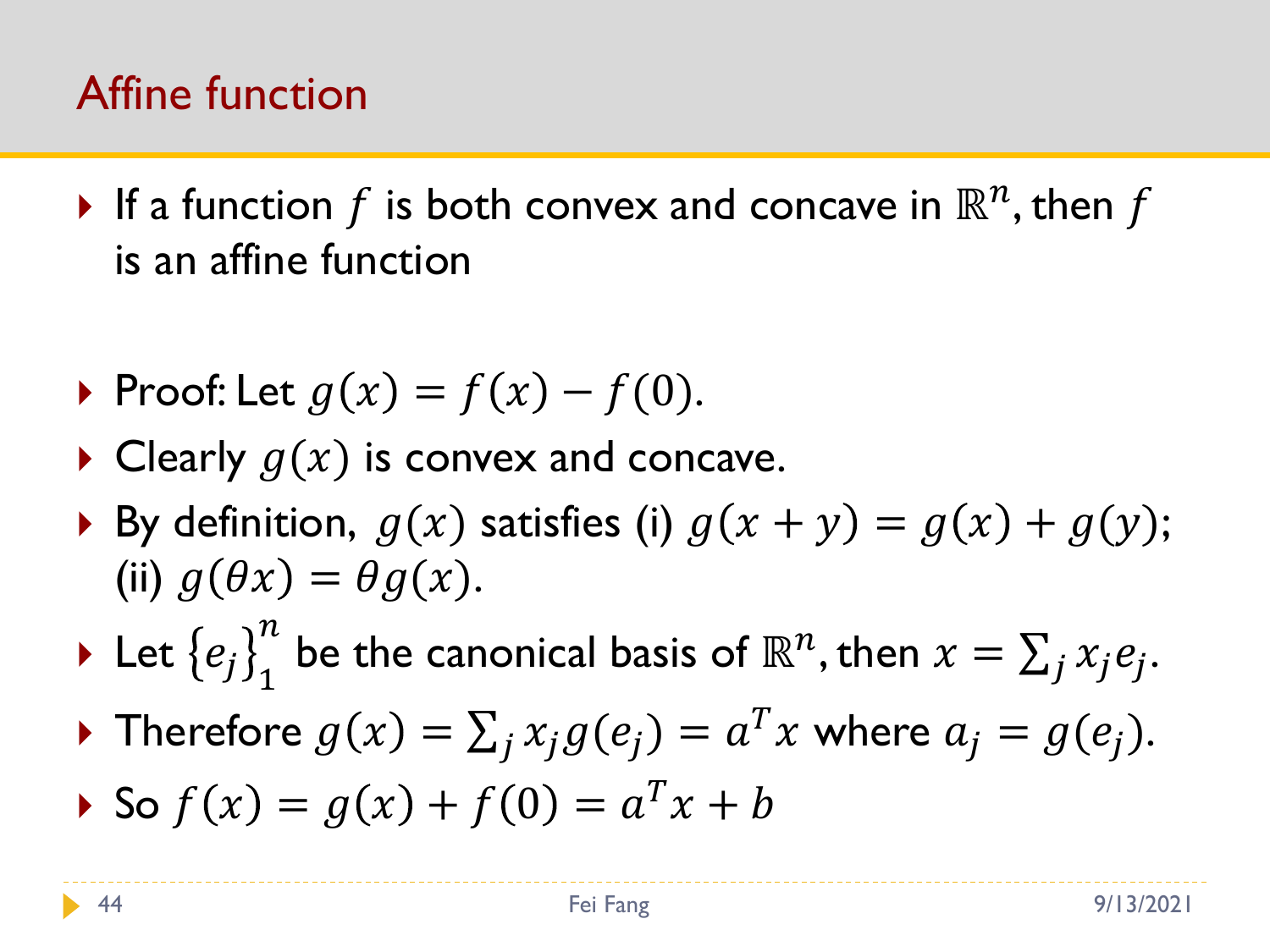#### Convex Optimization: Local Optima=Global Optima

min  $\mathcal{X}$  $f(x)$ s.t.  $x \in \mathcal{F}$ 

**Theorem: For a convex optimization problem, all** locally optimal points are globally optimal

x is globally optimal if  $x \in \mathcal{F}$  and  $\forall y \in \mathcal{F}$ ,  $f(x) \leq f(y)$ 

x is *locally optimal* if  $x \in \mathcal{F}$  and  $\exists R > 0$  such that  $\forall y: y \in$  $\mathcal F$  and  $||x - y||_2 \leq R$ ,  $f(x) \leq f(y)$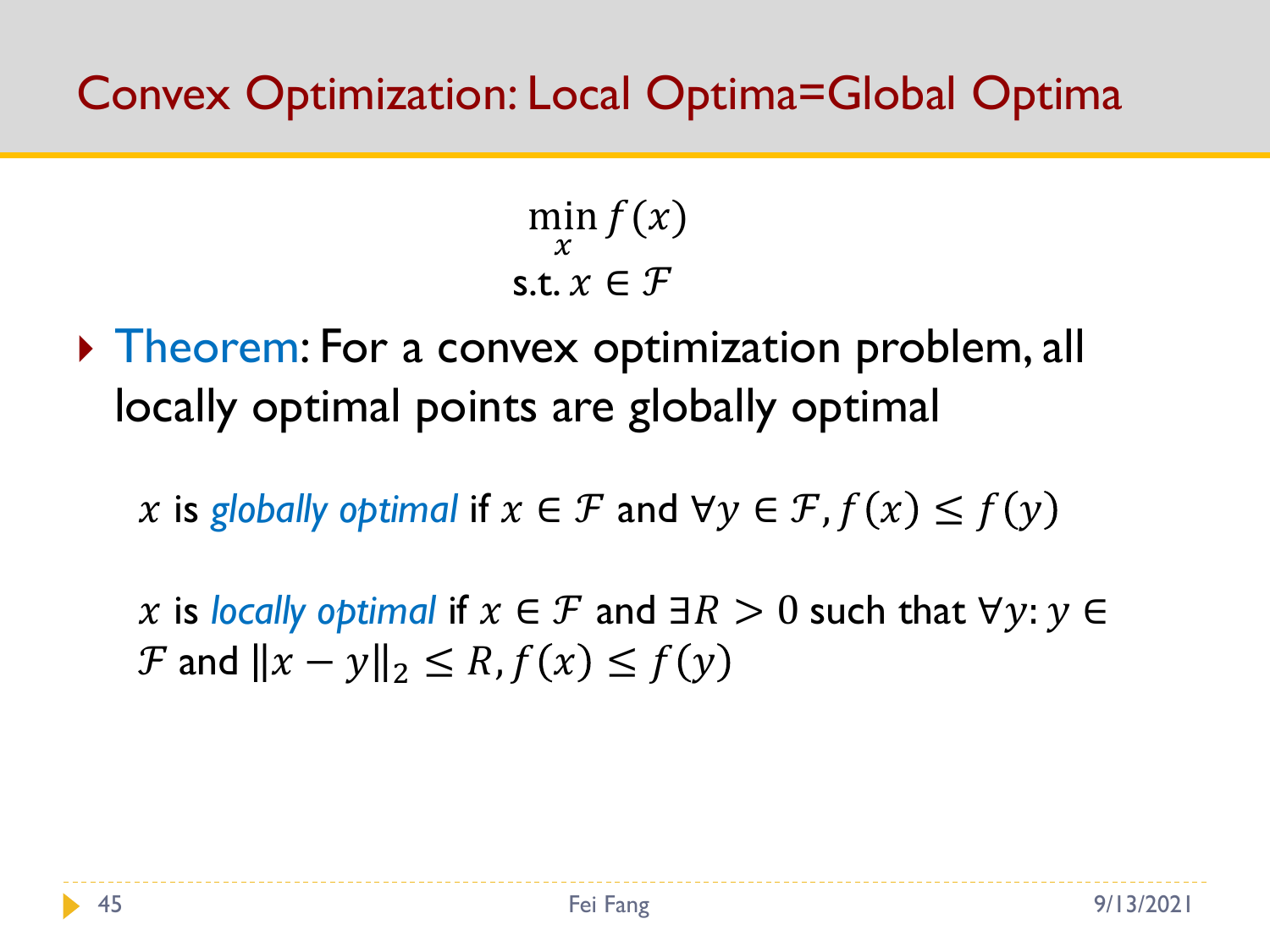# Convex Optimization: Local Optima=Global Optima

## $\triangleright$  Prove by contradiction

Assume x is a local optima with optimality radius R, and  $\exists y \in$  $\mathcal{F}, f(x) > f(y)$ . Let  $z = \theta x + (1 - \theta)y$  where  $\theta = 1 - \theta$  $\overline{R}$  $2||x-y||_2$ .

(1) 
$$
z \in \mathcal{F}
$$
 due to convexity of  $\mathcal{F}$   
\n(2)  $||x - z||_2 = ||x - \theta x - (1 - \theta)y||_2 = (1 - \theta)||x - y||_2$   
\n
$$
= \frac{R}{2||x - y||_2} ||x - y||_2 = \frac{R}{2} \le R
$$
\n(3)  $f(z) \le \theta f(x) + (1 - \theta)f(y) < \theta f(x) + (1 - \theta)f(x) = f(x)$ 

So  $x$  is not local optima. Contradiction.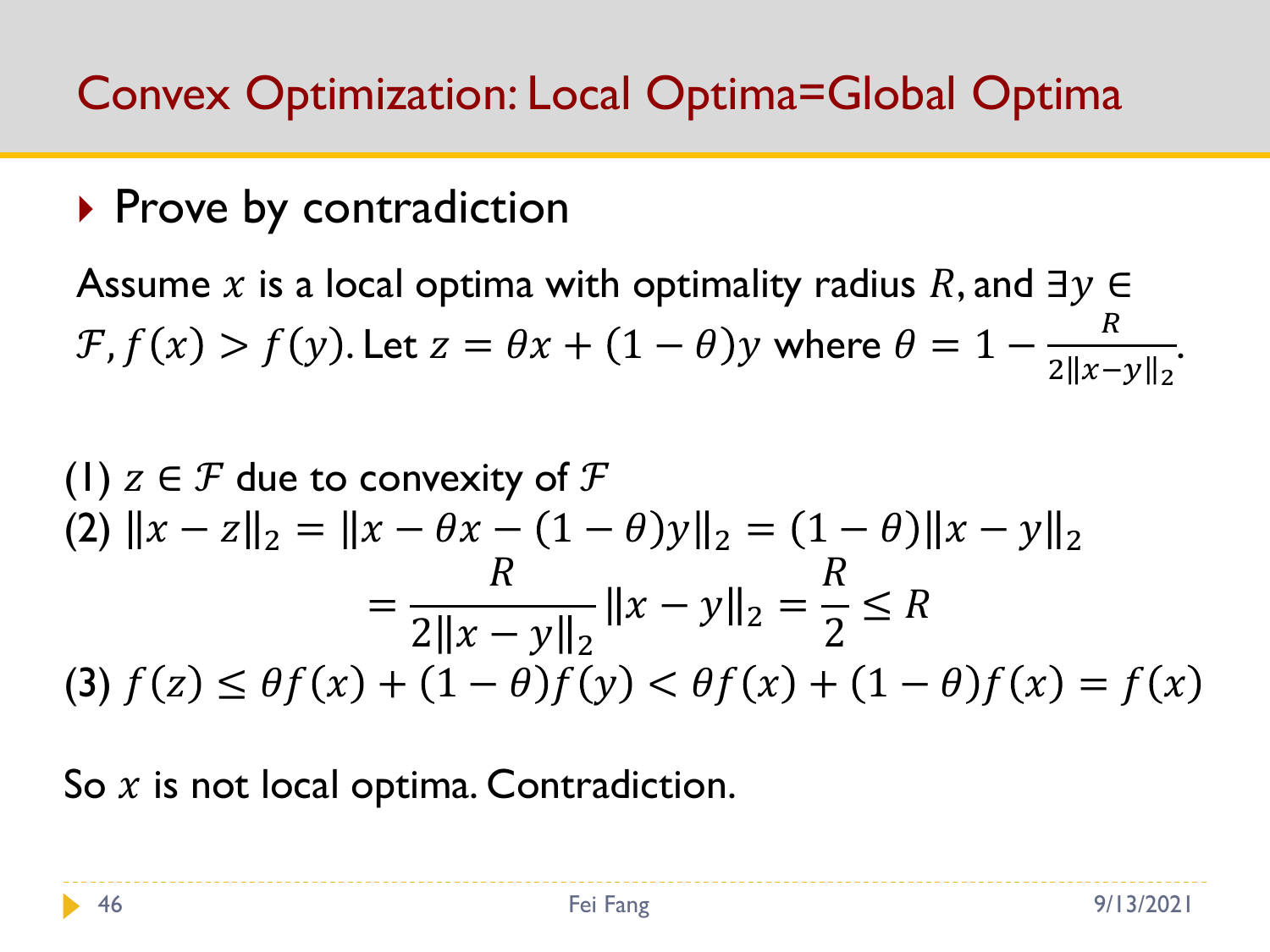#### **Outline**

- ▶ Convex Optimization
- Gradient Descent and Projected Gradient Descent
- ▶ Linear Programming (LP)
- ▶ Dual Problem and KKT Conditions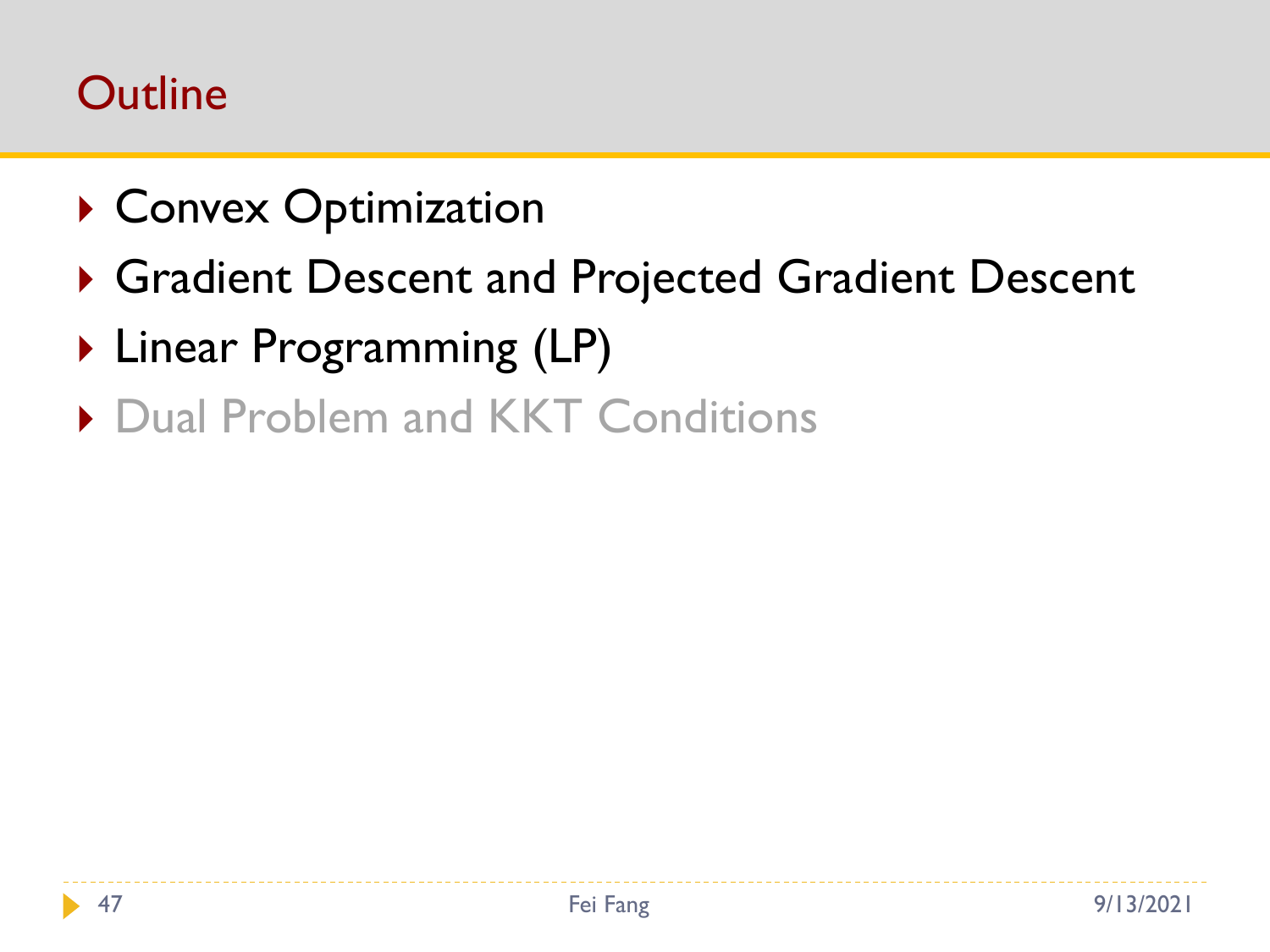# Gradient Descent (GD)

- $\triangleright$  For unconstrained optimization  $\min_{n\in\mathbb{N}}$  $x \in \mathbb{R}^n$  $f(x)$
- Iteratively update the value of  $x$

#### **Algorithm: Gradient Descent**

Input: function f, initial point  $x_0$ , step size  $\alpha > 0$ 

Initialize  $x \leftarrow x_0$ Repeat

 $x \leftarrow x - \alpha \nabla_x f(x)$ 

Until convergence

Gradient 
$$
V_{x} f(x) = \left[\frac{\partial f(x)}{\partial x_1}, \frac{\partial f(x)}{\partial x_2}, \dots, \frac{\partial f(x)}{\partial x_n}\right]^T
$$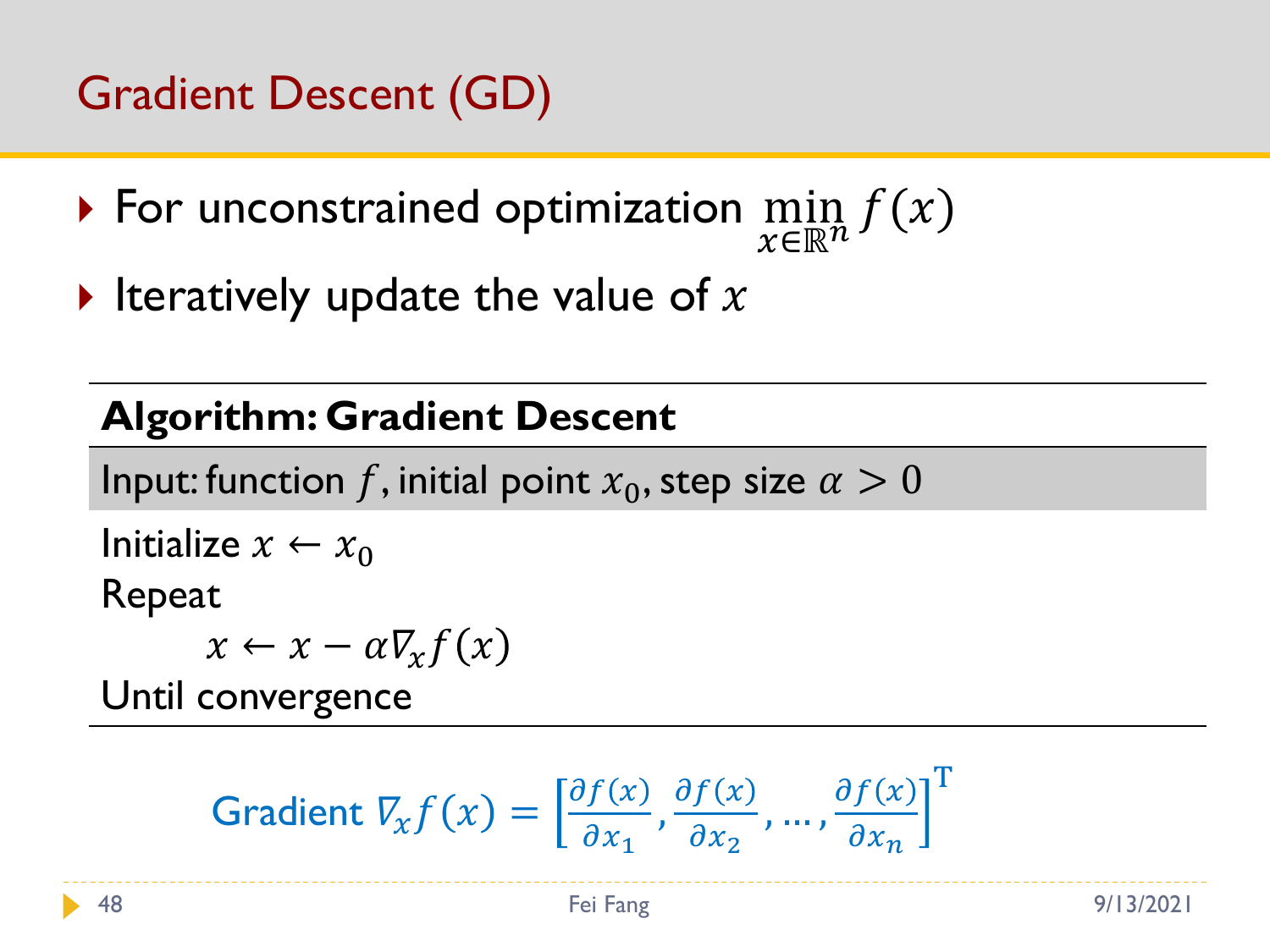#### Gradient Descent

- $\triangleright$  Theorem: For differentiable f and small enough  $\alpha$ , for any x with  $\nabla_x f(x) \neq 0, f(x - \alpha \nabla_x f(x)) < f(x)$ 
	- $\triangleright$  f can be convex or non-convex
	- $\triangleright$  Prove using Taylor expansion
- $\triangleright$  For convex and differentiable f and small enough  $\alpha$ , gradient descent converges to global optimum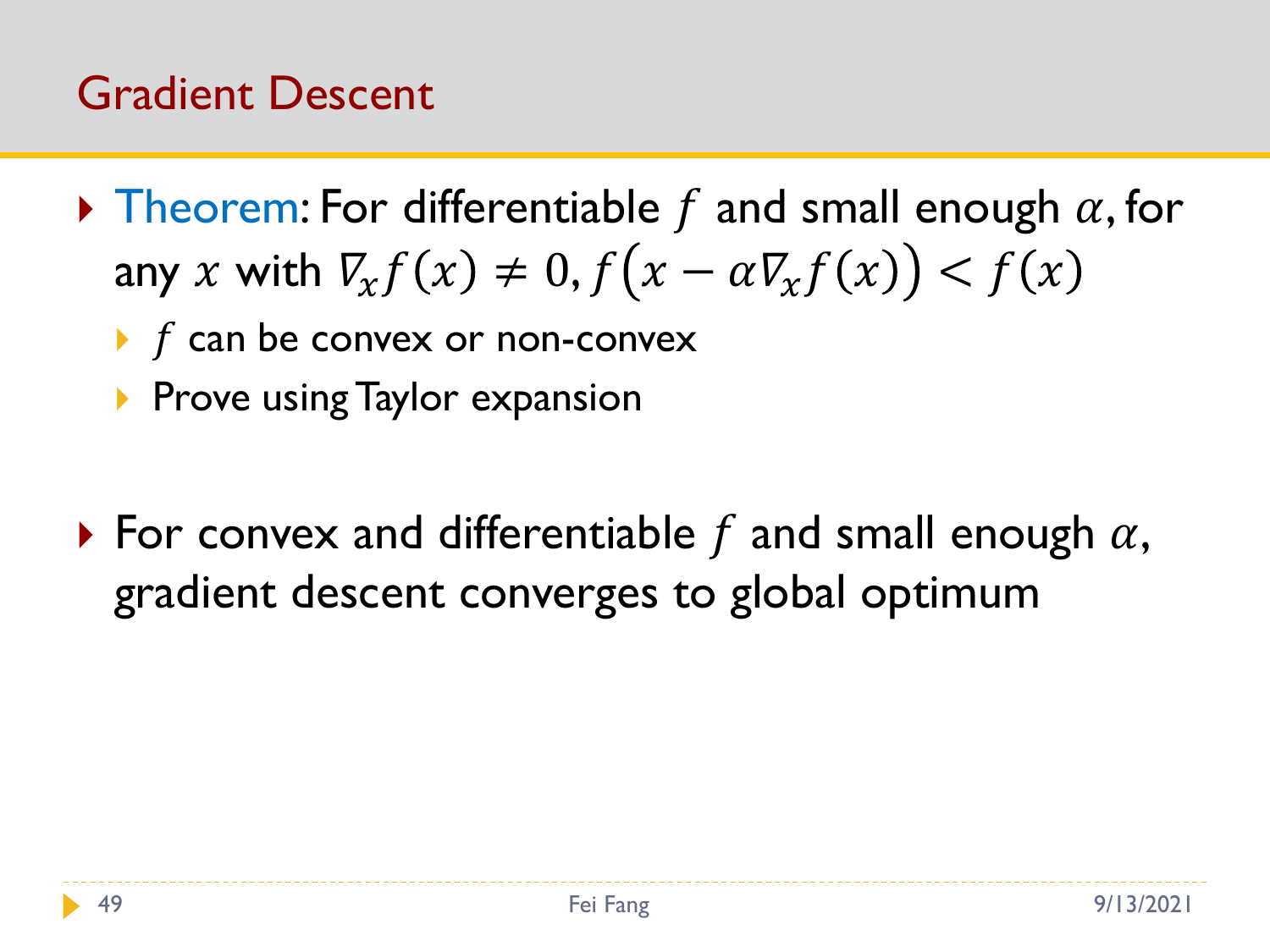#### Gradient Descent

► Proof: 
$$
f(x - \alpha \nabla_x f(x)) = f(x) +
$$
  
\n
$$
\nabla_x f(x)^T (-\alpha \nabla_x f(x)) + O(||-\alpha \nabla_x f(x)||_2^2)
$$
\n
$$
= f(x) - \alpha ||\nabla_x f(x)||_2^2 + O(||\alpha \nabla_x f(x)||_2^2)
$$
\n
$$
\leq f(x) - \alpha ||\nabla_x f(x)||_2^2 + C\alpha^2 ||\nabla_x f(x)||_2^2
$$
\n
$$
< f(x)
$$

 $\blacktriangleright$  Last inequality holds for  $\alpha <$ 1  $\frac{1}{c}$  since  $\|\nabla_x f(x)\|_2^2 > 0$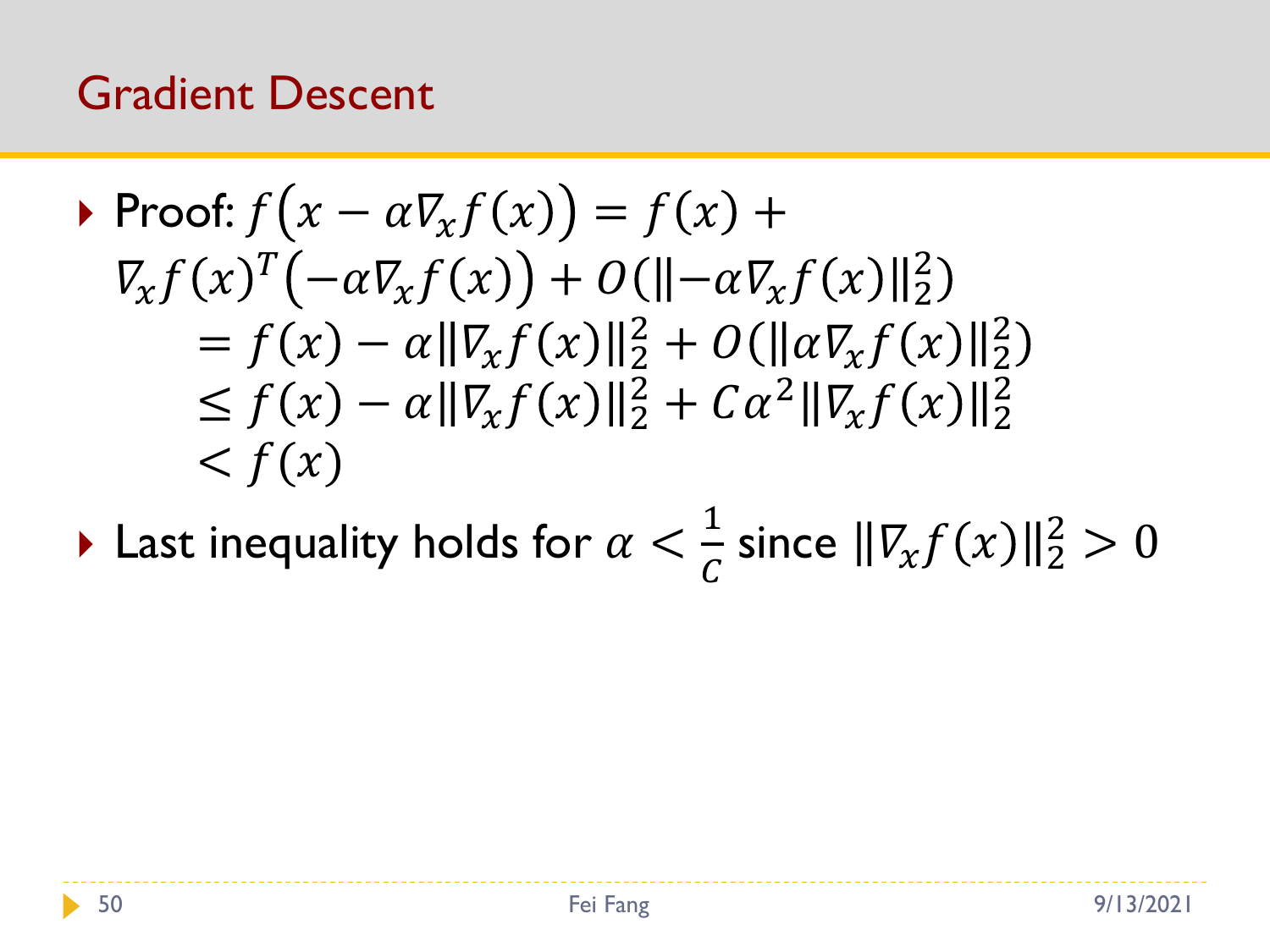# Projected Gradient Descent (PGD)

▶ For constrained optimization problem min  $\mathcal{X}$  $f(x)$ s.t.  $x \in \mathcal{F}$ 

#### **Algorithm: Projected Gradient Descent**

Input: function f, initial point  $x_0$ , step size  $\alpha > 0$ 

Initialize  $x \leftarrow x_0$ Repeat  $x \leftarrow (P_{\mathcal{F}}(x - \alpha \nabla_{\mathcal{X}} f(x))$ Until convergence Add a projection step to ensure feasibility

$$
P_{\mathcal{F}}(x) = \underset{x' \in \mathcal{F}}{\operatorname{argmin}} \|x - x'\|_2^2
$$

Again a constrained optimization problem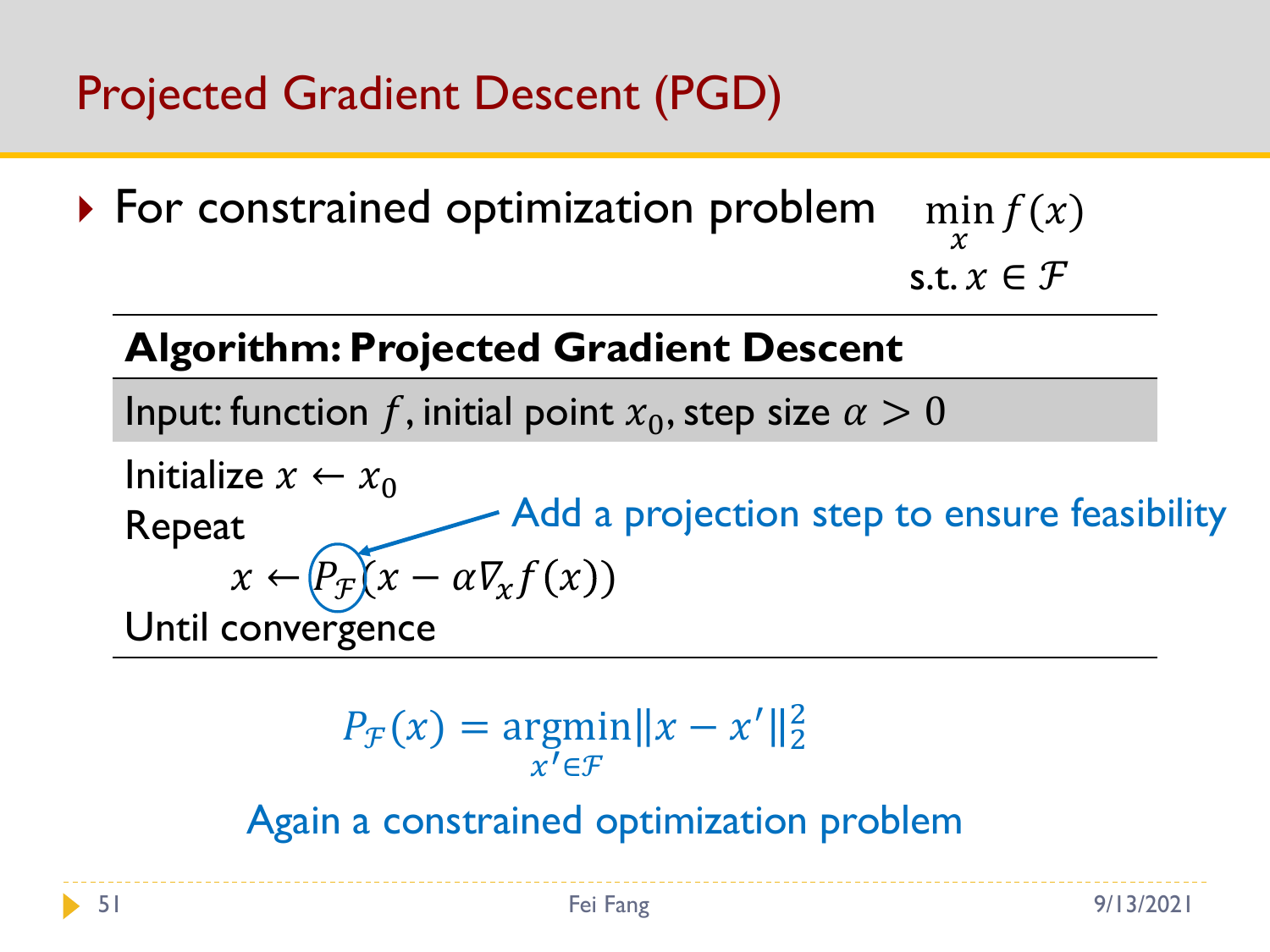#### Projected Gradient Descent

\n- If 
$$
\mathcal F
$$
 is a  $l_2$  ball, i.e.,  $\mathcal F = \{x : ||x||_2 \le 1\}$ , then
\n- $P_{\mathcal F}(x) = x/||x||_2$  for  $x \notin \mathcal F$
\n

If F is a box, i.e.,  $F = \{x: l \le x \le u\}$ , then

$$
\blacktriangleright \ [P_{\mathcal{F}}(x)]_i = l_i \text{ if } x_i < l_i
$$

$$
\blacktriangleright [P_{\mathcal{F}}(x)]_i = u_i \text{ if } x_i > u_i
$$

 $[P_{\mathcal{F}}(x)]_i = x_i$  otherwise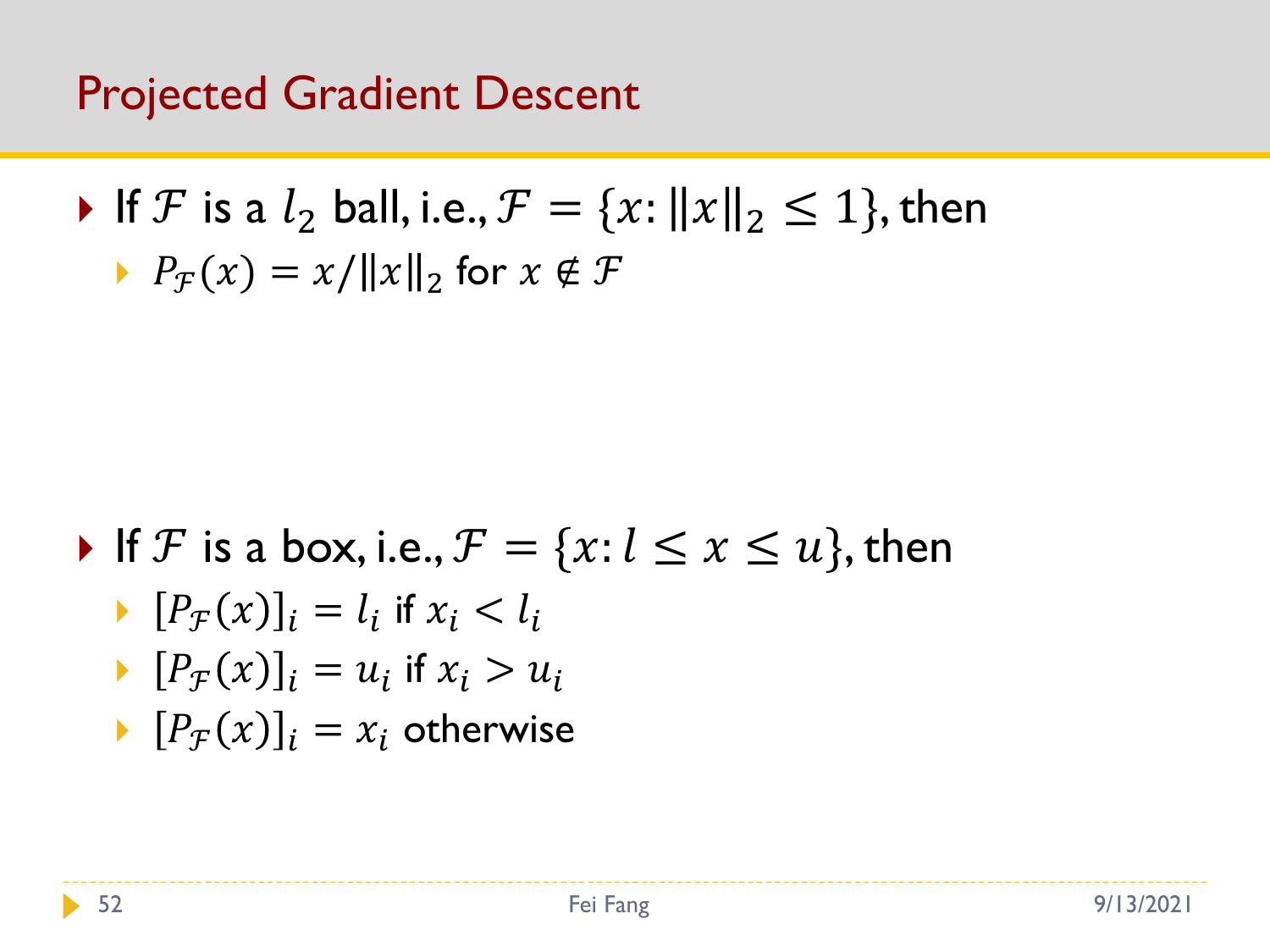#### **Outline**

- ▶ Convex Optimization
- Gradient Descent and Projected Gradient Descent
- ▶ Linear Programming (LP)
- ▶ Dual Problem and KKT Conditions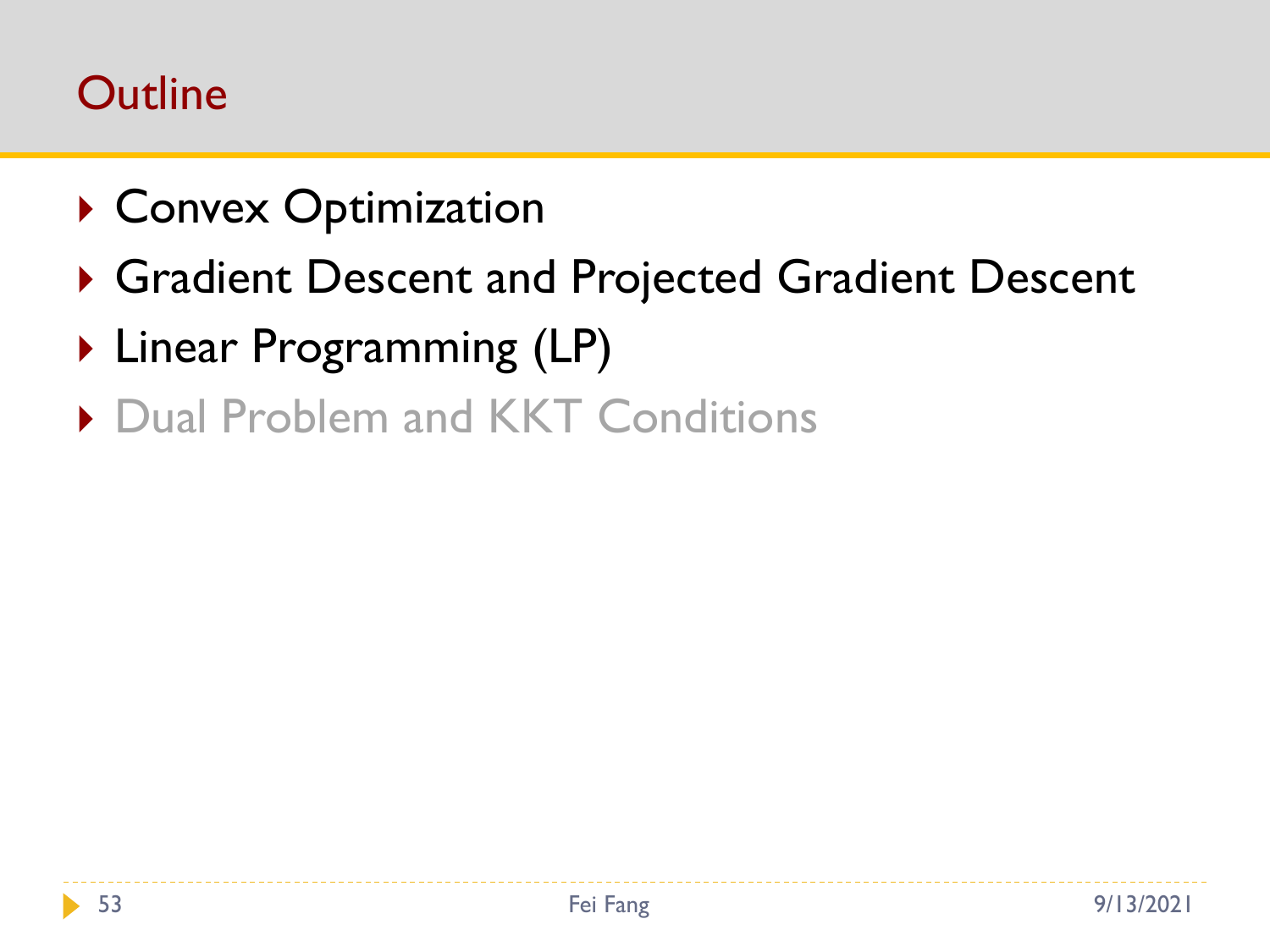#### Linear Program

- ▶ Linear Program:
	- A special case of convex optimization problem
	- An optimization problem whose optimization objective is a linear function and feasible region is a polytope (defined by a set of linear constraints)

$$
\max_{x} c^T x
$$
  
s.t.  $Ax \leq b$ 

Note: can also be minimization

- $c \in \mathbb{R}^n$
- $A \in \mathbb{R}^{m \times n}, b \in \mathbb{R}^m$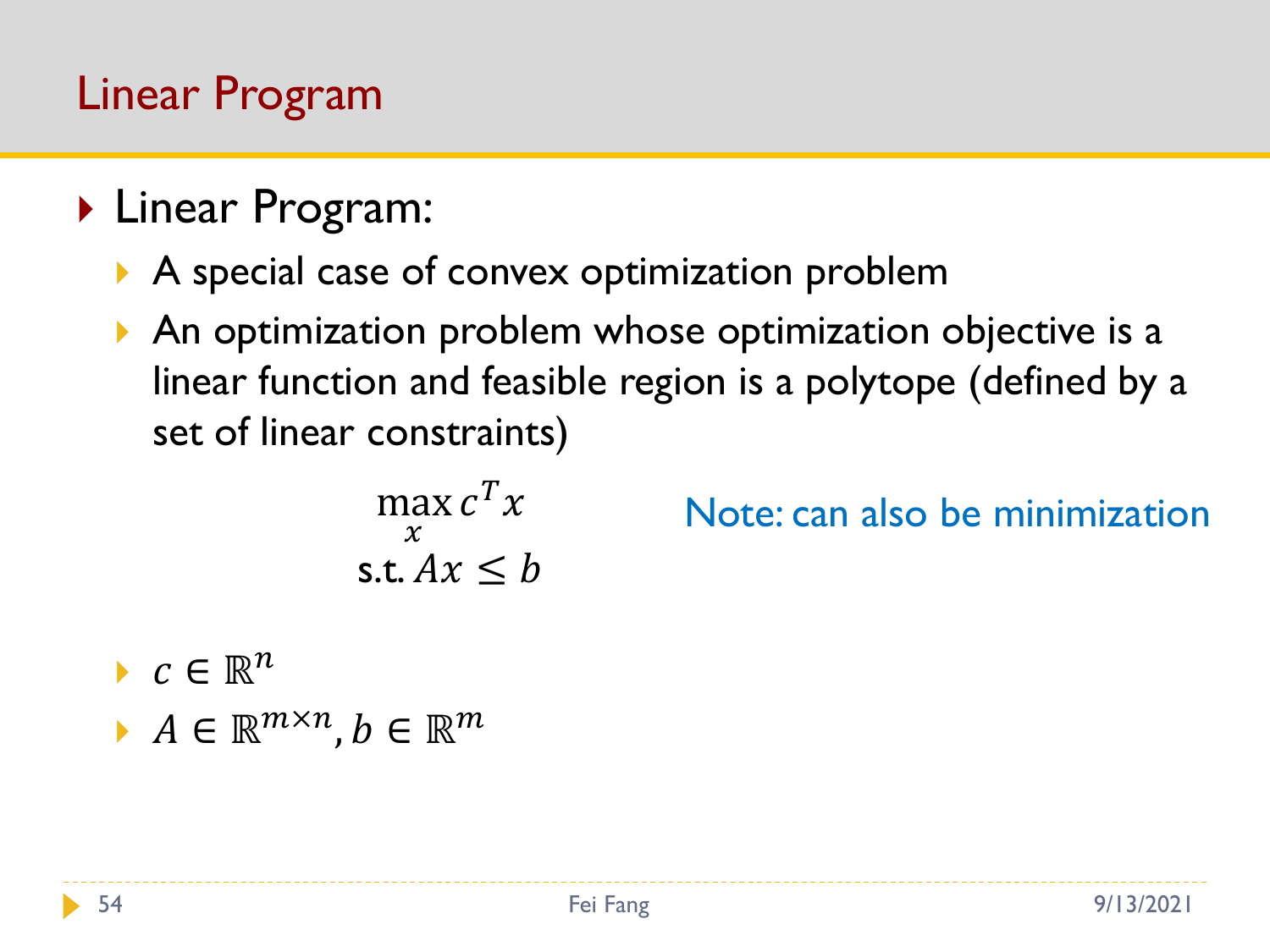# Linear Program

- ▶ An LP may be
	- Infeasible: Feasible region is empty
	- ▶ Unbounded: The objective value can be arbitrarily large (for a maximization problem)
- If an LP has an optimal solution, at least one vertex of the polytope is an optimal solution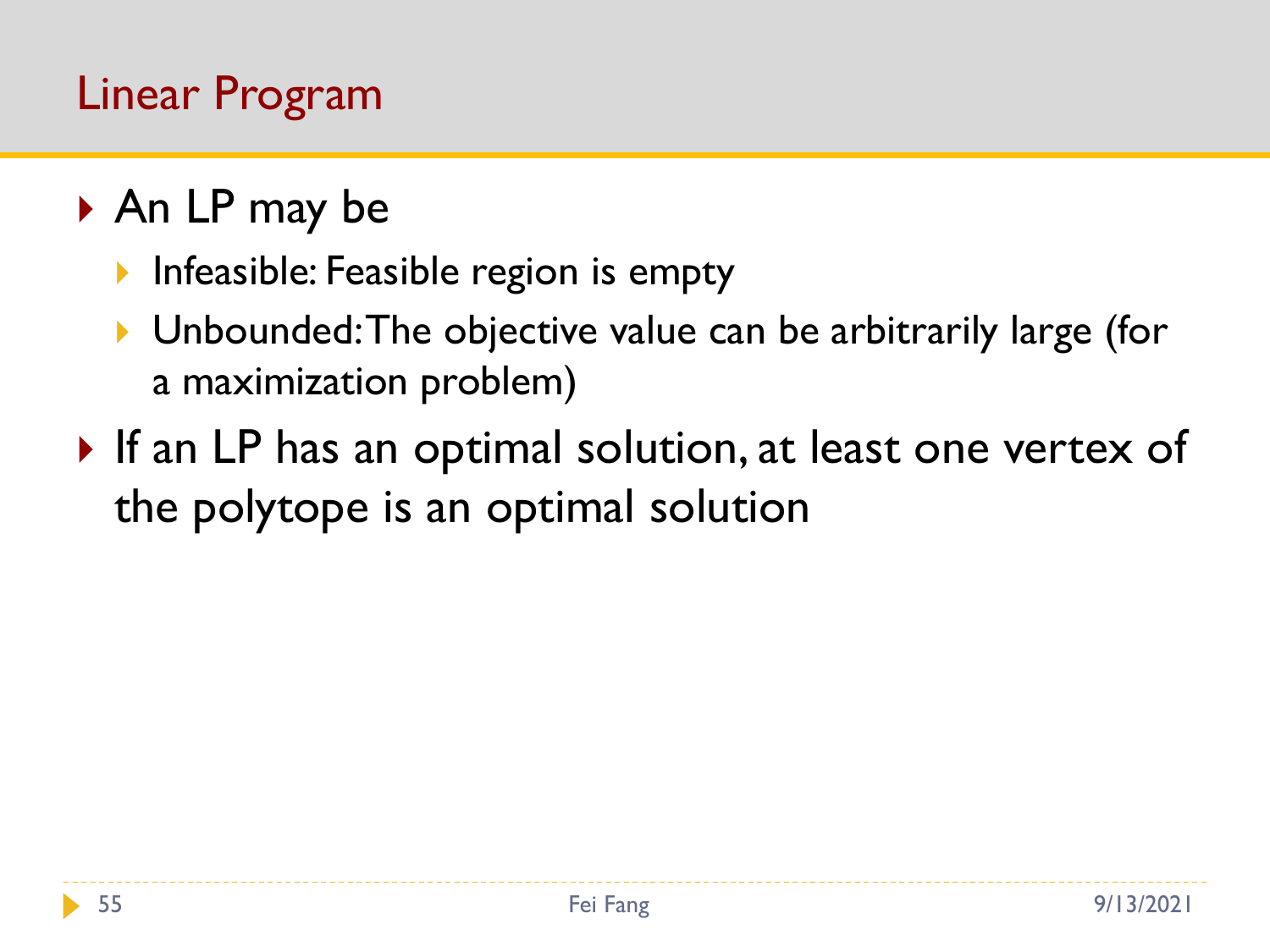# The Simplex Algorithm



- Intuition: no need to enumerate all vertices
- ▶ Recall local search and gradient descent
- ▶ Move towards a neighbor to get reduced objective value
- Still need to enumerate almost all the vertices in the worst case, but very efficient in most cases

Q: How to find a vertex? How to find a neighboring vertex?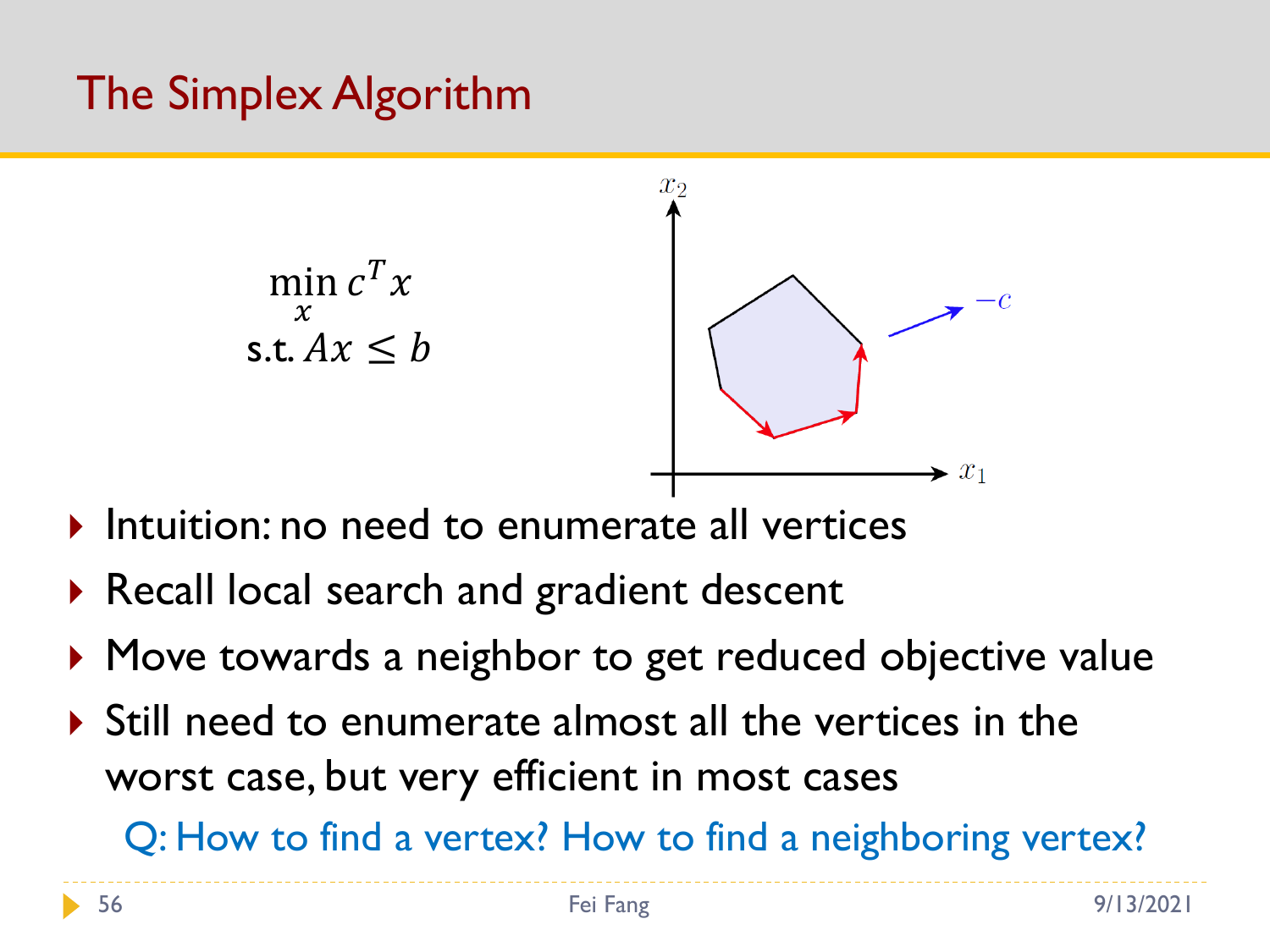Quiz 3

 $\triangleright$  Consider the following two LPs (LP-L and LP-R) where  $b \geq 0$ 

| LP-L                            | LP-R          |
|---------------------------------|---------------|
| min $1^T z$<br>$\mathcal{X}, Z$ | min $c^T x$   |
| s.t. $Ax + z = b$               | s.t. $Ax = b$ |
| $x, z \geq 0$                   | $x \geq 0$    |

- Applying simplex algorithm to LP-L with the initial vertex  $x_0 =$ 0,  $z_0 = b$ . Denote the optimal solution as  $(x^*, z^*)$ . If  $z^* = 0$ , then which of the following claims are true about  $x^*$ ?
	- A:  $x^*$  is not in the feasible region of LP-R
	- ▶ B:  $x^*$  is in the feasible region of LP-R
	- ▶ C:  $x^*$  is a vertex of the feasible region of LP-R
	- ▶ D:  $x^*$  is an optimal solution of LP-R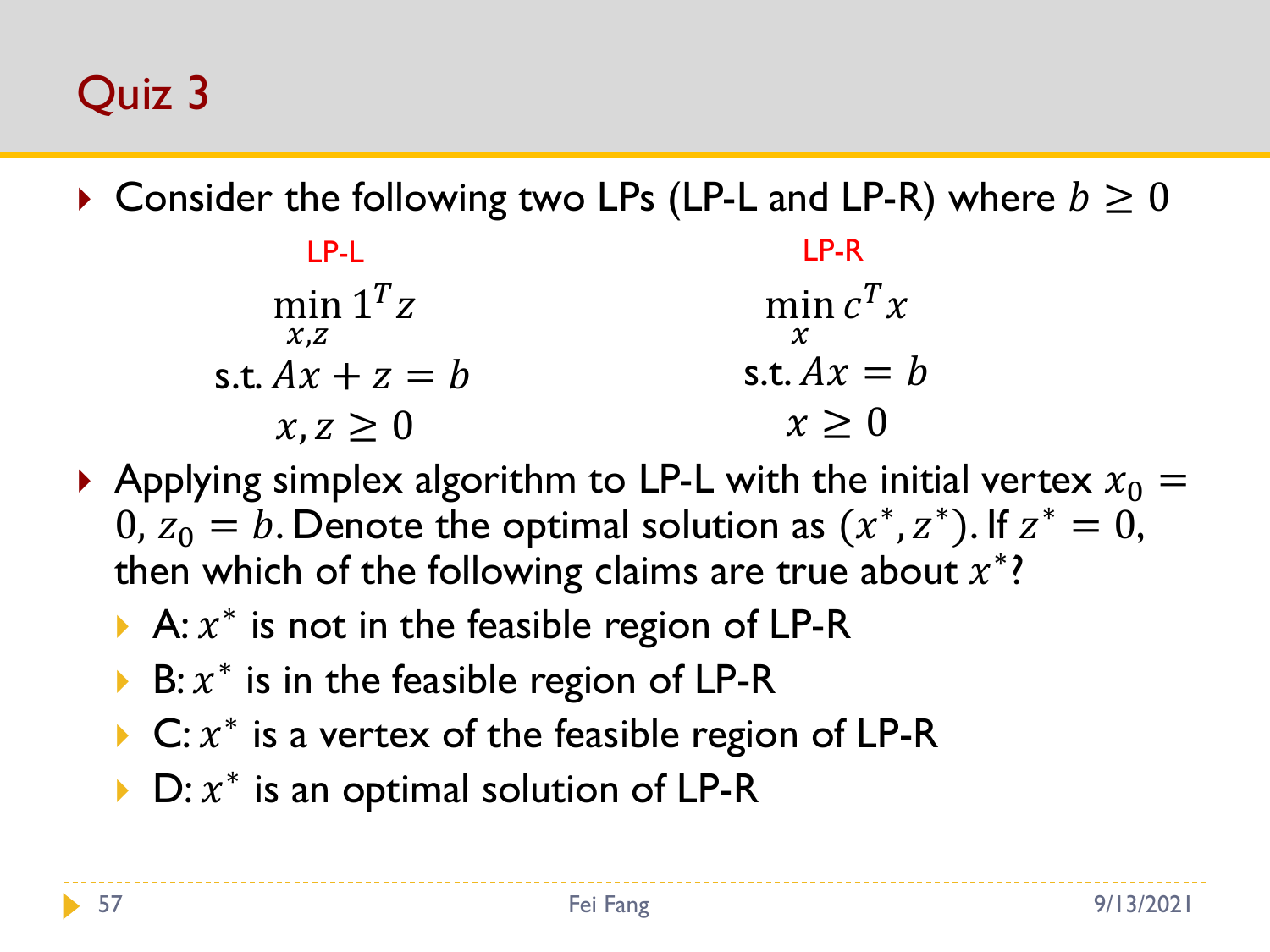# Solve LPs in practice

- ▶ All the solvers/algorithms for Convex Optimization problems can be applied
- ▶ Additional solvers/algorithms for LPs
	- ▶ linprog (MATLAB), linprog (in Python package SciPy)
	- ▶ Cvxpy (Python)
	- ▶ PuLP (Python)
	- ▶ Cplex, Gurobi
	- https://www.informs.org/ORMS-Today/Public-Articles/June-[Volume-38-Number-3/Software-Survey-Linear-Programming](https://www.informs.org/ORMS-Today/Public-Articles/June-Volume-38-Number-3/Software-Survey-Linear-Programming)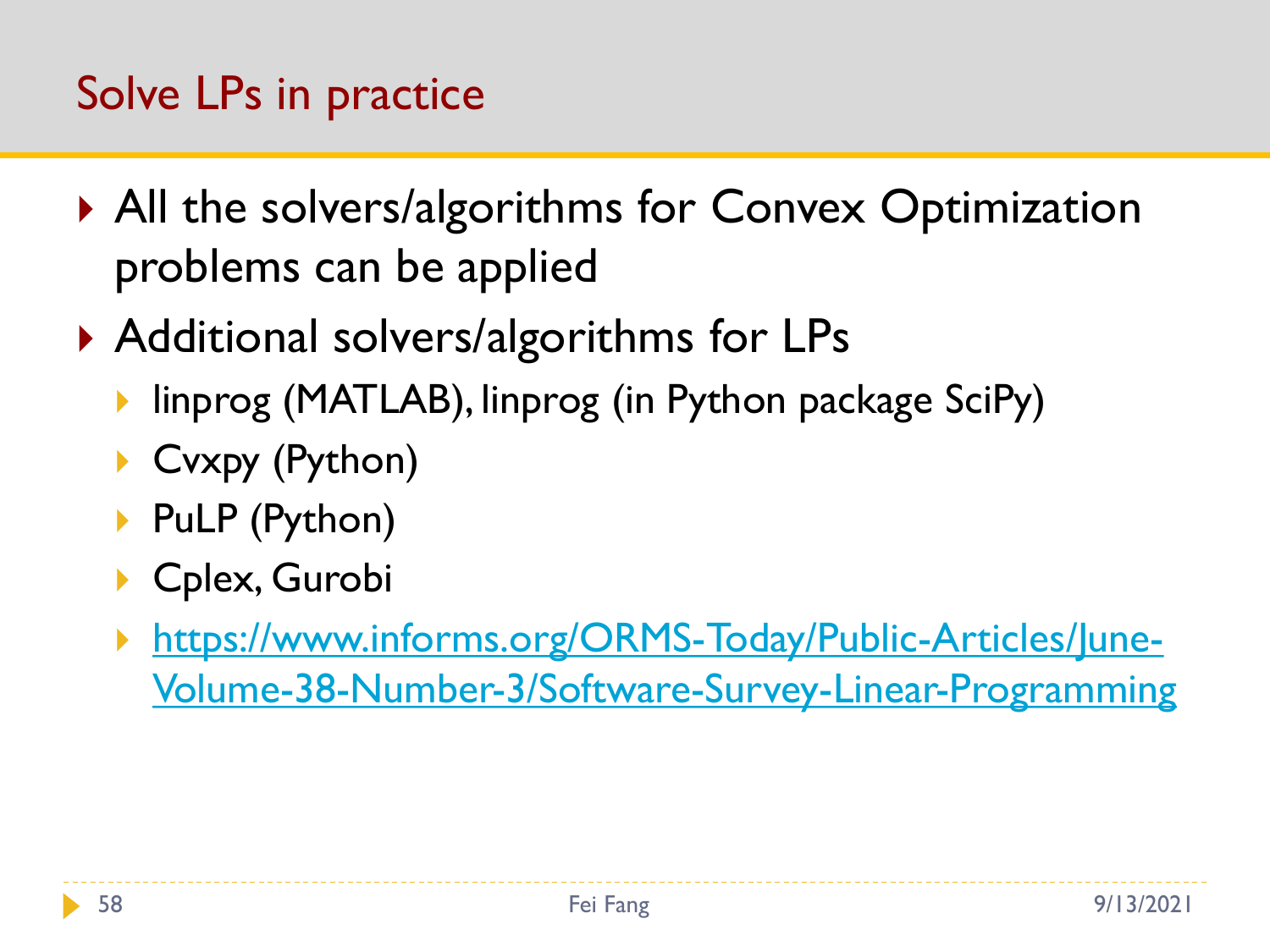#### **Outline**

- ▶ Convex Optimization
- Gradient Descent and Projected Gradient Descent
- ▶ Linear Programming (LP)
- ▶ Dual Problem and KKT Conditions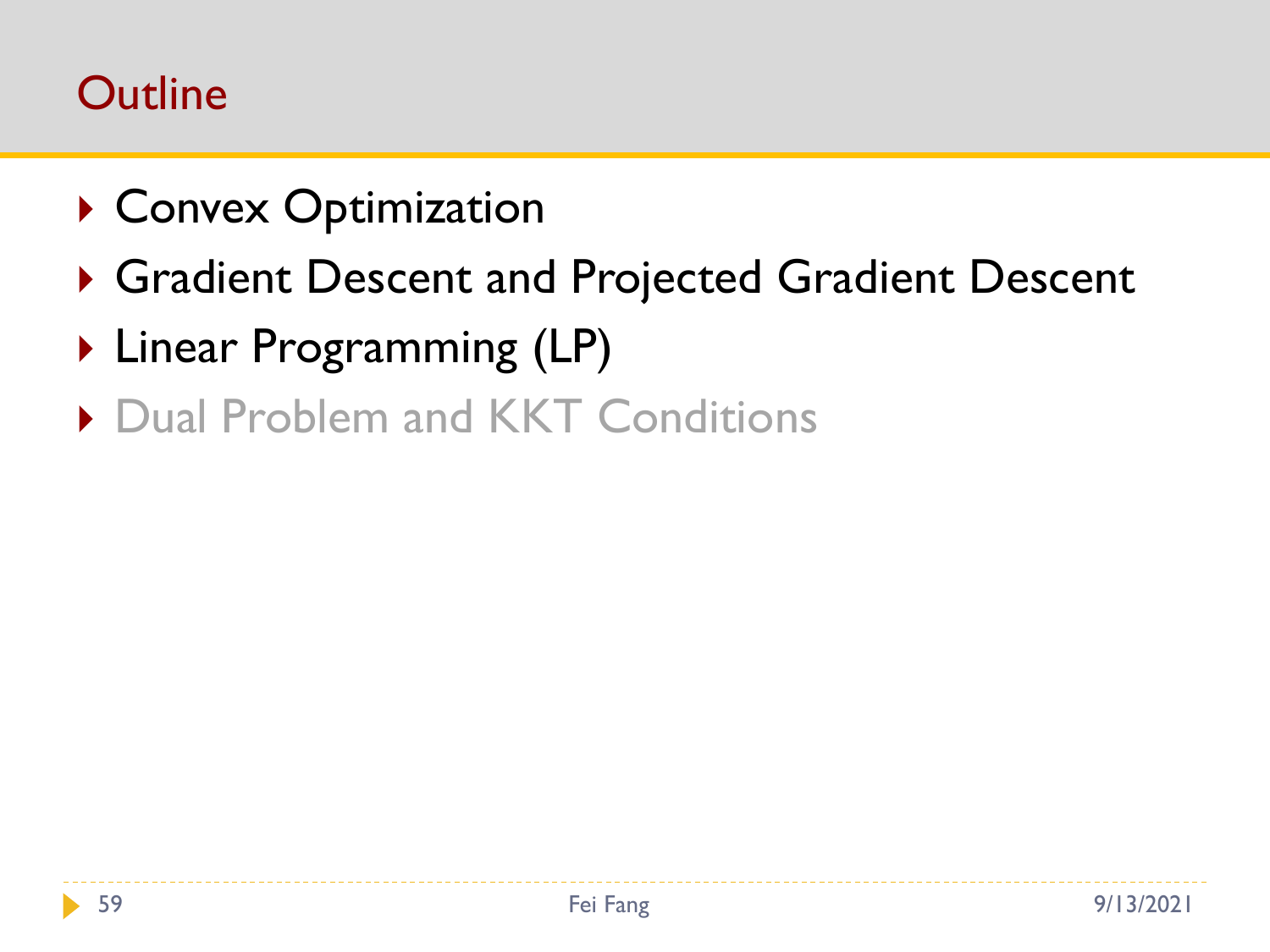# Lagrange Multiplier

▶ Consider a simple optimization problem with two variables and one equality constraint

> min  $x_1,x_2$  $f(x_1, x_2)$ s.t.  $h(x_1, x_2) = 0$

▶ Define the Lagrangian

 $L(x_1, x_2, \lambda) = f(x_1, x_2) + \lambda h(x_1, x_2)$ 

▶ Claim: The optimal solution  $x_1^*, x_2^*$  satisfies

$$
\frac{\partial L}{\partial x_1} = \frac{\partial L}{\partial x_2} = \frac{\partial L}{\partial \lambda}\Big|_{x_1^*, x_2^*, \lambda} = 0
$$

For some  $\lambda$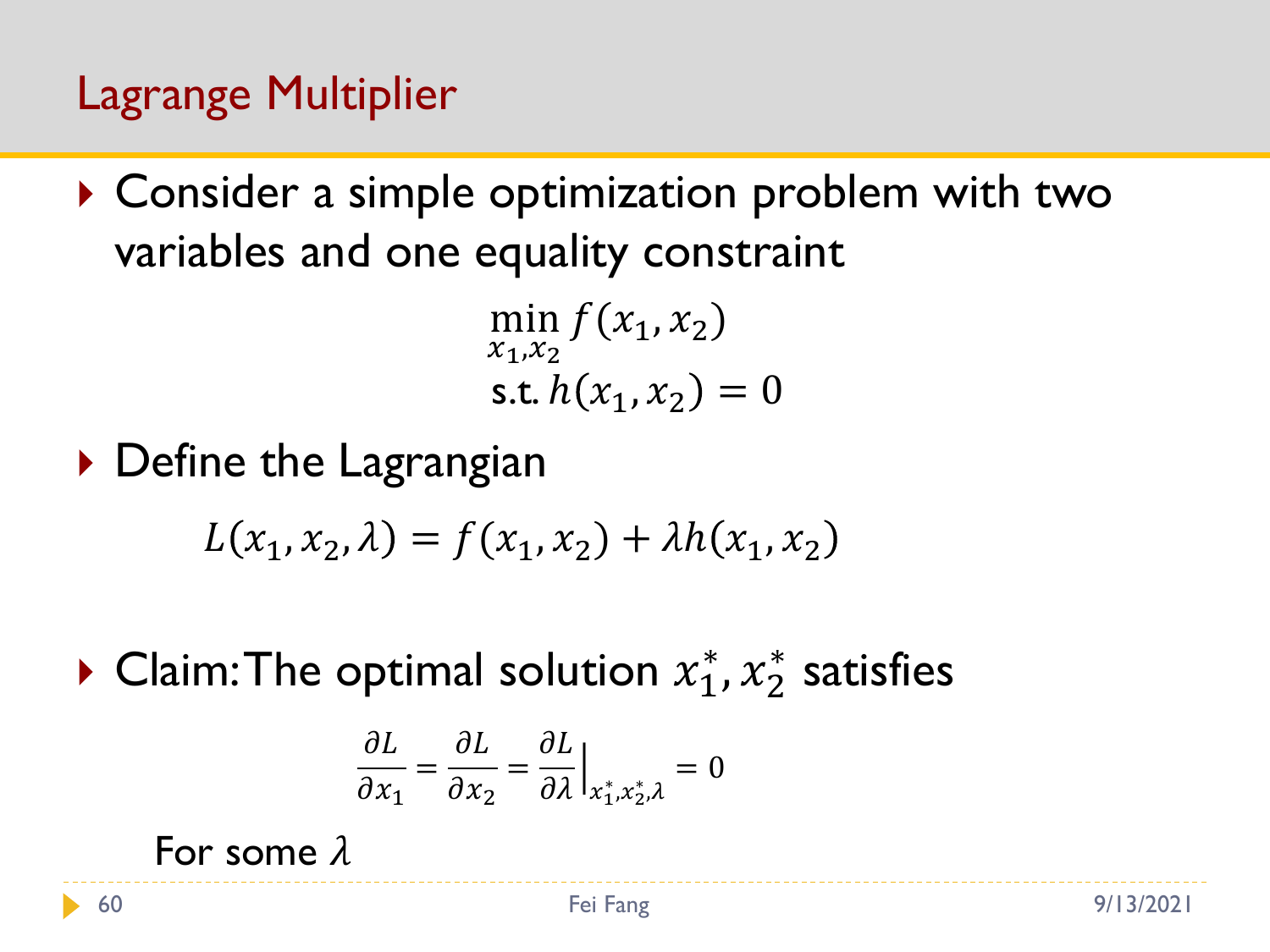#### Lagrange Multiplier

$$
\min_{x_1, x_2} f(x_1, x_2)
$$
  
s.t.  $h(x_1, x_2) = 0$ 

 $f(x_1, x_2) = 5$ 3 4  $h(x_1, x_2) = 0$  $\nabla f(x_1, x_2)\n\big|$  $x_1^*, x_2^* = \lambda \nabla h(x_1, x_2)$  $x_1^*,x_2^*$ ,  $\lambda \neq 0$ Case 2: Gradient vectors of  $h$  and  $f$ are parallel at  $x_1^*,x_2^*$  $L(x_1, x_2, \lambda) = f(x_1, x_2) + \lambda h(x_1, x_2)$  $\partial L$  $\partial x_1$ =  $\partial L$  $\partial x_2$ =  $\partial L$  $\partial \lambda$  $\overline{\phantom{a}}$  $x_1^*,x_2^*,\lambda$  $= 0$  $h(x_1, x_2) = 0$ Case  $1: h(x_1^*, x_2^*) = 0, \nabla f(x_1, x_2)|_{x_1^*, x_2^*} = 0$ Combines the two cases  $\nabla f(x_1, x_2)$  $x_1^*,x_2^*$  $= 0$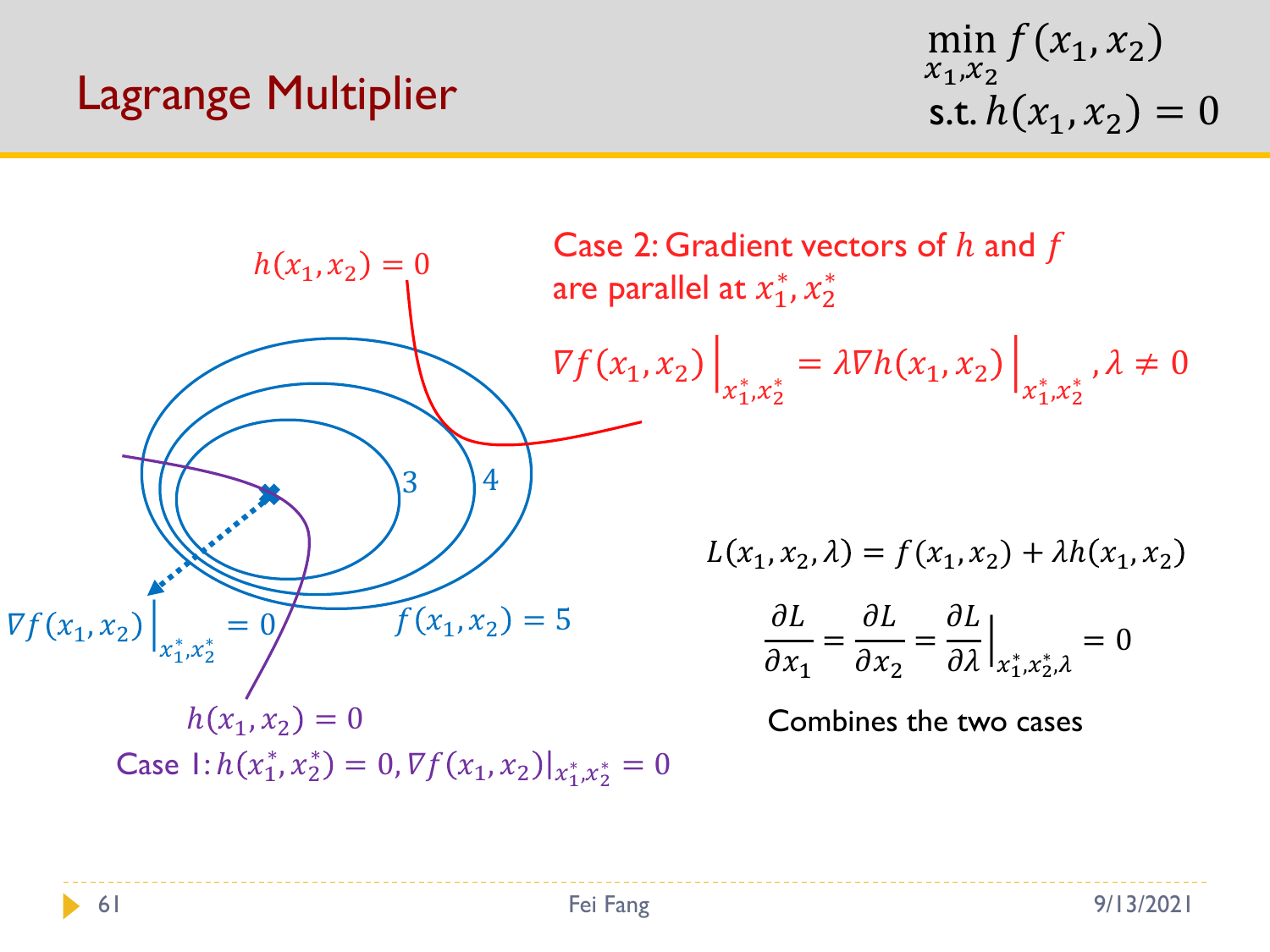#### Dual Problem

$$
\min_{x \in \mathbb{R}^n} f(x)
$$
  
s.t.  $g_i(x) \le 0, i = 1 ... m$   
 $h_j(x) = 0, j = 1 ... l$ 

 $x:$  primal variables  $\mu$  and  $\lambda$ : dual variables (Lagrange multipliers)

▶ Define the Lagrangian

$$
L(x, \mu, \lambda) = f(x) + \sum_{i} \mu_{i} g_{i}(x) + \sum_{j} \lambda_{j} h_{j}(x)
$$
  
Let  $d(\mu, \lambda) = \inf_{x} L(x, \mu, \lambda)$ . Define the dual problem as  

$$
\max_{\mu, \lambda} d(\mu, \lambda)
$$
  
s.t.  $\mu_{i} \ge 0, i = 1 ... m$ 

▶ Whether or not f is convex, we can show  $f^* \geq d^*$  (weak duality) ▶ When f is convex, we can prove  $f^* = d^*$  (strong duality)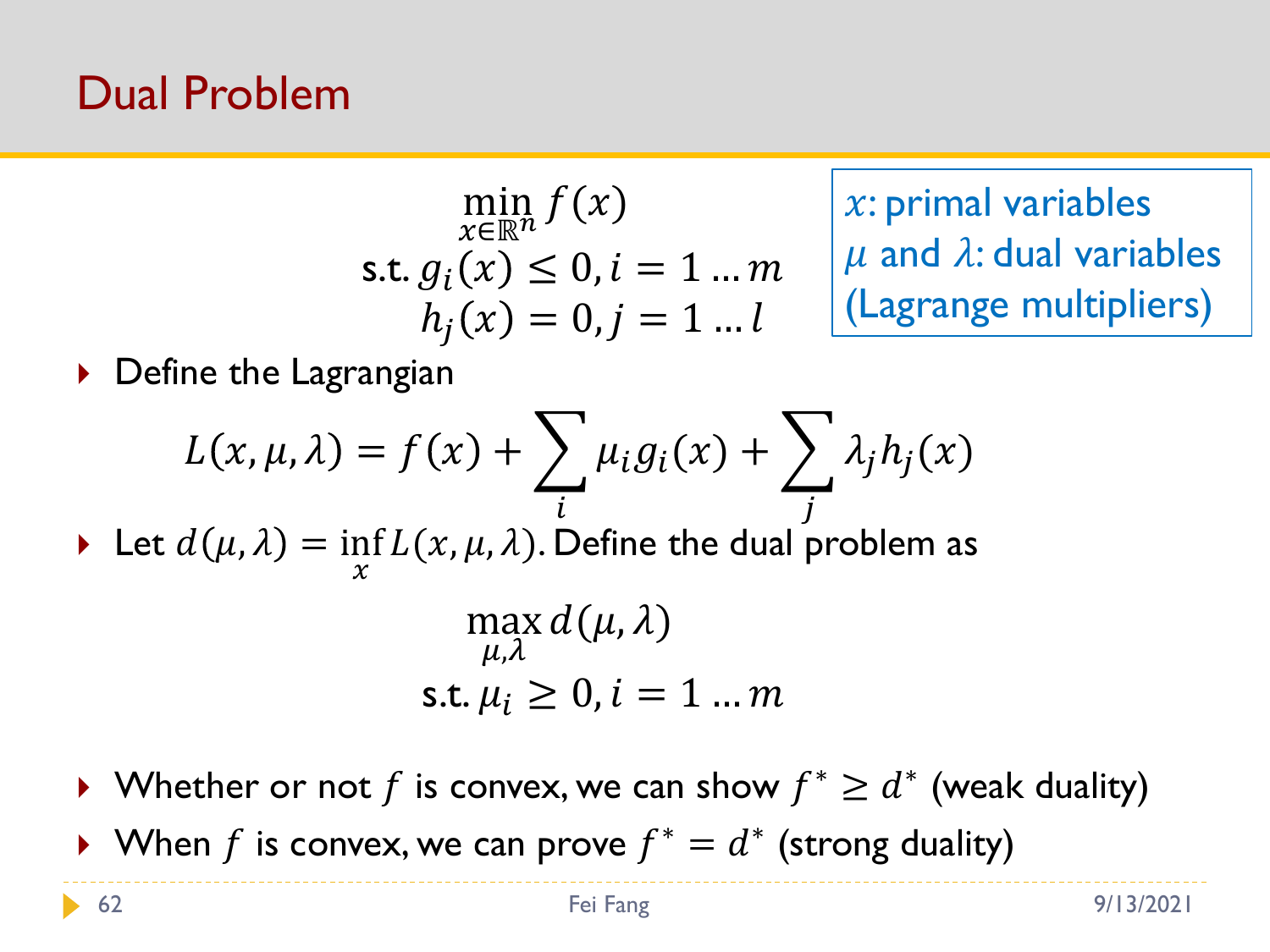#### Quiz 4

min  $x \in \mathbb{R}^n$  $f(x)$ s.t.  $g_i(x) \le 0, i = 1 ... m$  $h_j(x) = 0, j = 1...l$ **Recall** 

▶ For the following problem

$$
\min_{x \in \mathbb{R}} 3x + 4
$$
  
s.t.  $2x - 1 \le 0$   
 $-x + 5 \le 0$ 

The following problem

\n
$$
L(x, \mu, \lambda) = f(x) + \sum_{i} \mu_{i} g_{i}(x) + \sum_{j} \lambda_{j} h_{j}(x)
$$
\n
$$
\min_{x \in \mathbb{R}} 3x + 4
$$
\n
$$
d(\mu, \lambda) = \inf_{x} L(x, \mu, \lambda)
$$
\ns.t.

\n
$$
2x - 1 \leq 0
$$
\n
$$
\max_{\mu, \lambda} d(\mu, \lambda)
$$
\n
$$
-x + 5 \leq 0
$$
\ns.t.

\n
$$
\mu_{i} \geq 0, i = 1 \dots m
$$

The dual problem is equivalent to

A: 
$$
\max_{\mu_1, \mu_2} 2\mu_1 + \mu_2
$$
  
s.t.  $2\mu_1 - \mu_2 - 3 \ge 0$   
 $\mu_1 \ge 0, \mu_2 \ge 0$ 

B: 
$$
\max_{\mu_1, \mu_2} -\mu_1 + 5\mu_2
$$
  
s.t.  $2\mu_1 - \mu_2 = -3$   
 $\mu_1 \ge 0, \mu_2 \ge 0$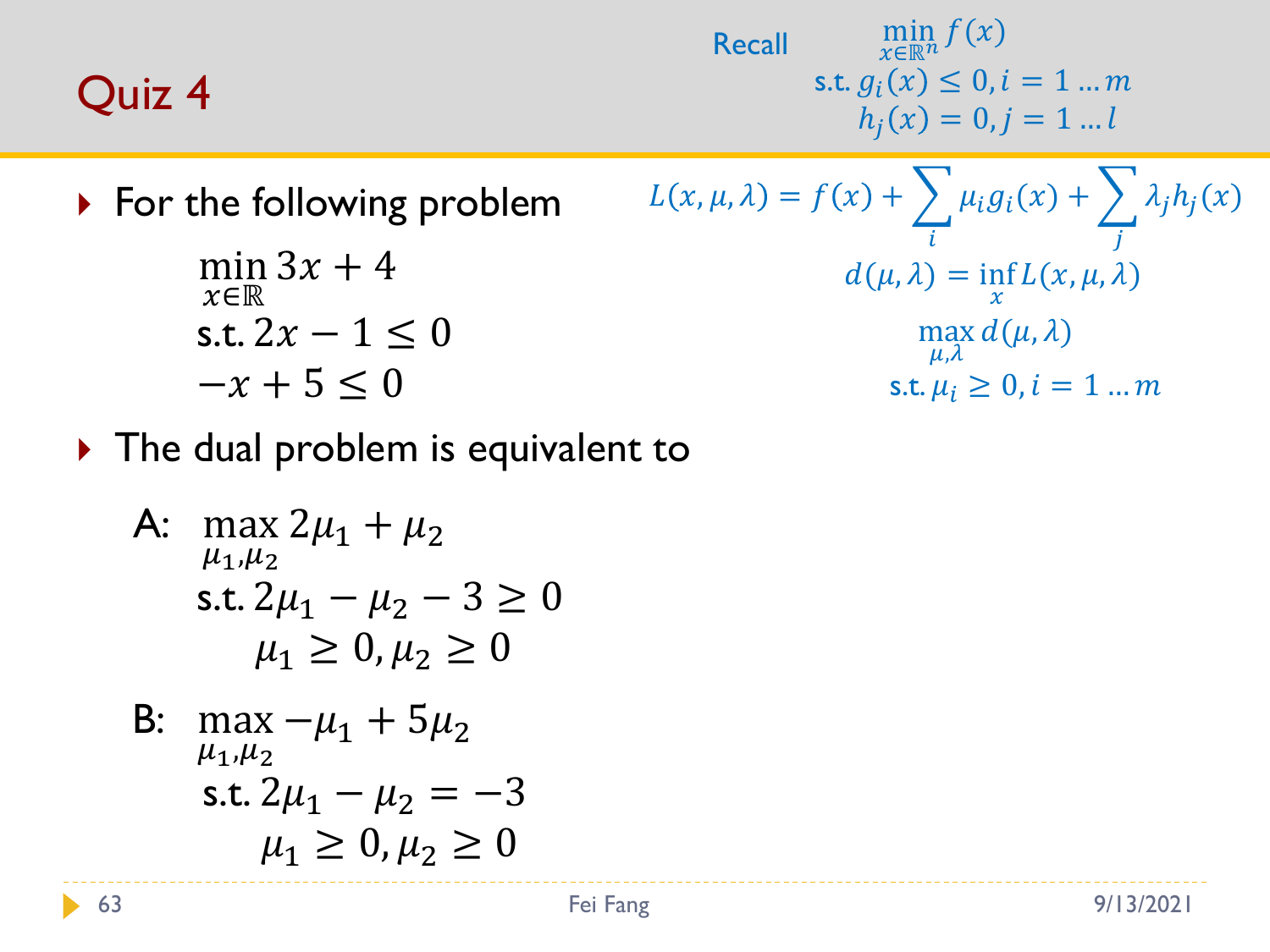

$$
L(x, \mu, \lambda) = f(x) + \sum_{i} \mu_{i}g_{i}(x) + \sum_{j} \lambda_{j}h_{j}(x)
$$

$$
d(\mu, \lambda) = \inf_{\substack{x \\ \max d(\mu, \lambda)}} d(\mu, \lambda)
$$

$$
3x + 4 + \mu_{1}(2x - 1) + \mu_{2}(-x + 5)
$$
 s.t.  $\mu_{i} \ge 0, i = 1 ... m$ 

#### max  $\mu_1, \mu_2$ inf  $\mathcal{X}$ s.t.  $\mu_1 \geq 0, \mu_2 \geq 0$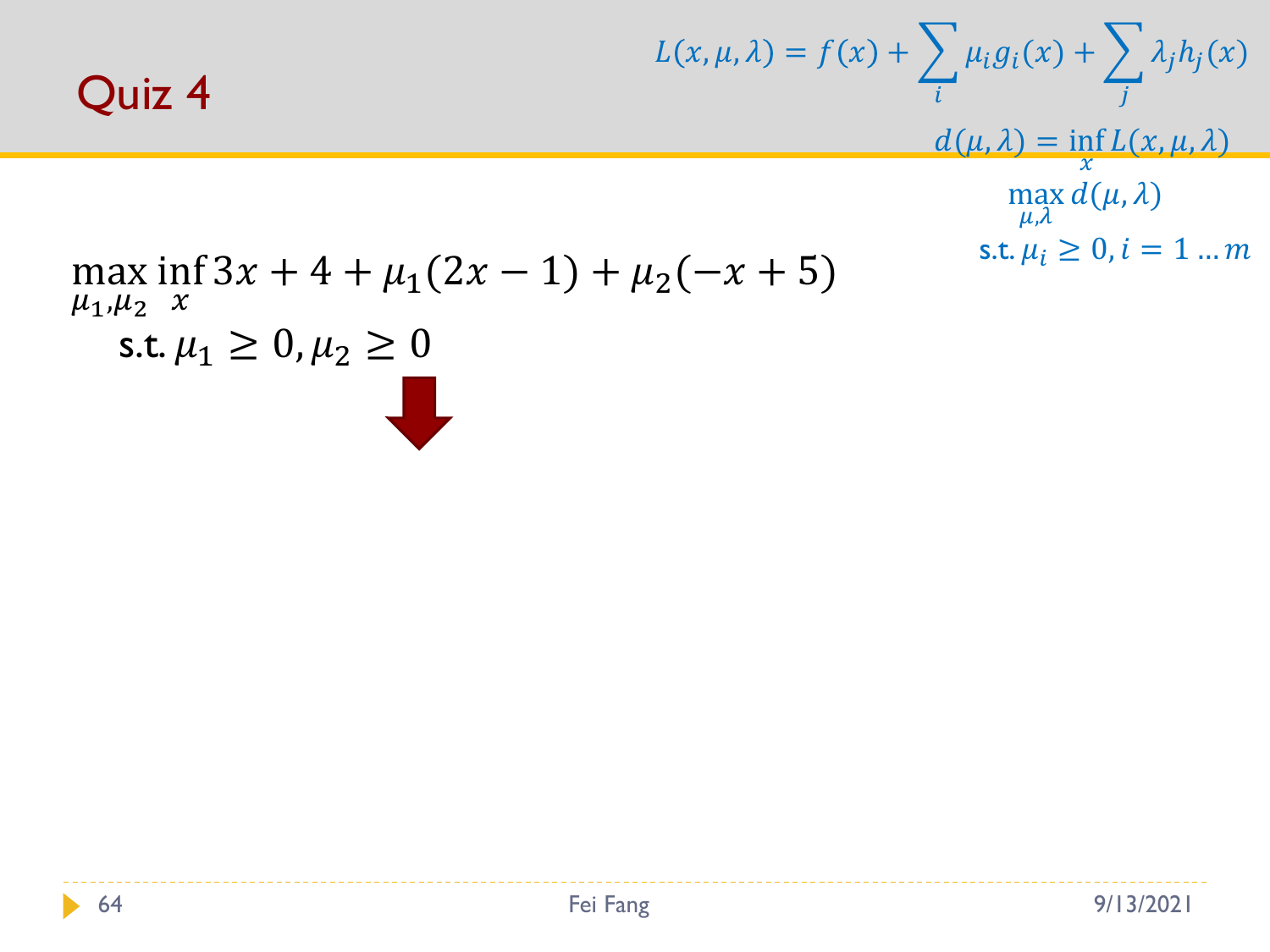#### Quiz 4

max  $\mu_1, \mu_2$  inf  $\mathcal{X}$ 

$$
L(x, \mu, \lambda) = f(x) + \sum_{i} \mu_{i}g_{i}(x) + \sum_{j} \lambda_{j}h_{j}(x)
$$
  

$$
\frac{d(\mu, \lambda)}{\mu, \lambda} = \inf_{\mu, \lambda} L(x, \mu, \lambda)
$$
  

$$
3x + 4 + \mu_{1}(2x - 1) + \mu_{2}(-x + 5)
$$
  

$$
\geq 0, \mu_{2} \geq 0
$$
  

$$
\geq 0, \mu_{2} \geq 0
$$

max<sub>μ<sub>1</sub>,μ<sub>2</sub></sub> 
$$
\lim_{x \to \mu_1 + \mu_2} \frac{1}{x} \left(3 + 2\mu_1 - \mu_2\right)x + 4 - \mu_1 + 5\mu_2
$$

I,

$$
\text{s.t. } \mu_1 \ge 0, \mu_2 \ge 0
$$

s.t.  $\mu_1 \geq 0, \mu_2 \geq 0$ 

$$
\max_{\mu_1, \mu_2} -\mu_1 + 5\mu_2
$$
  
2\mu\_1 - \mu\_2 = -3  
 $\mu_1 \ge 0, \mu_2 \ge 0$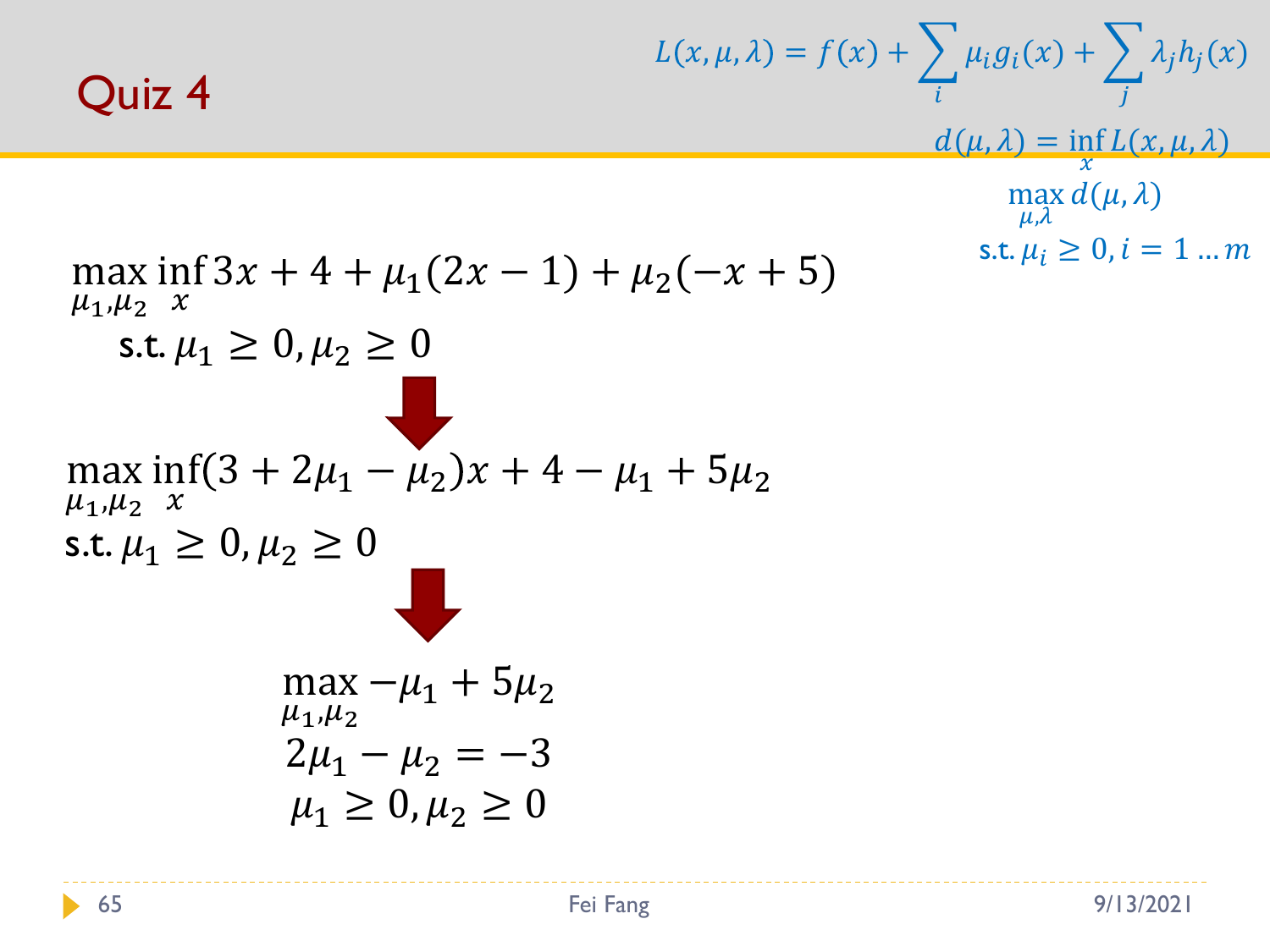- ▶ Dual problem of an LP: also a linear program
	- ▶ Each dual variable corresponds to a constraint in primal LP

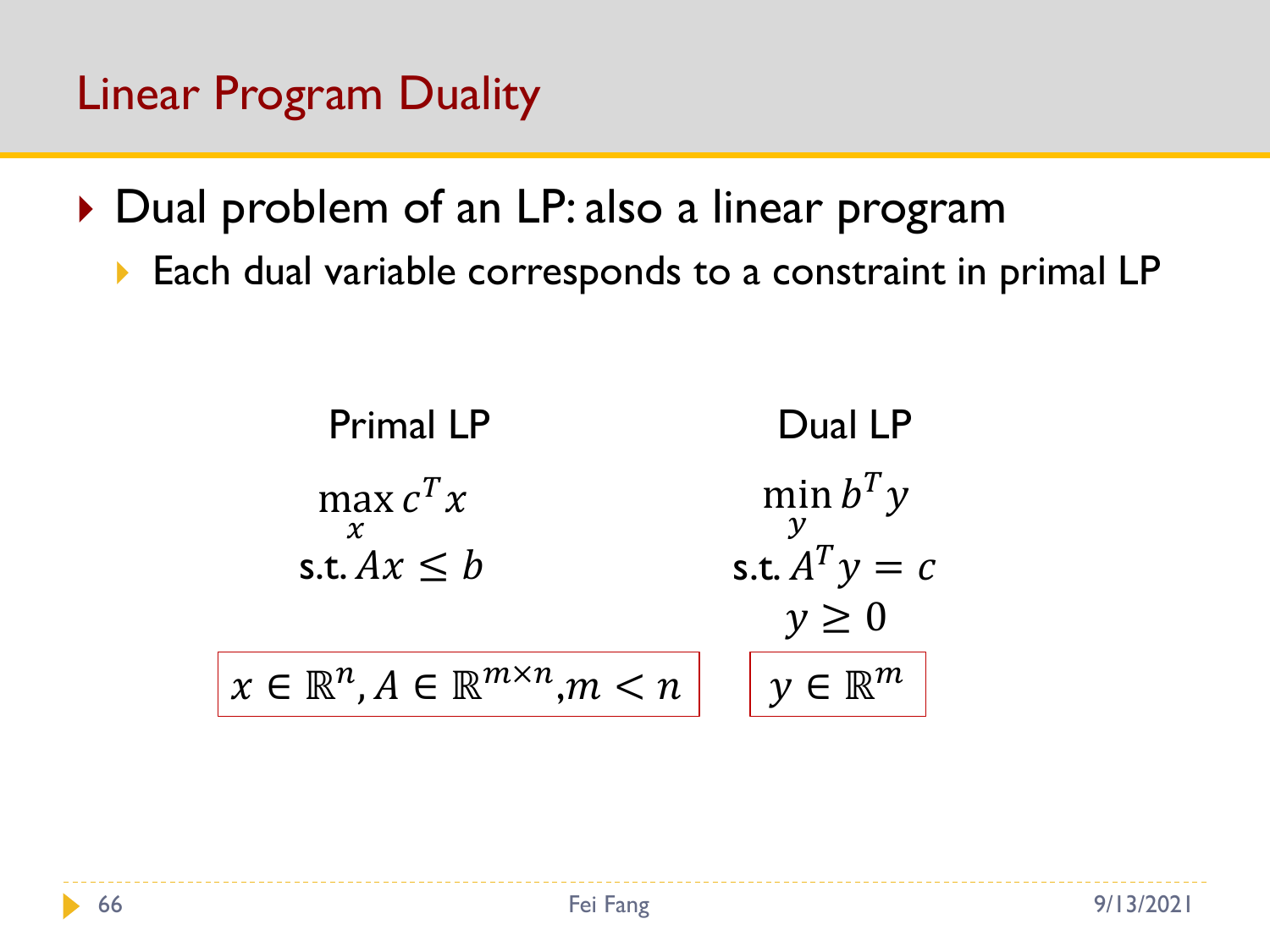- ▶ Strong duality holds (if feasible and bounded)
	- $\triangleright$  Primal and dual have the same optimal objective value
- $\triangleright$  The dual of the dual of a problem is itself



Weak duality:  $c^T x^* \leq b^T y^*$ Strong duality:  $c^T x^* = b^T y^*$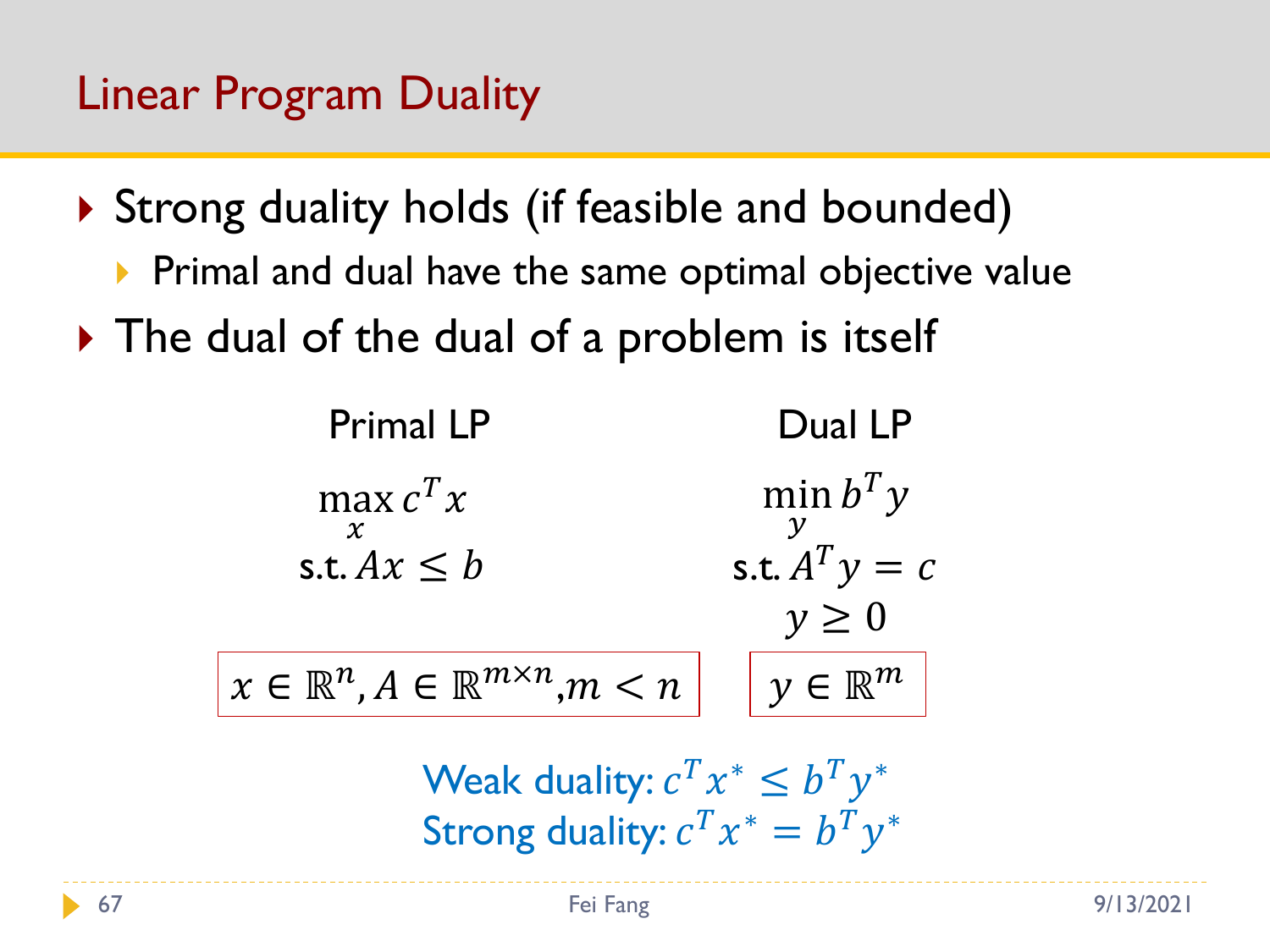▶ Prove weak duality:  $c^T x^* \leq b^T y^*$ 

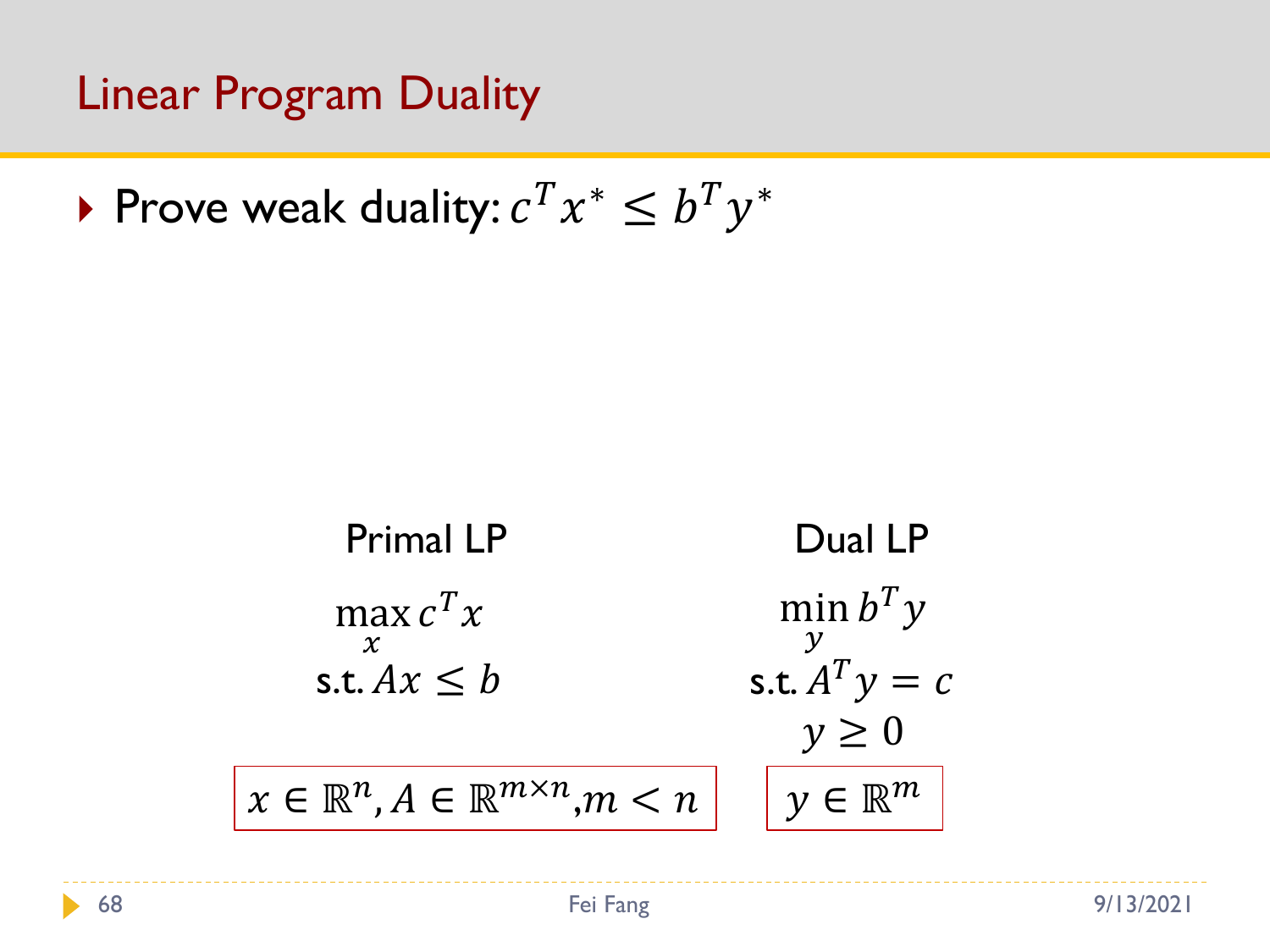▶ Prove weak duality:  $c^T x^* \leq b^T y^*$ 

$$
c^T x^* = (A^T y^*)^T x^* = y^{*T} A x^* = y^{*T} (A x^*) \le y^{*T} b
$$

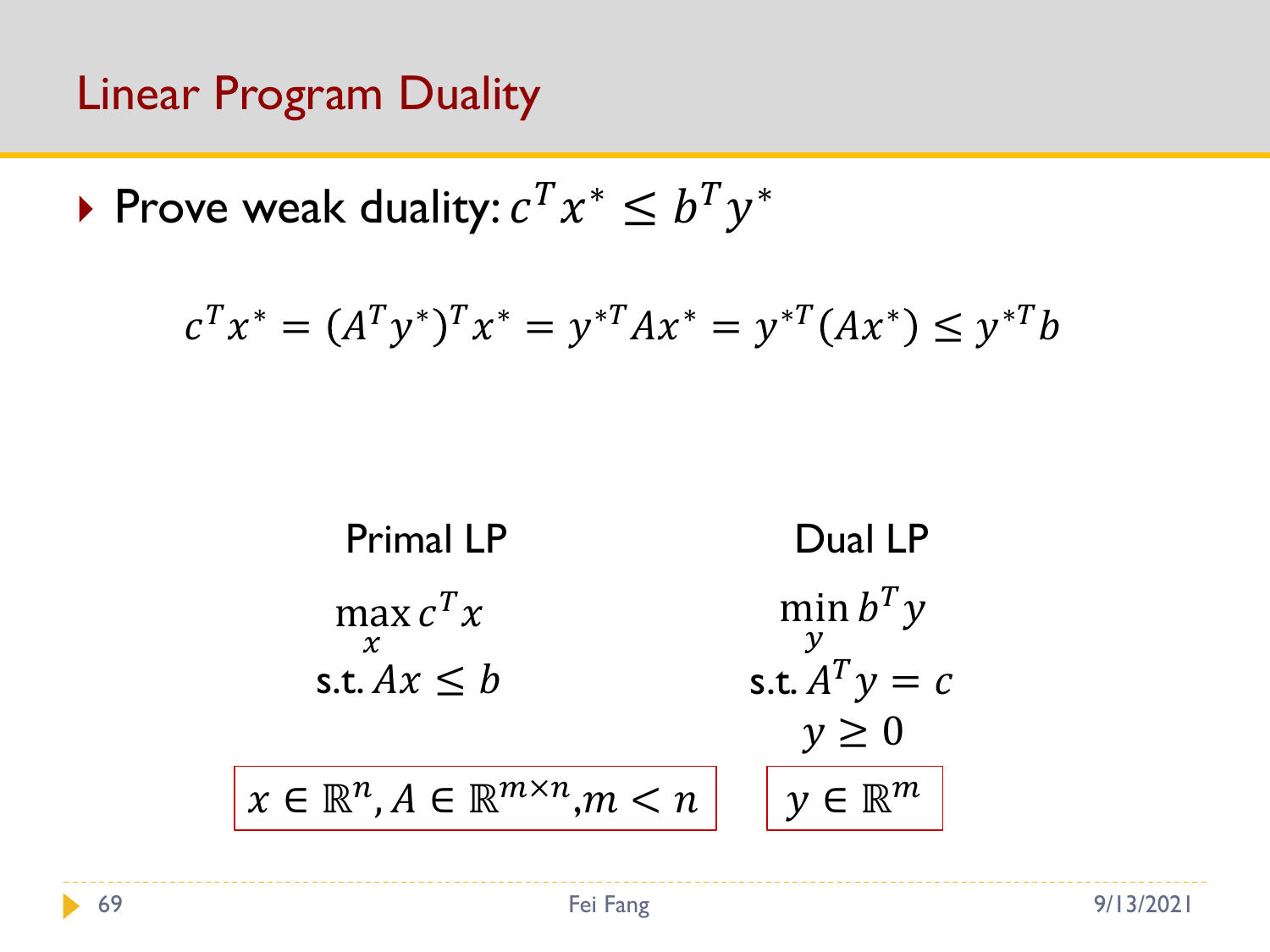| <b>Maximize</b>           | <b>Minimize</b>           |
|---------------------------|---------------------------|
| ith constraint $\leq$     | ith variable $\geq 0$     |
| ith constraint $\geq$     | ith variable $\leq 0$     |
| ith constraint $=$        | ith variable unrestricted |
| jth variable $\geq 0$     | $ith$ constraint $\geq$   |
| jth variable $\leq 0$     | $ith$ constraint $\leq$   |
| jth variable unrestricted | $ith$ constraint =        |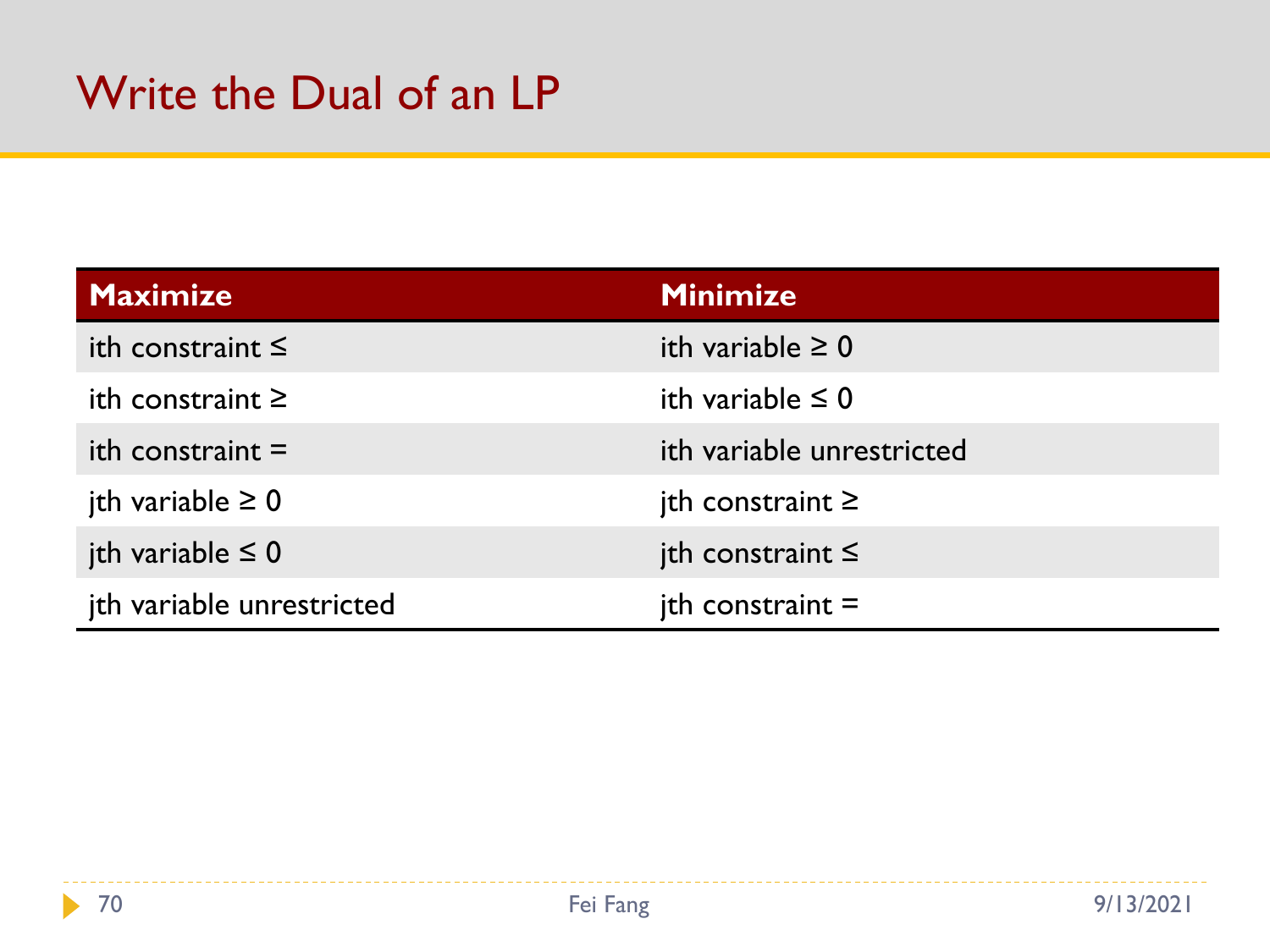▶ Let LP-1 denote the original LP, LP-2 denote the dual of LP-1, and LP-3 denote the dual of LP-2. Then LP-1 and LP-3 are the same (or can be converted to each other with variable substitution)

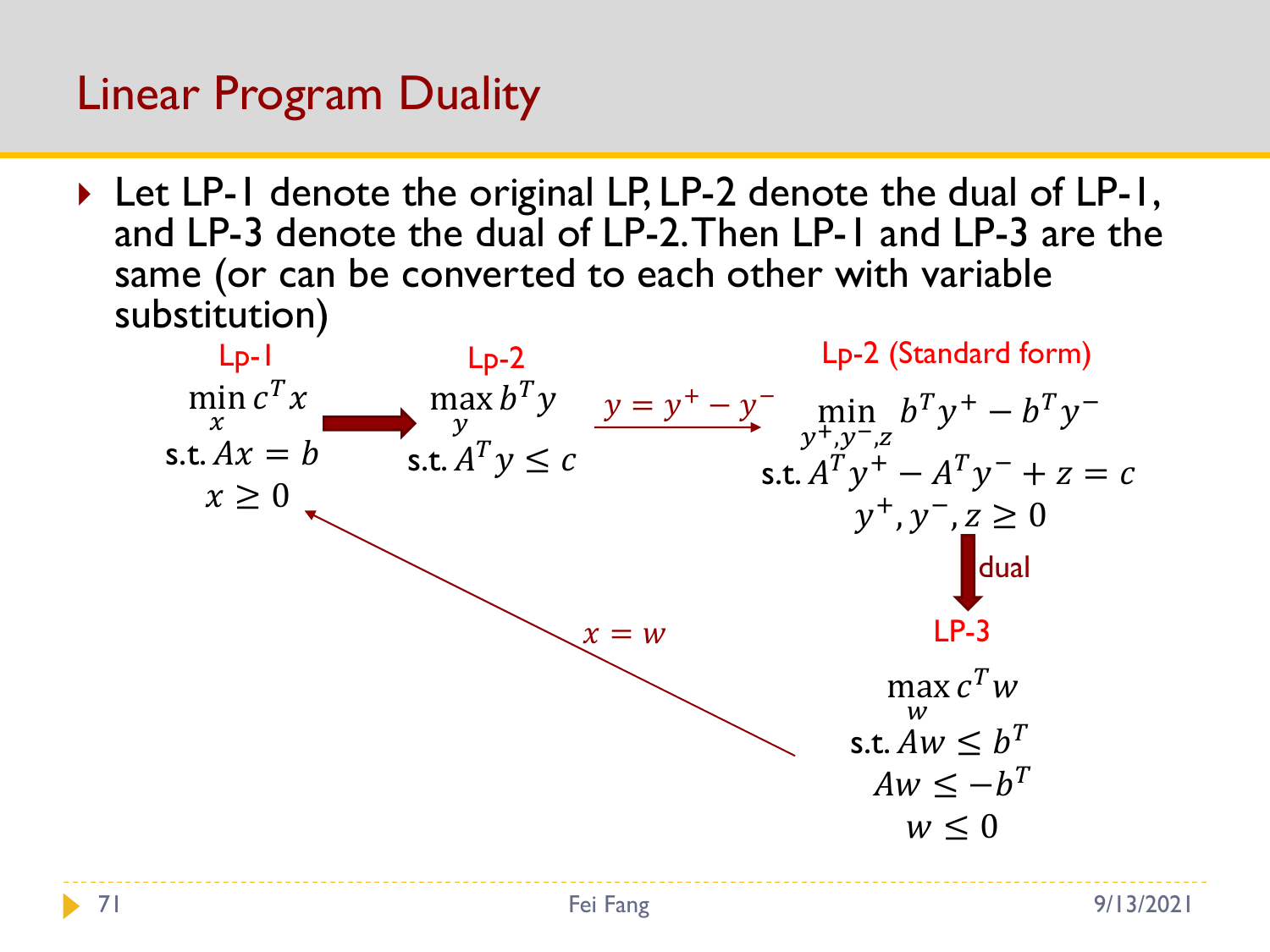#### Proof of strong duality theorem

- Farkas' lemma: Let  $A \in \mathbb{R}^{m \times n}$  and  $b \in \mathbb{R}^m.$  Then exactly one of the following two statements is true
	- I. There exists an  $x \in \mathbb{R}^n$  such that  $Ax = b$  and  $x \ge 0$
	- $\blacktriangleright$  II. There exists a  $y\in \mathbb{R}^m$  such that  $A^Ty\geq 0$  and  $b^Ty< 0$
	- ▶ Proof:
		- $\blacktriangleright$  If (I) is true, i.e.,  $Ax=b$  holds for some  $x.$  If  $A^Ty\geq 0$  for some  $y,$  then  $b^T y = (Ax)^T y = x^T (A^T y) \ge x^T 0 = 0$ . So (I)(II) cannot both be true.
		- If (I) is false, then define  $C = \{ q \in \mathbb{R}^m : \exists x \geq 0, Ax = q \}.$  We know  $b \neq C$ . Notice that  $C$  is convex. From separating hyperplane theorem, we know for some  $y \in \mathbb{R}^m \backslash \mathbf{0}$  s.t.  $q^T y \geq 0 \ \forall q \in \widetilde{C}$  and  $b^T y < 0.$  Then we can show that for this  $y, A^T y \geq 0.$  If not, i.e., if  $A^T y < 0,$  then choose any  $q \in$ C, and choose any  $x \ge 0$  such that  $Ax = q$ , we have  $0 \le q^T y =$  $A x)^T y = x^T A^T y = x^T (A^T y) < x^T \mathbf{0} = 0.$  Contradiction. So this  $y$ satisfies  $A^T y \geq 0$  and  $b^T y < 0.$  Therefore (II) is true.

▶ So exactly one of (l) and (ll) is true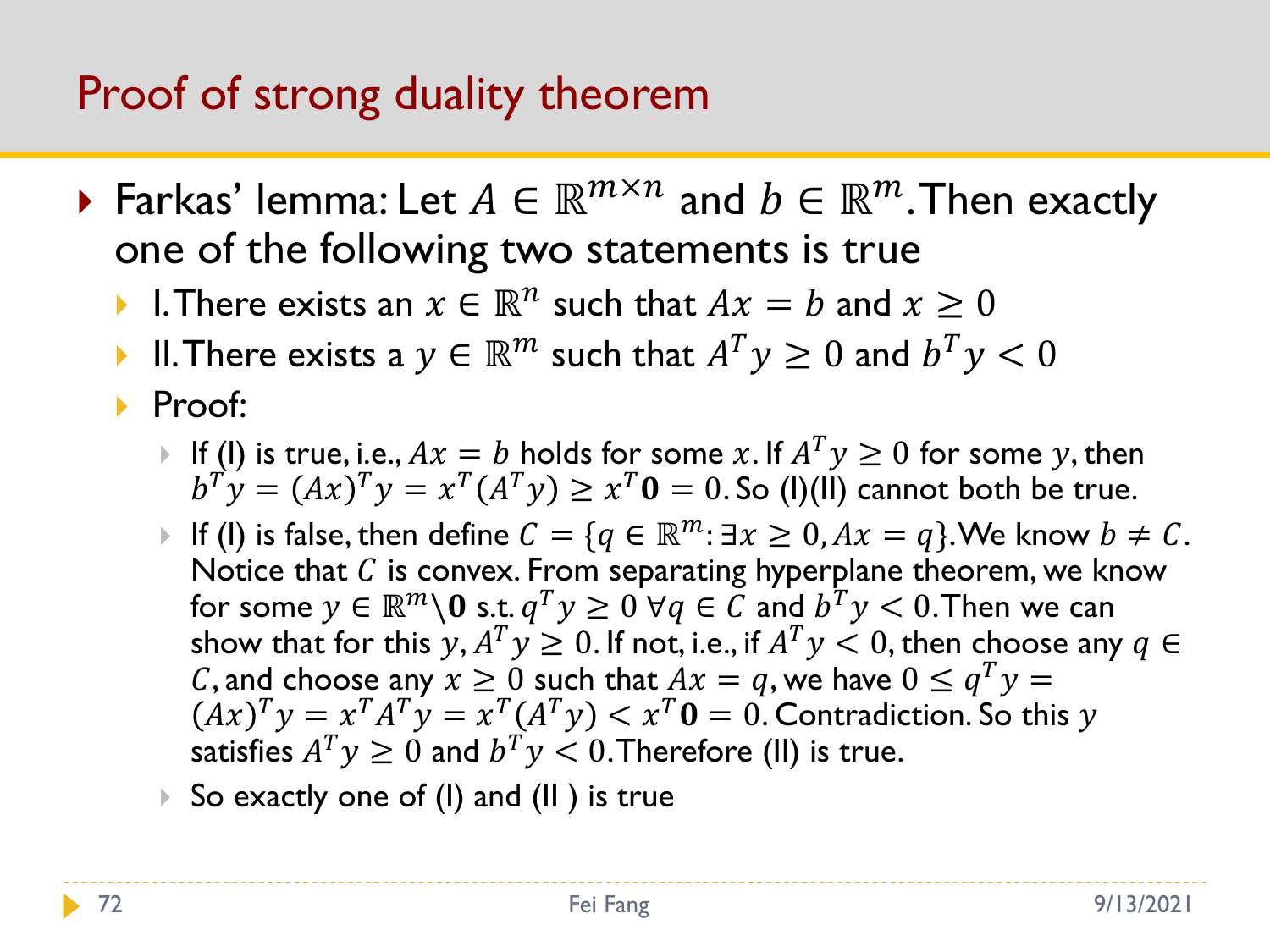## Proof of strong duality theorem

- Second variant of Farkas' lemma: Let  $A \in \mathbb{R}^{m \times n}$  and  $b \in \mathbb{R}^m$ . Then system  $Ax \leq b$  has a solution if and only if  $\lambda^T b \geq 0$  holds for all  $\lambda$  that satisfies  $\lambda \geq 0$  and  $\lambda^T A = 0$ 
	- Proof:
		- ► If  $Ax \leq b$  has a solution, denote the solution as  $x^*$ . If  $\lambda \geq 0$  and  $\lambda^TA=0,$  then  $\lambda^Tb\geq \lambda^T(Ax^*)=(\lambda^TA)x^*=0$
		- If  $Ax \leq b$  does not have a solution, then  $Ax^+ Ax^- + z = 0$  $b$ ,  $x^{+}$ ,  $x^{-}$ ,  $z \ge 0$  does not have a solution (otherwise you can easily construct a solution for  $Ax \leq b$ ). By Farkas' lemma, there exists a  $\lambda$ such that  $[A \, - A \, I]^T \lambda \geq 0$  and  $b^T \lambda < 0.$  Then for this  $\lambda$ , we know  $A^T\lambda = 0$  (and therefore  $\lambda^TA = 0$ ) and  $\lambda \geq 0$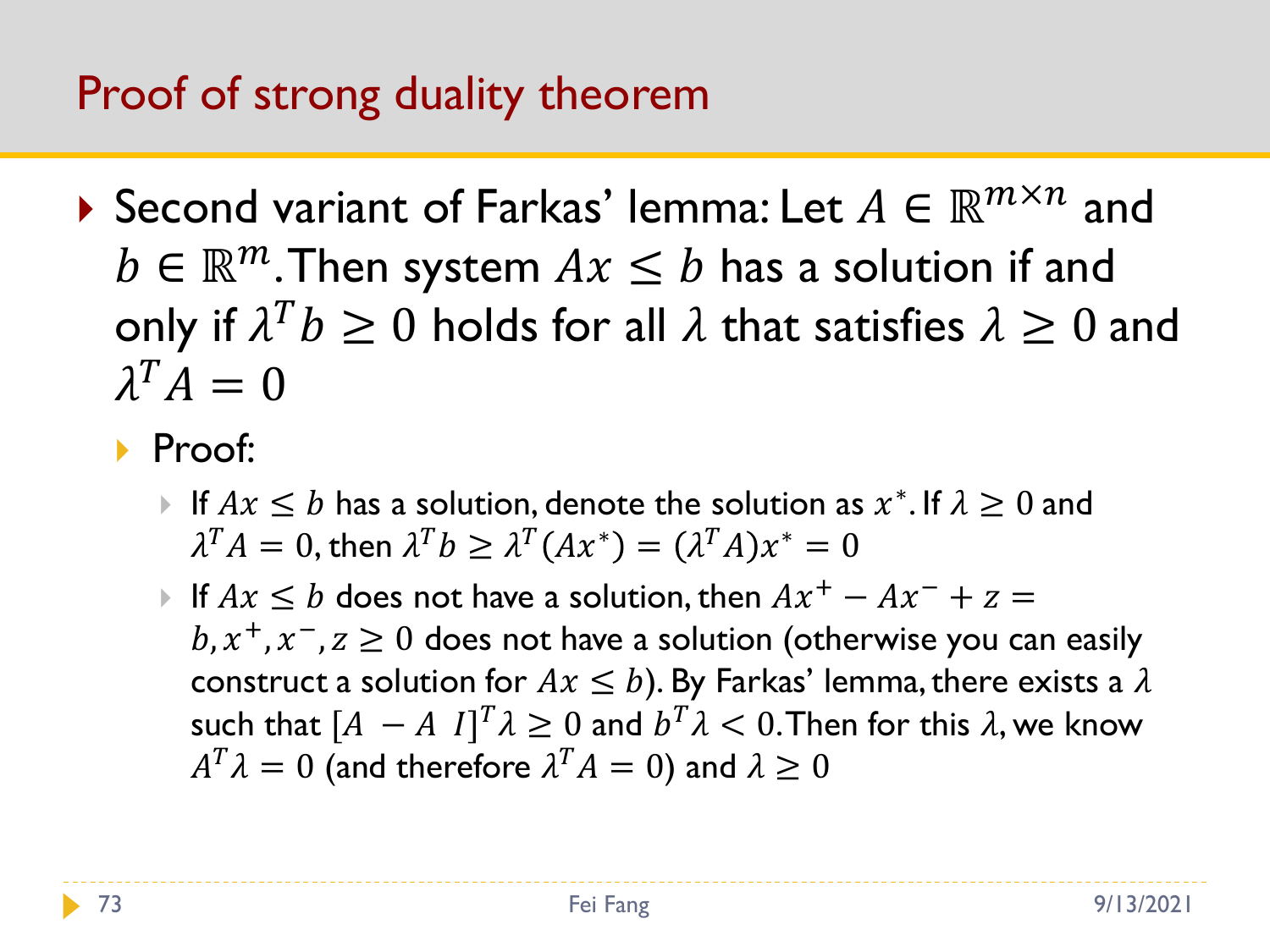# Proof of strong duality theorem

- ▶ Suppose the primal has an optimal solution  $x^*$ , leading to optimal value  $f^* = c^T x^*, (y^*, g^* = b^T y^*)$  is the optimal solution and the optimal value of the dual, and  $f^* > g^*$  Then for any  $\epsilon > 0$ , we know that  $\exists y, b^T y \geq g^* + \epsilon$ , <sup>≤</sup> , i.e.,  $\left[\frac{A}{-b^T}\right]$  y  $\leq$  $\overline{\mathcal{C}}$  $-e^{\big(1\big)}-\epsilon\big]$  does not have a solution. Based on the variant of the Farkas' lemma, there exists a  $\lambda \in \mathbb{R}^{n+1}$  satisfying  $\lambda \geq 0$ ,  $\lambda$  $T\int A^T$  $\begin{bmatrix} A^T \\ -b^T \end{bmatrix} = 0$ , and  $\lambda^T \begin{bmatrix} c \\ -g^* \end{bmatrix}$  $\left\lfloor -g^{\ast}-\epsilon\right\rfloor \leq 0.$  Write this  $\lambda$  as  $\lambda=0$  $\lambda_1$  $\lambda_2$ where  $\lambda_1 \in$  $\mathbb{R}^n, \overline{\lambda}_2^{\nu} \in \mathbb{R}, \lambda_1 \geq 0, \lambda_2 \geq 0.$
- If  $\lambda_2 = 0$ , then  $\lambda_1^T A^T = 0$ ,  $\lambda_1^T c < 0$ ,  $\lambda_1 \ge 0$ . According to the variant of the Farkas' lemma,  $A^T y \leq c$  should not have a solution. But  $y^*$  is a solution of the dual and therefore  $A^T y^* \leq c$ . Contradiction.
- If  $\lambda_2 > 0$ , then we can scale every the parameters in the problem so that  $\lambda_2 = 1$ . Then  $\lambda_1^T A^T = b^T$  and  $\lambda_1^T c < g^* + \epsilon$ . Therefore  $\lambda_1$  is a feasible solution of the primal and has a corresponding objective value lower than  $g^* + \epsilon$ . Since primal is minimization, we have  $\int_{-\epsilon}^{\epsilon} \leq c^T \lambda_1 \leq g^* + \epsilon$ . According to weak duality theorem,  $f^* \geq g^*$ . So  $\overline{g}^* \leq \overline{f}^* \leq g^* + \epsilon$  for any  $\epsilon > 0$ . Then the only possibility is  $f^{*'} = g^{*}$ .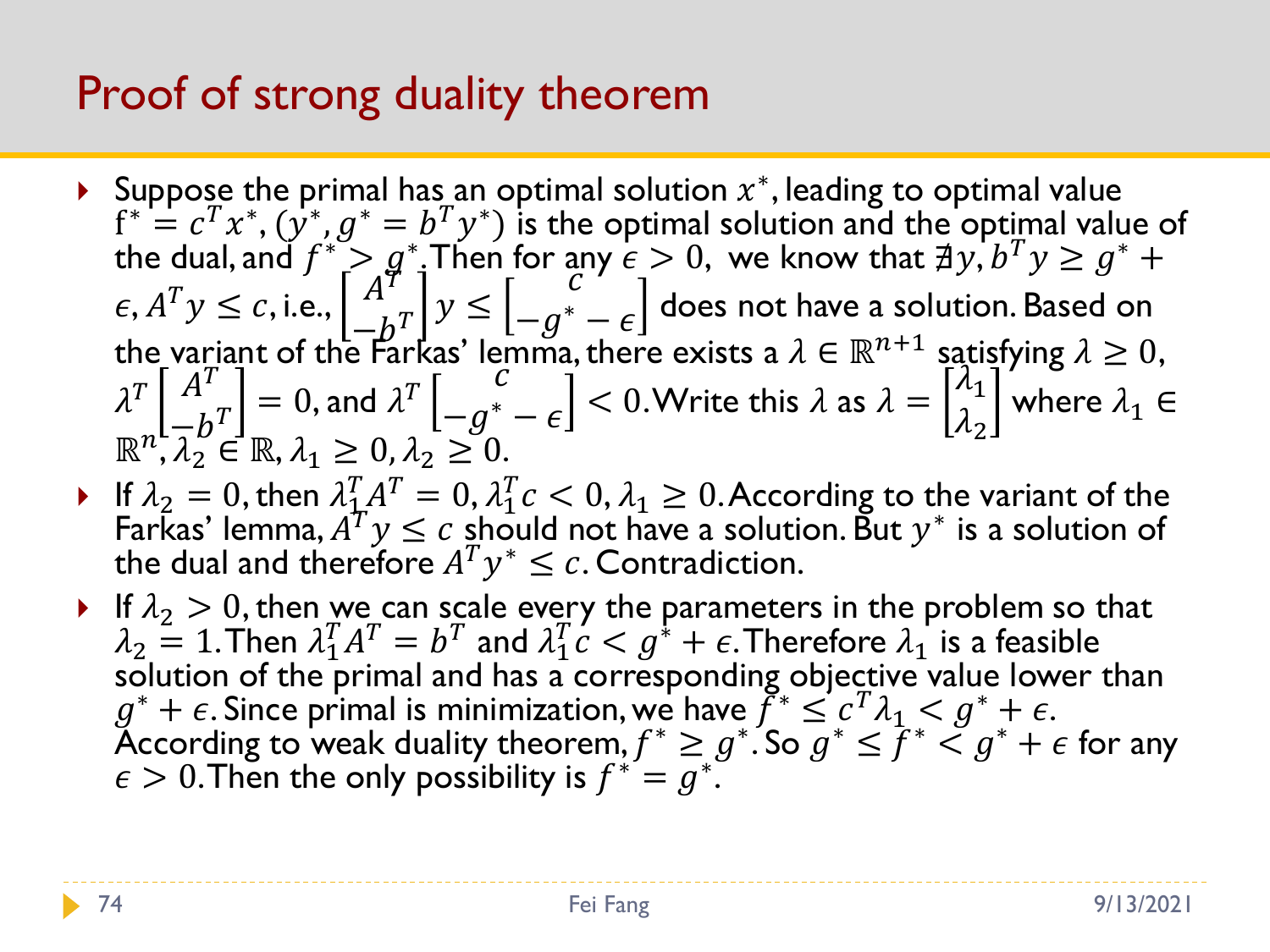Karush–Kuhn–Tucker (KKT) conditions

- min  $\widetilde{x} \in \mathbb{R}^n$  $f(x)$ s.t.  $g_i(x) \le 0, i = 1 ... m$  $h_i(x) = 0, j = 1...l$
- $\blacktriangleright$  Let  $x^*$  be the globally optimal point
- ▶ The KKT conditions are

$$
\nabla f(x^*) + \sum_{i} \mu_i \nabla g_i(x^*) + \sum_{j} \lambda_j \nabla h_j(x^*) = 0 \qquad \frac{\partial L}{\partial x} = 0
$$
  
\n
$$
g_i(x^*) \le 0, i = 1 ... m
$$
Primal feasibility  
\n
$$
h_j(x^*) = 0, j = 1 ... l
$$
Dual feasibility  
\n
$$
\mu_i \ge 0, i = 1 ... m
$$
Onal feasibility  
\n
$$
\mu_i g_i(x^*) = 0, i = 1 ... m
$$
Complementary Slackness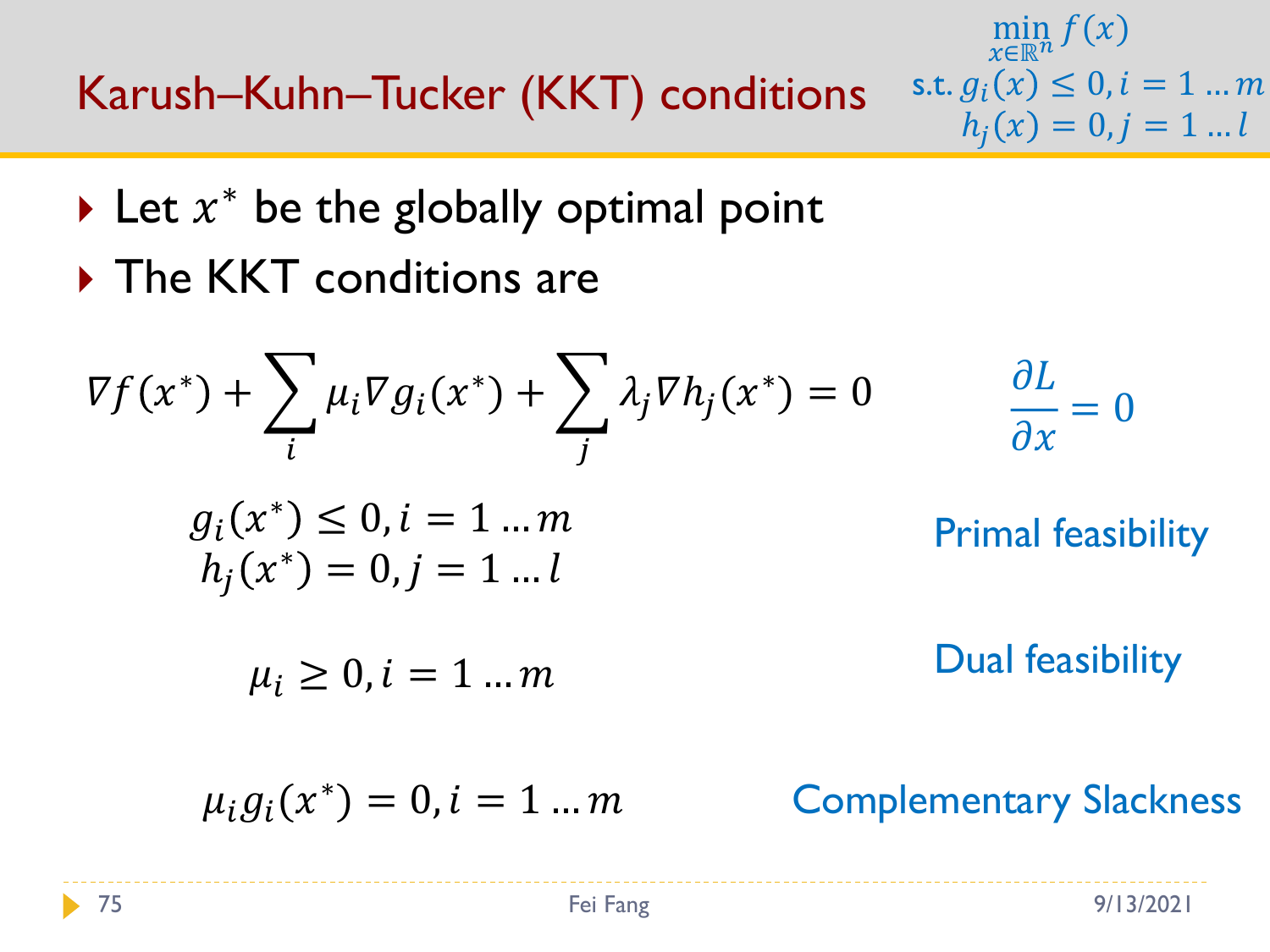▶ For the following convex optimization problem

$$
\min_{x \in \mathbb{R}^n} f(x)
$$
  
s.t.  $g_i(x) \le 0, i = 1 ... m$   
 $h_j(x) = 0, j = 1 ... l$ 

where  $q_i$  are differentiable convex functions,  $h_i$  are affine function,  $f$  is convex

▶ The KKT conditions are necessary and sufficient conditions for global optima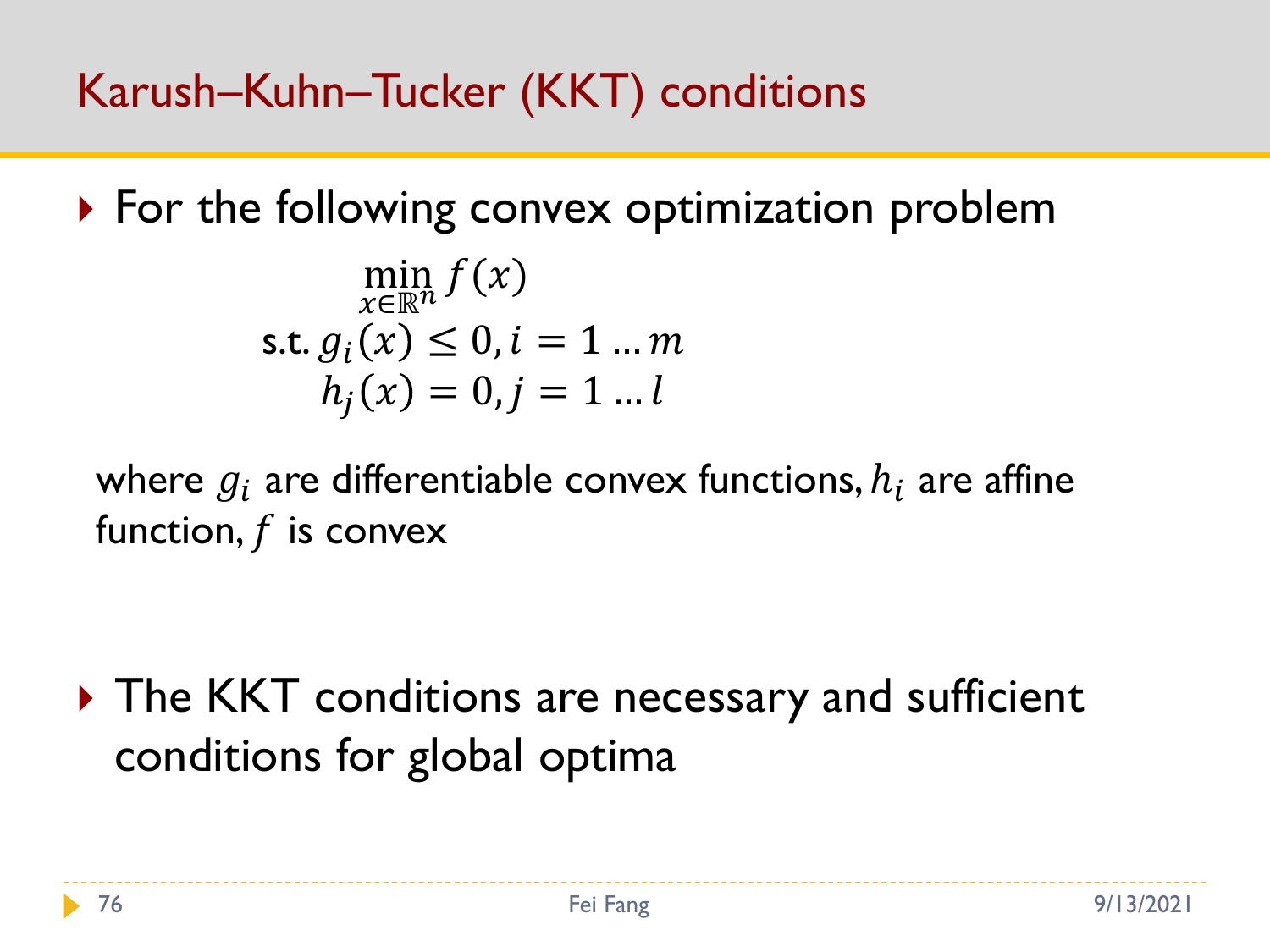## Quiz 5

Recall 
$$
\nabla f(x^*) + \sum_i \mu_i \nabla g_i(x^*) + \sum_j \lambda_j \nabla h_j(x^*) = 0
$$

- $\triangleright$  For the following problem  $\min_{\mathbf{m}} 3x + 4$  $r \in \mathbb{R}^n$ 
	- s.t.  $2x 1 \leq 0$
	- $-x + 5 < 0$

 $g_i(x^*) \leq 0, i = 1...m$  $h_j(x^*) = 0, j = 1...l$ 

$$
\mu_i \geq 0, i = 1 \dots m
$$

 $\mu_i g_i(x^*) = 0, i = 1 ... m$ 

- ▶ The KKT conditions are (choose all that apply)
	- A:  $2x 1 \le 0$
	- $B: -x + 5 < 0$
	- C:  $\mu_1 \geq 0$
	- $\blacktriangleright$  D:  $\mu_2 \geq 0$
	- E:  $\mu_1 (2x 1) = 0$
	- F:  $\mu_2(-x+5) = 0$
	- G:  $3x + 4 < 0$
	- $H: \mu_1 + 2\mu_2 = 4$
	- $\triangleright$  1: 2 $\mu_1 \mu_2 = -3$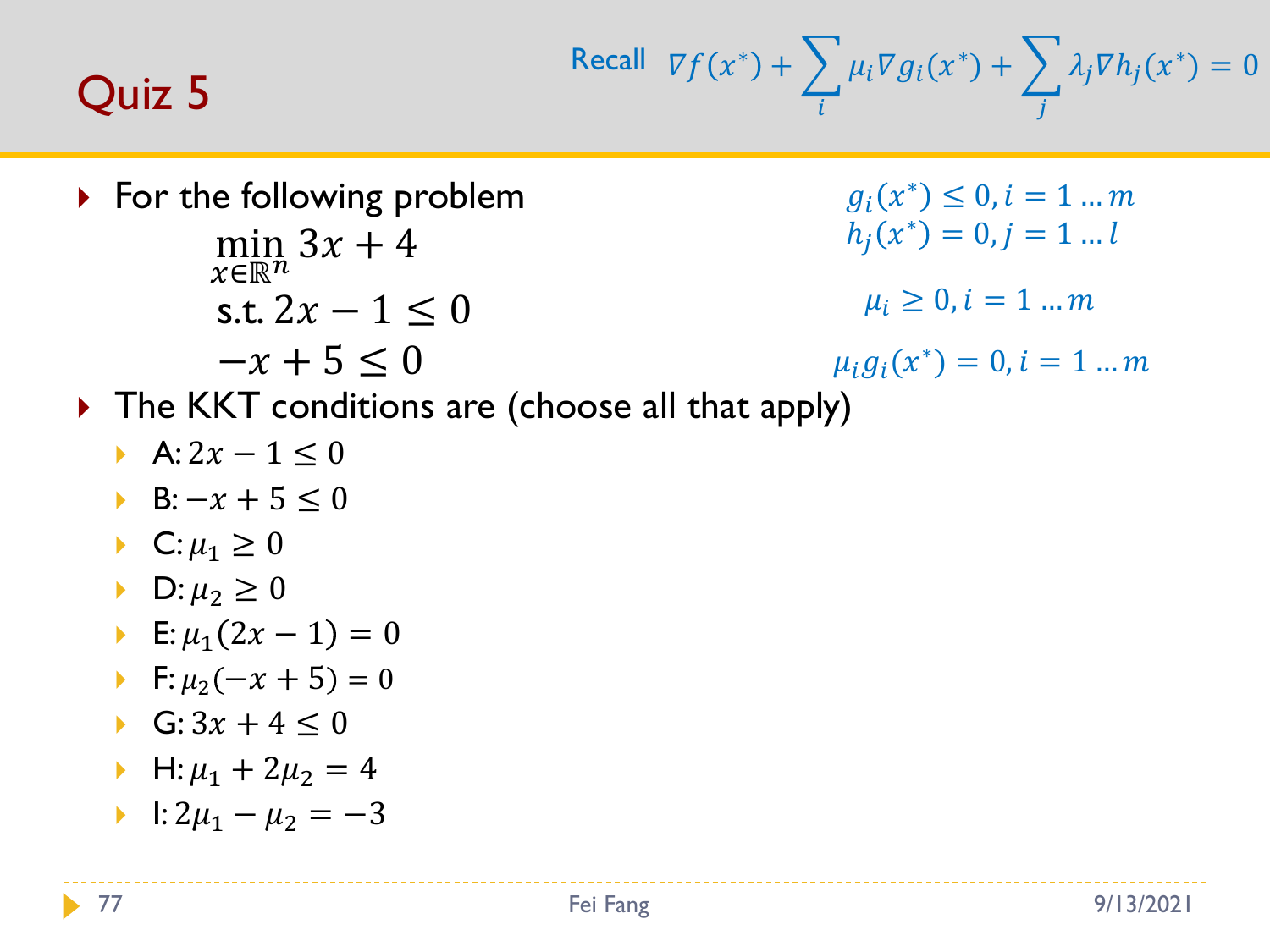# Quiz 5

$$
\min_{x \in \mathbb{R}^n} f(x) = 3x + 4
$$
  
s.t.  $g_1(x) = 2x - 1 \le 0$   
 $g_2(x) = -x + 5 \le 0$ 

$$
\nabla f(x^*) + \sum_i \mu_i \nabla g_i(x^*) + \sum_j \lambda_j \nabla h_j(x^*) = 0
$$
  
3 +  $\mu_1 \cdot 2 + \mu_2 \cdot (-1) = 0$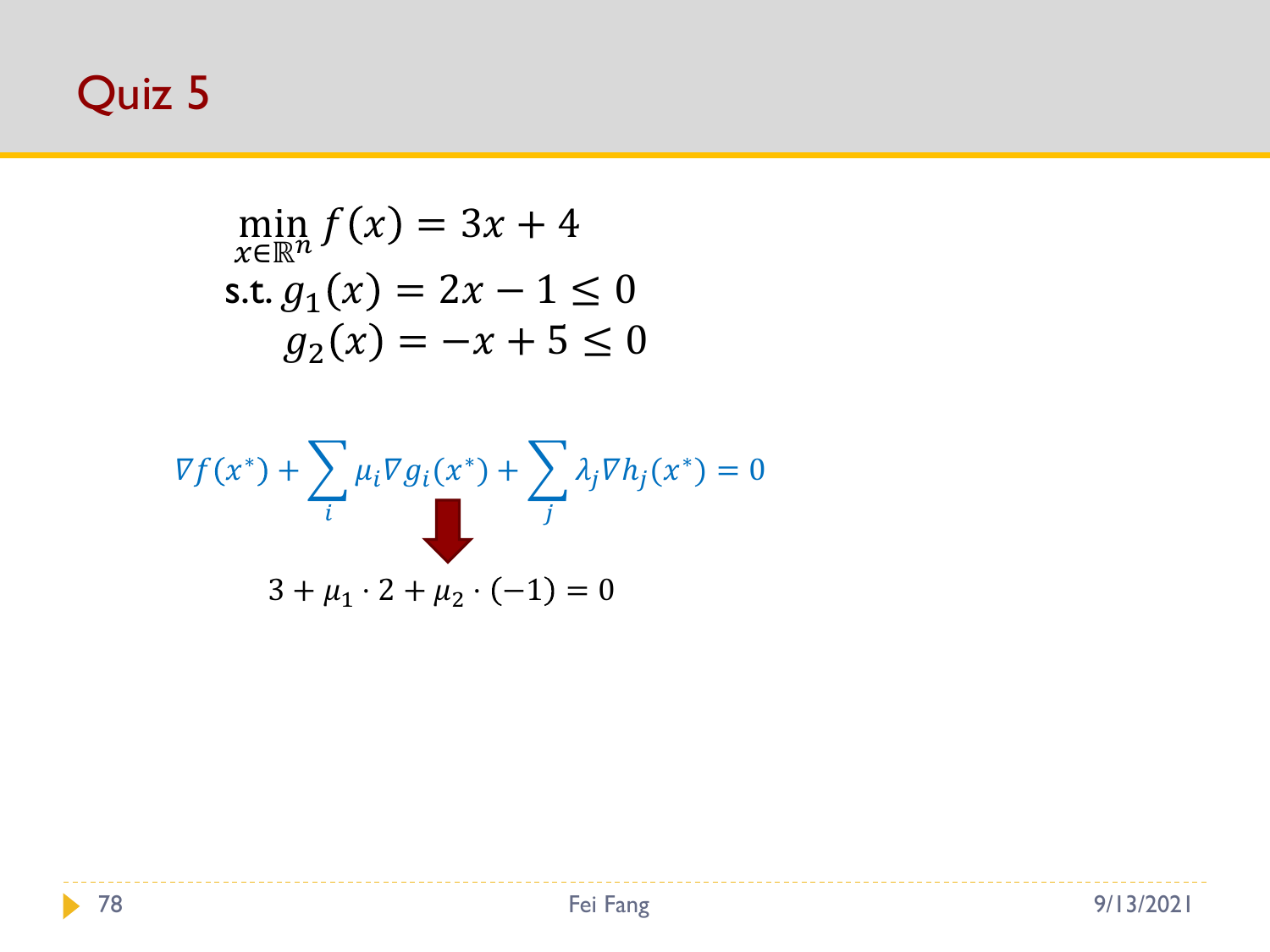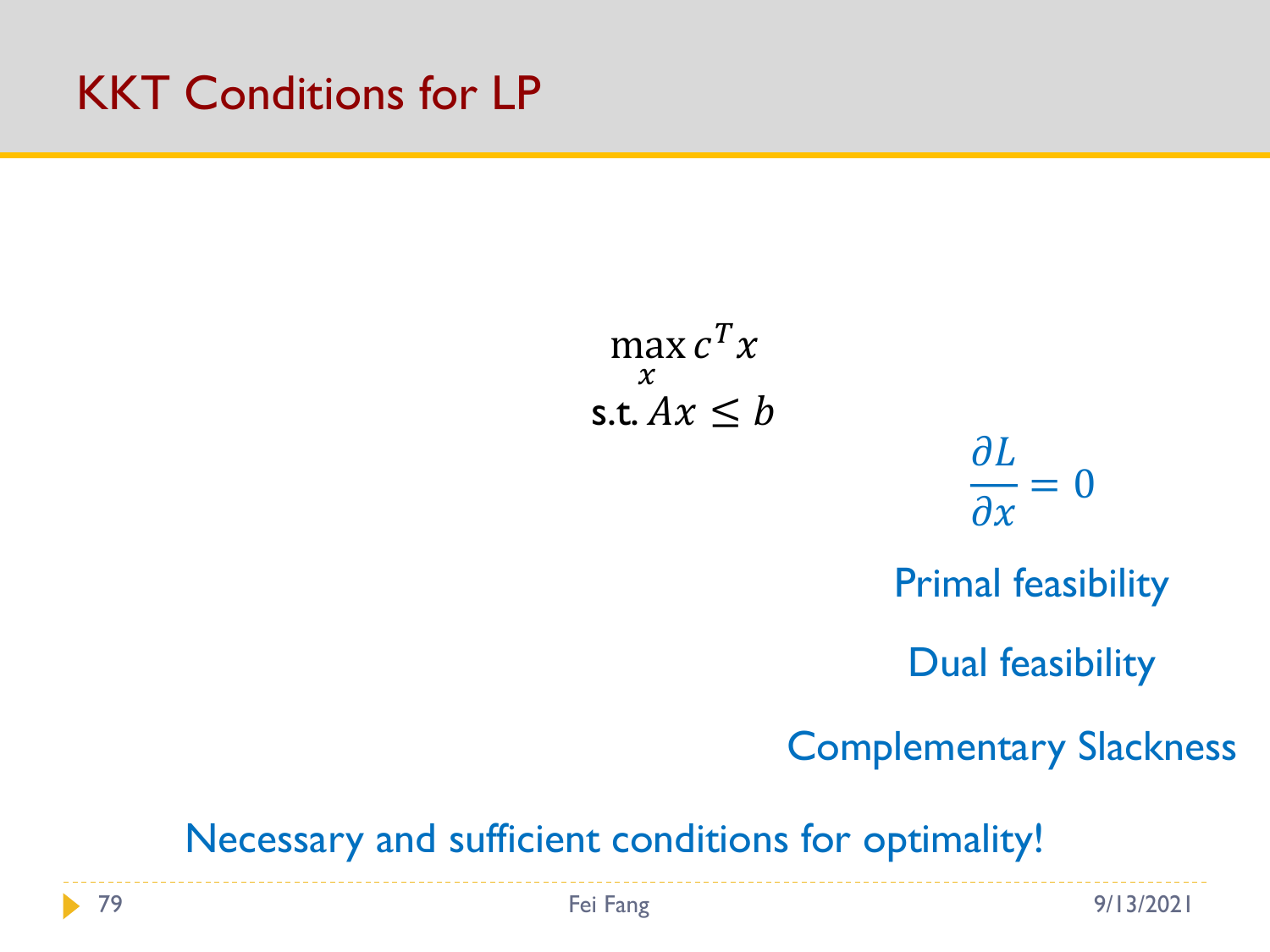$$
\max_{x} c^{T} x
$$
  
s.t.  $Ax \leq b$   
 $A^{T} y = c$   
 $Ax \leq b$   
 $y \geq 0$   
 $\text{Primal feasibility}$   
 $y^{T} (Ax - b) = 0$   
Complex *Complementary Slackness*

Necessary and sufficient conditions for optimality!

ь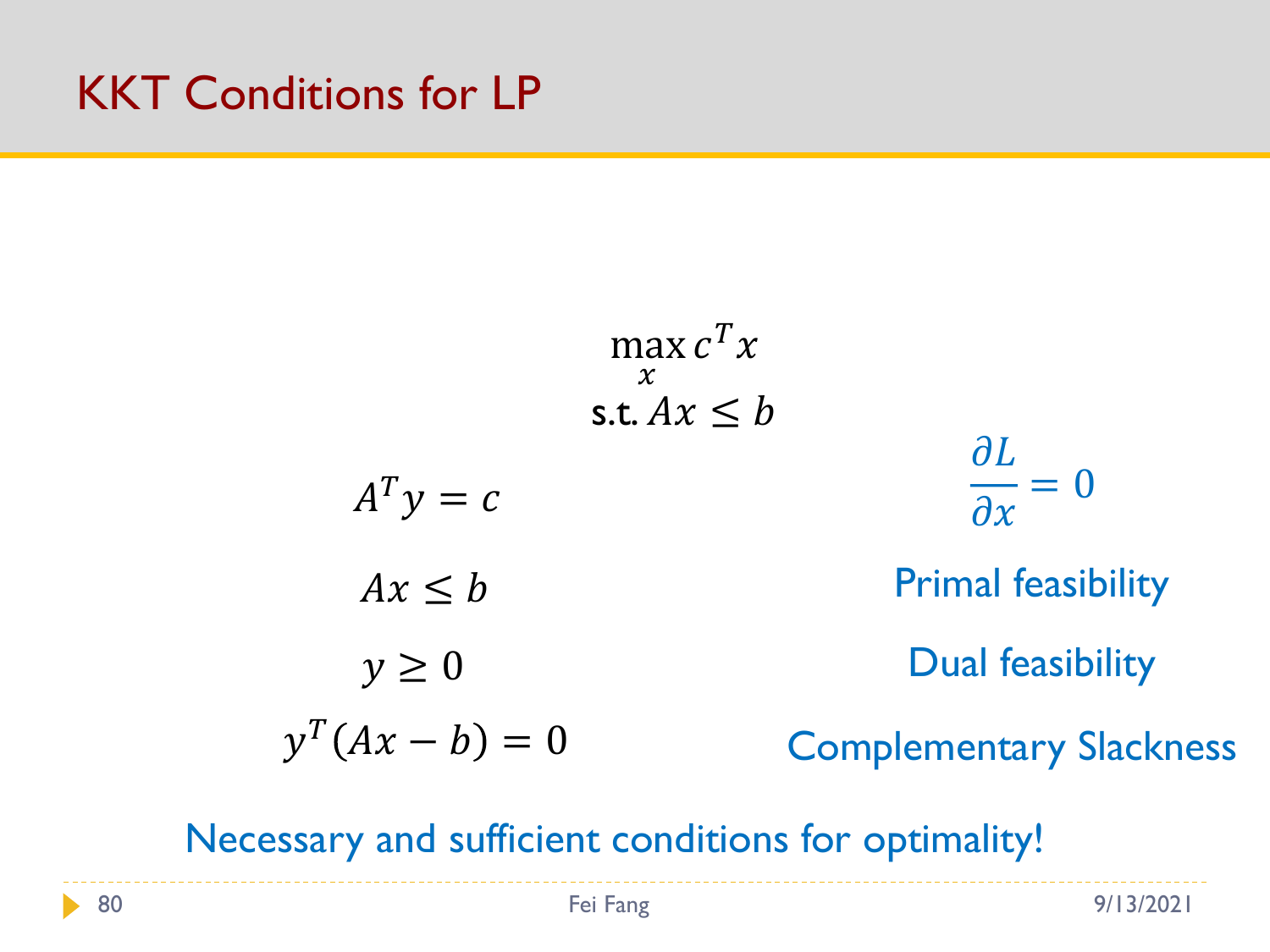# Dual Problem and KKT Conditions

- Sometimes the dual problem is easier to solve than the primal problem
- ▶ Sometimes the KKT conditions are easier to solve than the primal problem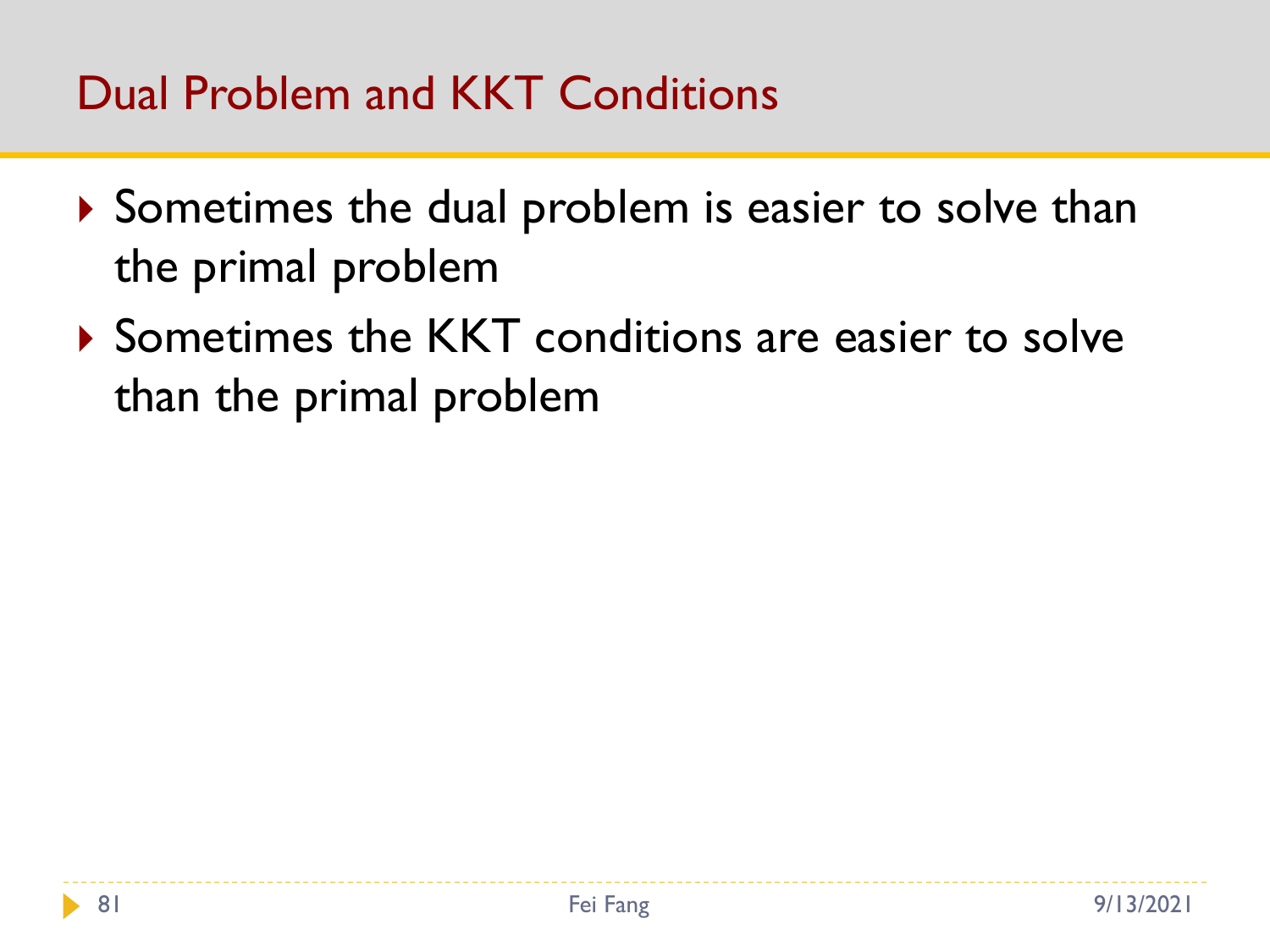# Summary

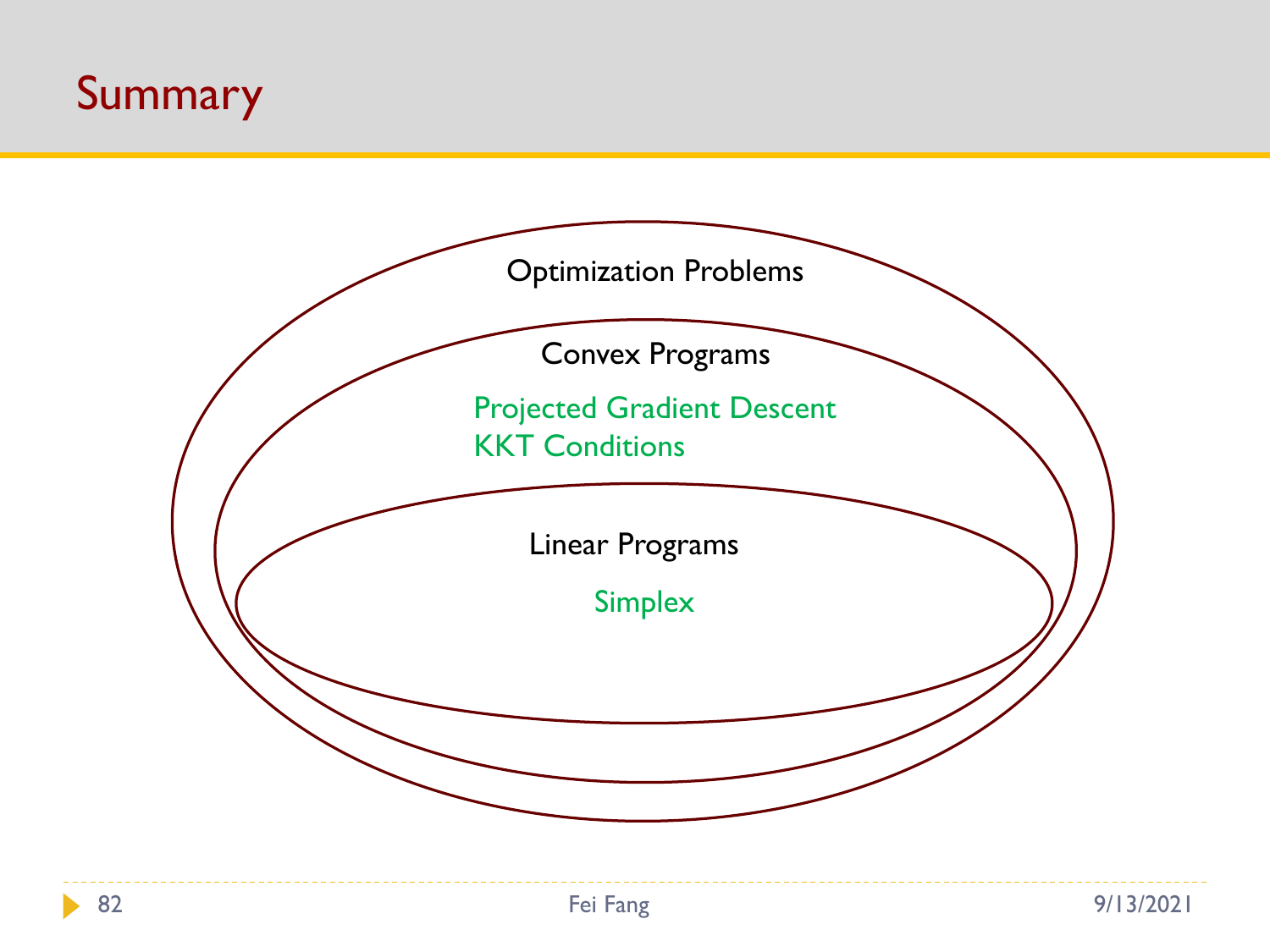## Linear Program: Additional Resources

#### ▶ Textbook

 *Applied Mathematical Programming, Chapters 2-4* By Bradley, Hax, and Magnanti (Addison-Wesley, 1977) <http://web.mit.edu/15.053/www/AMP.htm>

 *Convex Optimization, Chapters 1-4* Stephen Boyd and Lieven Vandenberghe Cambridge University Press <https://web.stanford.edu/~boyd/cvxbook/>

#### ▶ Online course

- [https://ocw.mit.edu/courses/electrical-engineering-and-computer-science/6-251j](https://ocw.mit.edu/courses/electrical-engineering-and-computer-science/6-251j-introduction-to-mathematical-programming-fall-2009/index.htm)introduction-to-mathematical-programming-fall-2009/index.htm
- [http://ee364a.stanford.edu/courseinfo.html](https://youtu.be/McLq1hEq3UY)
- <https://youtu.be/McLq1hEq3UY>